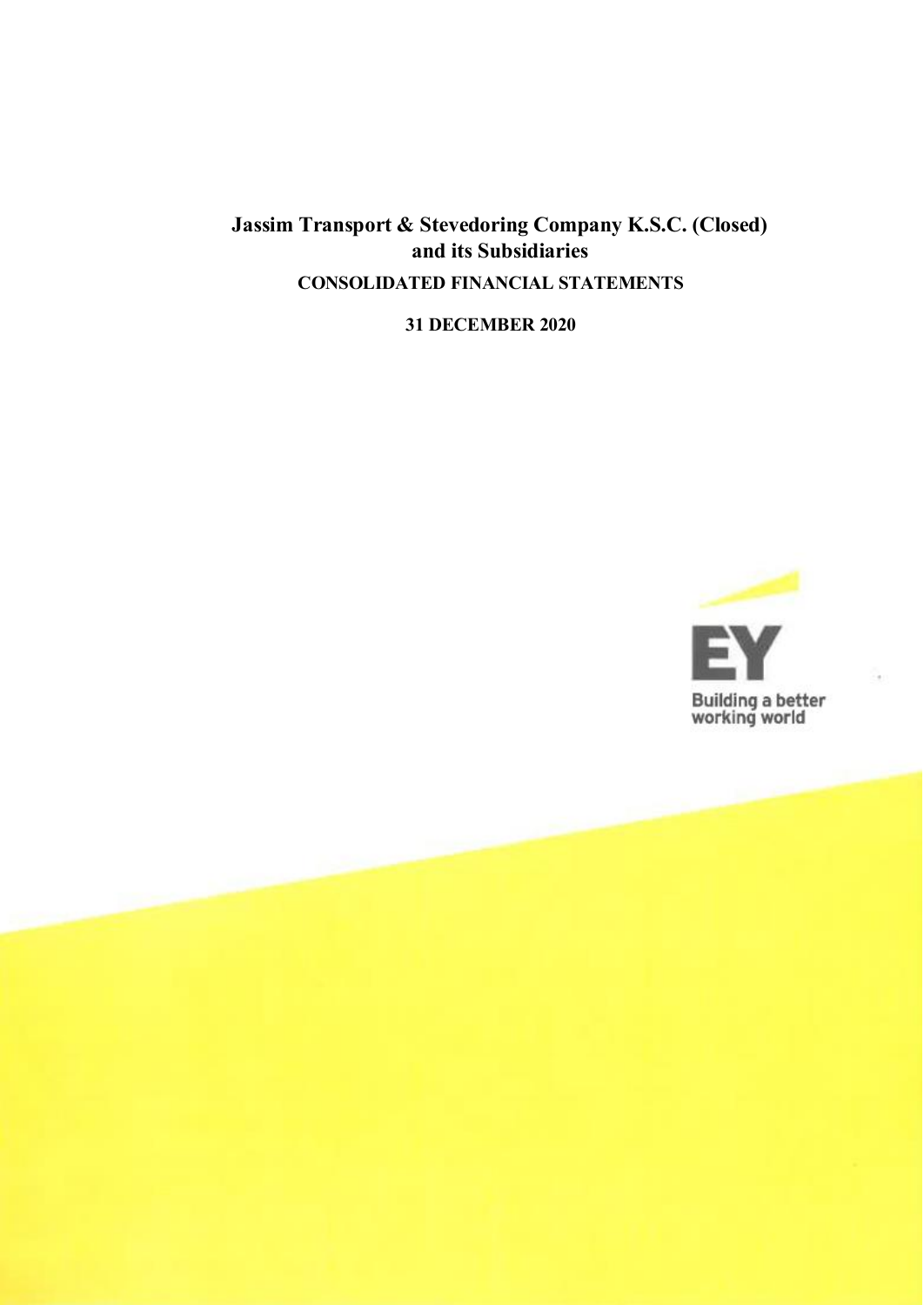

Ernst & Young Al Aiban, Al Osaimi & Partners P.O. Box 74, Safat 13001 Safat, Kuwait Baitak Tower, 18–20th Floor Safat Square Ahmed Al Jaber Street Kuwait

Tel: +965 2295 5000 / +965 2295 2880 Fax: +965 2245 6419

www.ey.com

## **INDEPENDENT AUDITORS' REPORT TO THE SHAREHOLDERS OF JASSIM TRANSPORT & STEVEDORING COMPANY K.S.C. (Closed)**

## **Report on the Audit of Consolidated Financial Statements**

#### *Opinion*

We have audited the consolidated financial statements of the Jassim Transport & Stevedoring Company K.S.C. (Closed) (the "Parent Company") and its subsidiaries (collectively, "the Group"), which comprise the consolidated statement of financial position as at 31 December 2020, and the consolidated statement of income, consolidated statement of comprehensive income, consolidated statement of changes in equity and consolidated statement of cash flows for the year then ended, and notes to the consolidated financial statements, including a summary of significant accounting policies.

In our opinion, the accompanying consolidated financial statements present fairly, in all material respects, the consolidated financial position of the Group as at 31 December 2020, and its consolidated financial performance and its consolidated cash flows for the year then ended in accordance with International Financial Reporting Standards (IFRSs).

### *Basis for Opinion*

We conducted our audit in accordance with International Standards on Auditing (ISAs). Our responsibilities under those standards are further described in the Auditor's Responsibilities for the Audit of the Consolidated Financial Statements section of our report. We are independent of the Group in accordance with the *International Code of Ethics for Professional Accountants (including International Independence Standards)* (IESBA Code), and we have fulfilled our other ethical responsibilities in accordance with the IESBA Code. We believe that the audit evidence we have obtained is sufficient and appropriate to provide a basis for our opinion.

### *Responsibilities of Management and the Those Charged with Governance for the Consolidated Financial Statements*

Management is responsible for the preparation and fair presentation of the consolidated financial statements in accordance with IFRSs, and for such internal control as management determines is necessary to enable the preparation of consolidated financial statements that are free from material misstatement, whether due to fraud or error.

In preparing the consolidated financial statements, management is responsible for assessing the Group's ability to continue as a going concern, disclosing, as applicable, matters related to going concern and using the going concern basis of accounting unless management either intends to liquidate the Group or to cease operations, or has no realistic alternative but to do so.

Those charged with governance are responsible for overseeing the Group's financial reporting process.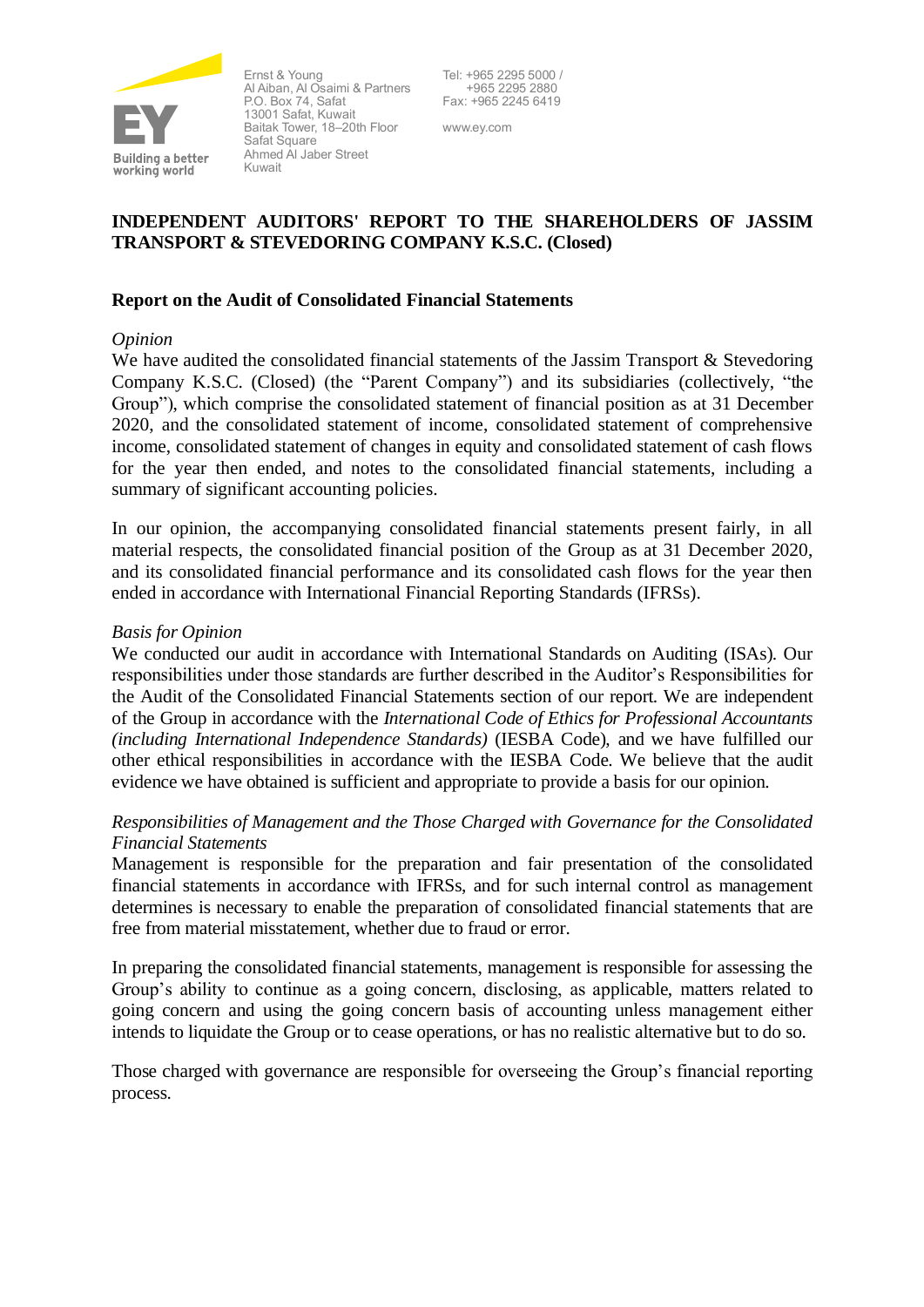

## **INDEPENDENT AUDITORS' REPORT TO THE SHAREHOLDERS OF JASSIM TRANSPORT & STEVEDORING COMPANY K.S.C. (Closed) (continued)**

### **Report on the Audit of Consolidated Financial Statements (consolidation)**

### *Auditor's Responsibilities for the Audit of the Consolidated Financial Statements*

Our objectives are to obtain reasonable assurance about whether the consolidated financial statements as a whole are free from material misstatement, whether due to fraud or error, and to issue an auditor's report that includes our opinion. Reasonable assurance is a high level of assurance, but is not a guarantee that an audit conducted in accordance with ISAs will always detect a material misstatement when it exists. Misstatements can arise from fraud or error and are considered material if, individually or in the aggregate, they could reasonably be expected to influence the economic decisions of users taken on the basis of these consolidated financial statements.

As part of an audit in accordance with ISAs, we exercise professional judgment and maintain professional scepticism throughout the audit. We also:

- $\blacktriangleright$  Identify and assess the risks of material misstatement of the consolidated financial statements, whether due to fraud or error, design and perform audit procedures responsive to those risks, and obtain audit evidence that is sufficient and appropriate to provide a basis for our opinion. The risk of not detecting a material misstatement resulting from fraud is higher than for one resulting from error, as fraud may involve collusion, forgery, intentional omissions, misrepresentations, or the override of internal control.
- Obtain an understanding of internal control relevant to the audit in order to design audit procedures that are appropriate in the circumstances, but not for the purpose of expressing an opinion on the effectiveness of the Group's internal control.
- Evaluate the appropriateness of accounting policies used and the reasonableness of accounting estimates and related disclosures made by management.
- Conclude on the appropriateness of management's use of the going concern basis of accounting and based on the audit evidence obtained, whether a material uncertainty exists related to events or conditions that may cast significant doubt on the Group's ability to continue as a going concern. If we conclude that a material uncertainty exists, we are required to draw attention in our auditor's report to the related disclosures in the consolidated financial statements or, if such disclosures are inadequate, to modify our opinion. Our conclusions are based on the audit evidence obtained up to the date of our auditor's report. However, future events or conditions may cause the Group to cease to continue as a going concern.
- $\triangleright$  Evaluate the overall presentation, structure and content of the consolidated financial statements, including the disclosures, and whether the consolidated financial statements represent the underlying transactions and events in a manner that achieves fair presentation.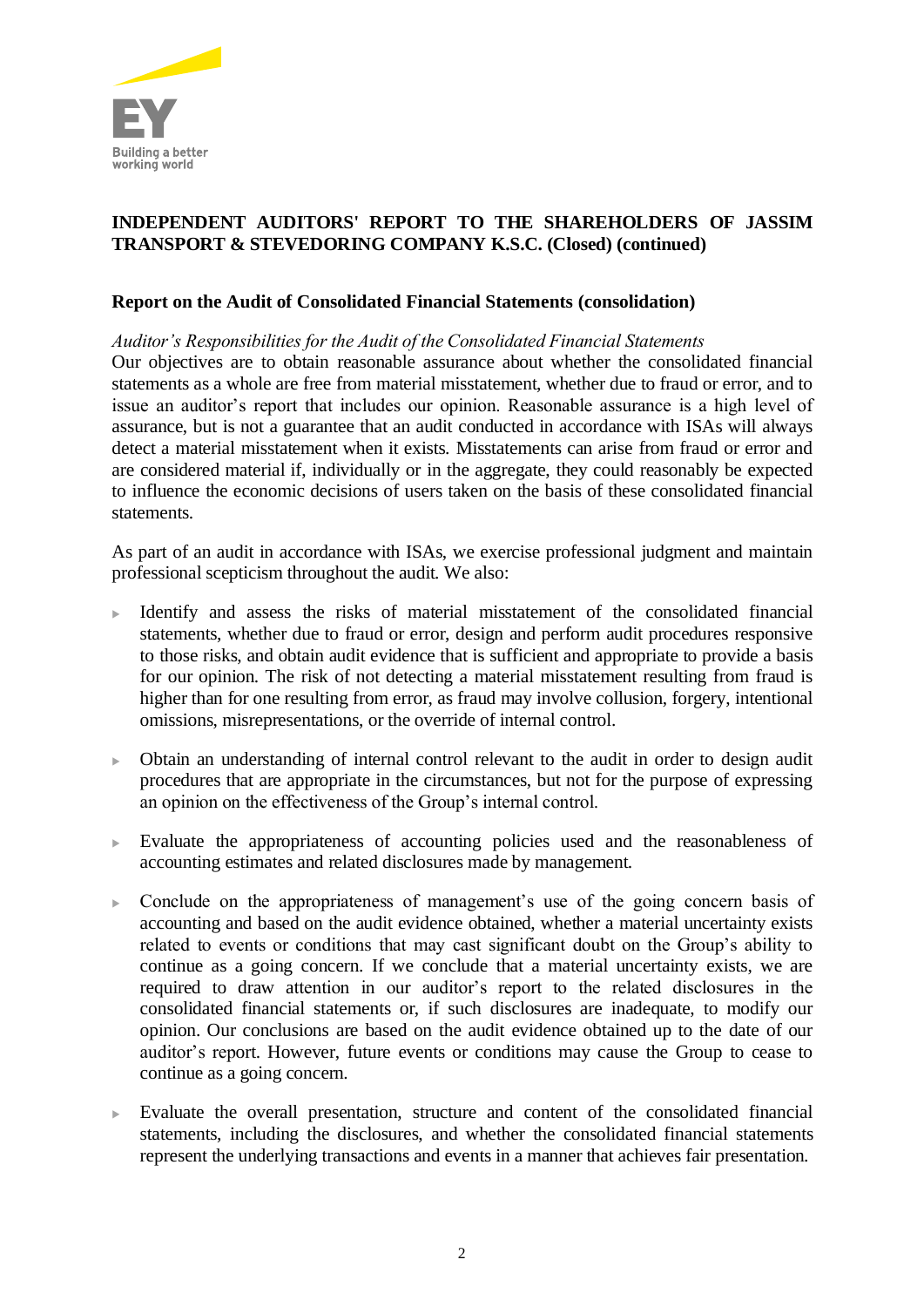

## **INDEPENDENT AUDITORS' REPORT TO THE SHAREHOLDERS OF JASSIM TRANSPORT & STEVEDORING COMPANY K.S.C. (Closed) (continued)**

### **Report on the Audit of Consolidated Financial Statements (consolidation)**

*Auditor's Responsibilities for the Audit of the Consolidated Financial Statements (continued)*

 Obtain sufficient appropriate audit evidence regarding the financial information of the entities or business activities within the Group to express an opinion on the consolidated financial statements. We are responsible for the direction, supervision and performance of the group audit. We remain solely responsible for our audit opinion.

We communicate with those charged with governance regarding, among other matters, the planned scope and timing of the audit and significant audit findings, including any significant deficiencies in internal control that we identify during our audit.

#### **Report on Other Legal and Regulatory Requirements**

Furthermore, in our opinion proper books of account have been kept by the Parent Company and the consolidated financial statements, together with the contents of the report of the Parent Company's Board of Directors relating to these consolidated financial statements, are in accordance therewith. We further report that, we obtained all the information and explanations that we required for the purpose of our audit and that the consolidated financial statements incorporate all information that is required by the Companies Law No.1 of 2016, as amended, and its executive regulations, as amended, and by the Parent Company's Memorandum of Incorporation and Articles of Association, that an inventory was duly carried out and that, to the best of our knowledge and belief, no violations of the Companies Law No.1 of 2016, as amended, and its executive regulations, as amended, nor of the Parent Company's Memorandum of Incorporation and Articles of Association have occurred during the year ended 31 December 2020 that might have had a material effect on the business of the Parent Company or on its financial position.

 $\cup$   $\blacksquare$ 

SHEIKHA AL FULAIJ LICENSE NO 289 A EY (AL AIBAN, AL OSAIMI & PARTNERS)

23 March 2021 Kuwait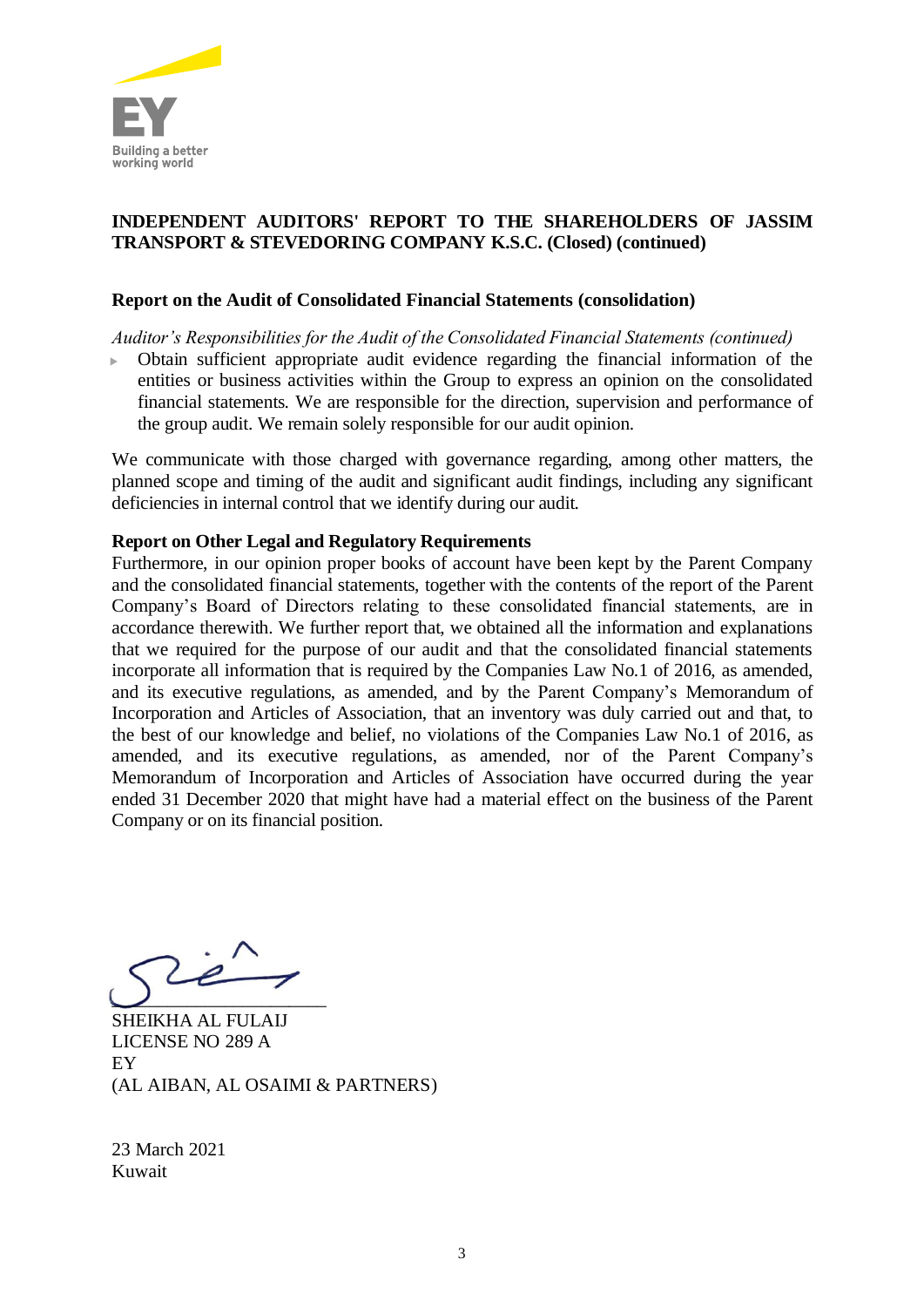# Jassim Transport & Stevedoring Company K.S.C. (Closed) and its Subsidiaries

# CONSOLIDATED STATEMENT OF INCOME

For the year ended 31 December 2020

|                                                                                                             | <b>Notes</b>   | 2020<br>KD   | 2019<br>KD   |
|-------------------------------------------------------------------------------------------------------------|----------------|--------------|--------------|
| Revenue                                                                                                     | 3              | 21,172,927   | 24,004,963   |
| Operating expenses                                                                                          | $\overline{4}$ | (14,612,013) | (14,571,677) |
| <b>GROSS PROFIT</b>                                                                                         |                | 6,560,914    | 9,433,286    |
| Other income                                                                                                | 5              | 444,697      | 411,064      |
| Administrative expenses                                                                                     | 6              | (2,708,141)  | (2,587,536)  |
| Finance costs                                                                                               |                | (117, 647)   | (128, 916)   |
| <b>PROFIT BEFORE CONTRIBUTION TO KUWAIT FOUNDATION</b><br>FOR THE ADVANCEMENT OF SCIENCES (KFAS), ZAKAT AND |                |              |              |
| <b>DIRECTORS' REMUNERATION</b>                                                                              |                | 4,179,823    | 7,127,898    |
| <b>KFAS</b>                                                                                                 |                | (41, 558)    | (71, 279)    |
| Zakat                                                                                                       |                | (41, 558)    | (71, 279)    |
| Directors' remuneration                                                                                     |                | (24,000)     | (34,000)     |
| <b>PROFIT FOR THE YEAR</b>                                                                                  |                | 4,072,707    | 6,951,340    |
| <b>BASIC AND DILUTED EARNINGS PER SHARE</b>                                                                 | 17             | 27 fils      | 46 fils      |
|                                                                                                             |                |              |              |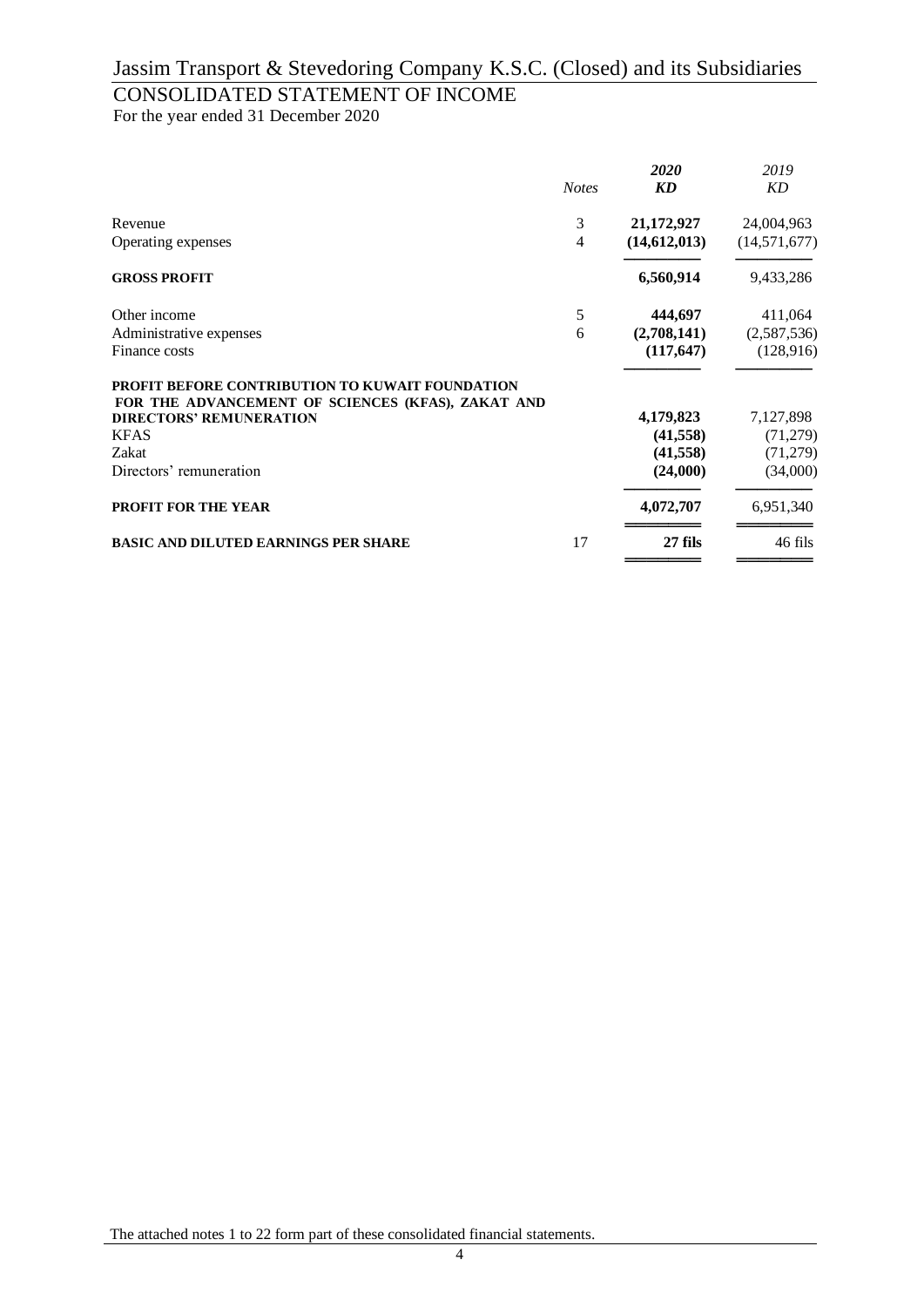## Jassim Transport & Stevedoring Company K.S.C. (Closed) and its Subsidiaries CONSOLIDATED STATEMENT OF COMPREHENSIVE INCOME For the year ended 31 December 2020

|                                                                                            | <b>Note</b> | 2020<br><b>KD</b> | 2019<br>KD |
|--------------------------------------------------------------------------------------------|-------------|-------------------|------------|
| <b>Profit for the year</b>                                                                 |             | 4,072,707         | 6,951,340  |
| Other comprehensive (loss) income:                                                         |             |                   |            |
| Items that are or may be subsequently reclassified to consolidated<br>statement of income: |             |                   |            |
| Exchange difference on translation                                                         |             | (8, 414)          | (4, 432)   |
| Items that will not be subsequently reclassified to consolidated<br>statement of income:   |             |                   |            |
| Revaluation of leasehold land                                                              |             | 150,000           | 252,000    |
| Unrealized gain on financial assets at fair value through other<br>comprehensive income    |             | 42,289            | 77,590     |
| Other comprehensive income for the year                                                    |             | 183,875           | 325,158    |
| <b>TOTAL COMPREHENSIVE INCOME FOR THE YEAR</b>                                             |             | 4,256,582         | 7,276,498  |
|                                                                                            |             |                   |            |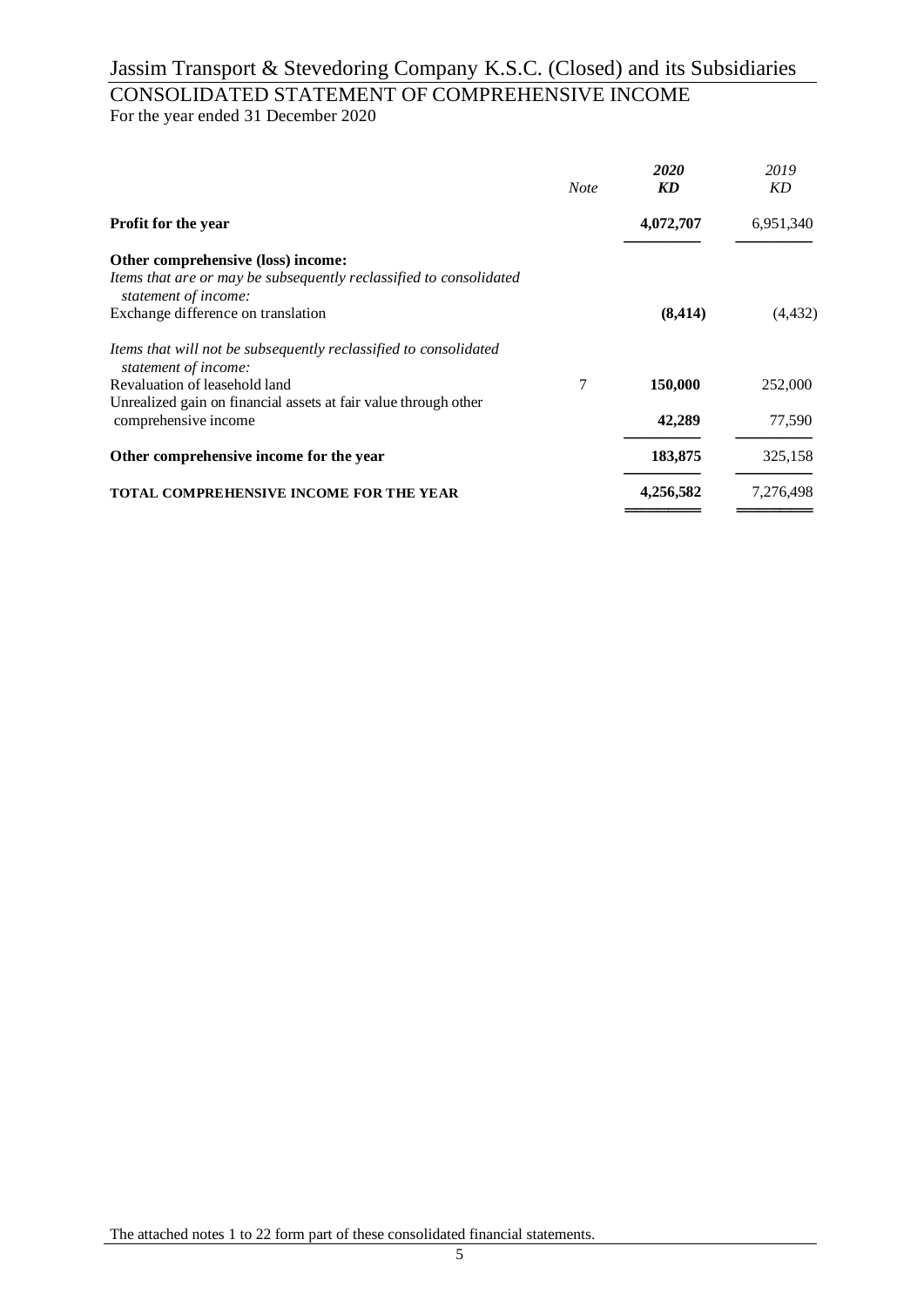## Jassim Transport & Stevedoring Company K.S.C. (Closed) and its Subsidiaries CONSOLIDATED STATEMENT OF FINANCIAL POSITION As at 31 December 2020

|                                                                   | <b>Notes</b> | 2020<br><b>KD</b>       | 2019<br>KD              |
|-------------------------------------------------------------------|--------------|-------------------------|-------------------------|
| <b>ASSETS</b>                                                     |              |                         |                         |
| <b>Non-current assets</b>                                         |              |                         |                         |
| Property, plant and equipment<br>Right of use assets              | $\tau$<br>8  | 37,621,753<br>1,040,173 | 37,208,385<br>1,133,861 |
|                                                                   |              |                         |                         |
|                                                                   |              | 38,661,926              | 38, 342, 246            |
| <b>Current assets</b>                                             |              |                         |                         |
| Inventories                                                       |              | 608,793                 | 534,426                 |
| Financial assets at fair value through other comprehensive income | 20           | 254,037                 | 211,748                 |
| Trade receivables and prepayments                                 | 9            | 7,916,751               | 7,117,031               |
| Cash and cash equivalents                                         | 10           | 3,926,777               | 5,541,676               |
|                                                                   |              | 12,706,358              | 13,404,881              |
| <b>TOTAL ASSETS</b>                                               |              | 51,368,284              | 51,747,127              |
| <b>EQUITY AND LIABILITIES</b>                                     |              |                         |                         |
| <b>Equity</b>                                                     |              |                         |                         |
| Share capital                                                     | 11           | 15,000,000              | 15,000,000              |
| Statutory reserve                                                 | 12           | 6,111,806               | 5,692,824               |
| Revaluation surplus                                               | 12           | 9,575,000               | 9,425,000               |
| Fair value reserve                                                |              | 147,357                 | 105,068                 |
| Foreign currency translation reserve                              |              | (9,660)                 | (1,246)                 |
| Retained earnings                                                 |              | 13,338,430              | 15,684,705              |
| <b>Total equity</b>                                               |              | 44,162,933              | 45,906,351              |
| <b>Non-current liabilities</b>                                    |              |                         |                         |
| Lease liabilities                                                 | $\,8$        | 505,238                 | 618,364                 |
| Employees' end of service benefits                                | 13           | 1,506,358               | 1,540,567               |
|                                                                   |              | 2,011,596               | 2,158,931               |
| <b>Current liabilities</b>                                        |              |                         |                         |
| Lease liabilities                                                 | 8            | 581,493                 | 575,143                 |
| Trade payables and accruals                                       | 14           | 4,612,262               | 3,106,702               |
|                                                                   |              | 5,193,755               | 3,681,845               |
| <b>Total liabilities</b>                                          |              | 7,205,351               | 5,840,776               |
| <b>TOTAL EQUITY AND LIABILITIES</b>                               |              | 51,368,284              | 51,747,127              |
|                                                                   |              |                         |                         |

 $\overline{\phantom{a}}$ 

Sheikh Ali Fawaz D. S. Al Sabah (Chairman)

Adel Kohari (Chief Executive Officer)

Orjeen Komman Rajeev Kulkarni

(Chief Financial Officer)

The attached notes 1 to 22 form part of these consolidated financial statements.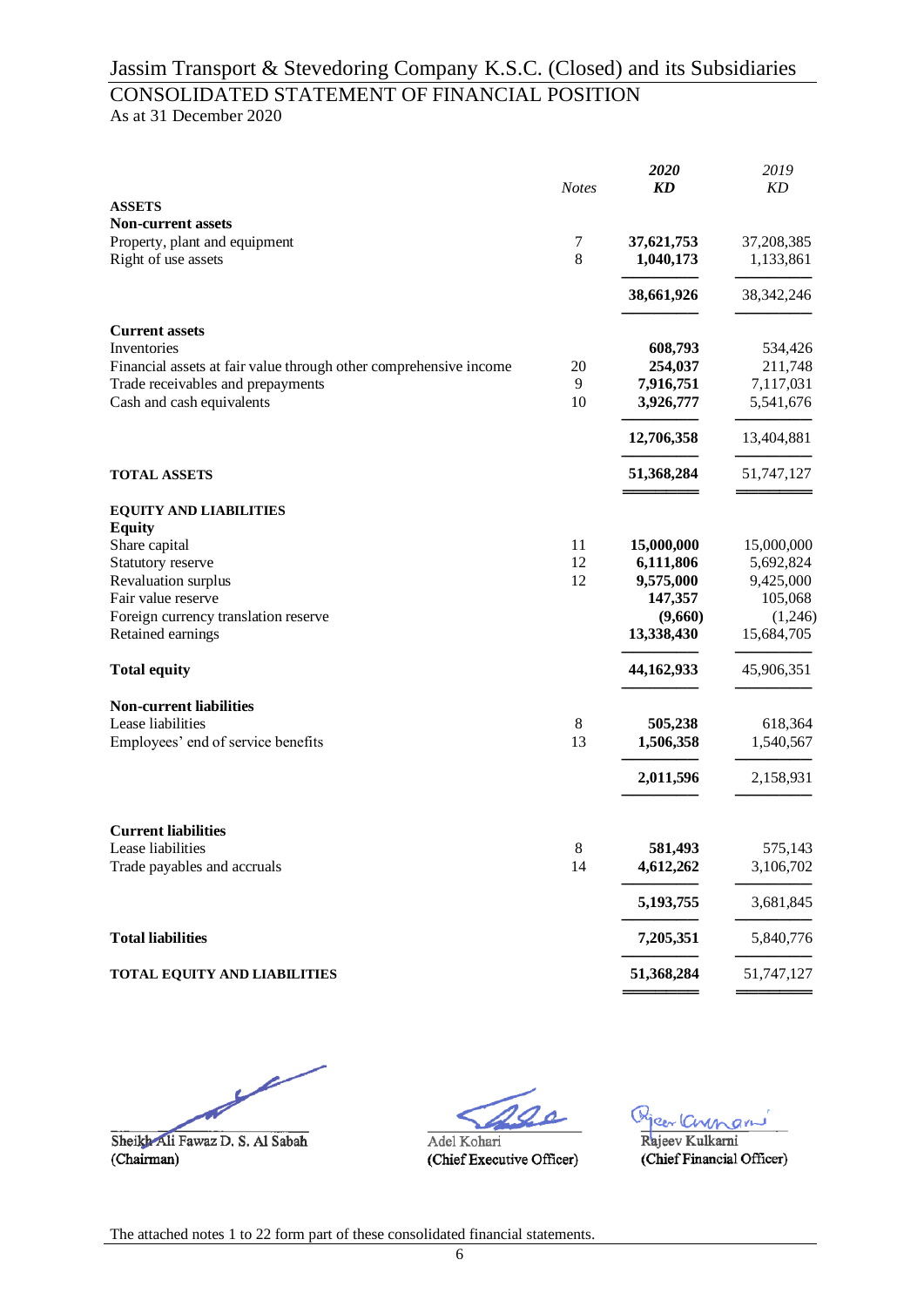## Jassim Transport & Stevedoring Company K.S.C. (Closed) and its Subsidiaries

## CONSOLIDATED STATEMENT OF CHANGES IN EQUITY

For the year ended 31 December 2020

|                                                              |                        |                            |                              |                             | Foreign currency             |                            |             |
|--------------------------------------------------------------|------------------------|----------------------------|------------------------------|-----------------------------|------------------------------|----------------------------|-------------|
|                                                              | Share<br>capital<br>KD | Statutory<br>reserve<br>KD | Revaluation<br>surplus<br>KD | Fair value<br>Reserve<br>KD | translation<br>reserve<br>KD | Retained<br>earnings<br>KD | Total<br>KD |
| As at 1 January 2020                                         | 15,000,000             | 5,692,824                  | 9,425,000                    | 105,068                     | (1,246)                      | 15,684,705                 | 45,906,351  |
| Profit for the year<br>Other comprehensive income (loss) for |                        |                            |                              |                             |                              | 4,072,707                  | 4,072,707   |
| the year                                                     |                        |                            | 150,000                      | 42,289                      | (8, 414)                     |                            | 183,875     |
| Total comprehensive income (loss) for<br>the year            |                        |                            | 150,000                      | 42,289                      | (8, 414)                     | 4,072,707                  | 4,256,582   |
| Transfer to reserve                                          |                        | 418,982                    |                              |                             |                              | (418,982)                  |             |
| Dividend paid (Note 12)                                      |                        |                            |                              |                             |                              | (6,000,000)                | (6,000,000) |
| At 31 December 2020                                          | 15,000,000             | 6,111,806                  | 9,575,000                    | 147,357                     | (9,660)                      | 13,338,430                 | 44,162,933  |
|                                                              |                        |                            |                              |                             | Foreign currency             |                            |             |
|                                                              | <b>Share</b>           | <i>Statutory</i>           | Revaluation                  | Fair value                  | translation                  | Retained                   |             |
|                                                              | capital                | reserve                    | surplus                      | Reserve                     | reserve                      | earnings                   | Total       |
|                                                              | KD                     | KD                         | KD                           | KD                          | KD                           | KD                         | KD          |
| As at 1 January 2019                                         | 15,000,000             | 4,980,034                  | 9,173,000                    | 27,478                      | 3,186                        | 15,446,155                 | 44,629,853  |
| Profit for the year<br>Other comprehensive income (loss) for |                        |                            |                              |                             |                              | 6,951,340                  | 6,951,340   |
| the year                                                     |                        |                            | 252,000                      | 77,590                      | (4, 432)                     |                            | 325,158     |
| Total comprehensive income (loss) for                        |                        |                            |                              |                             |                              |                            |             |
| the year                                                     |                        |                            | 252,000                      | 77,590                      | (4, 432)                     | 6,951,340                  | 7,276,498   |
| Transfer to reserve                                          |                        | 712,790                    |                              |                             |                              | (712,790)                  |             |
| Dividend paid (Note 12)                                      |                        |                            |                              |                             |                              | (6,000,000)                | (6,000,000) |
| At 31 December 2019                                          | 15,000,000             | 5,692,824                  | 9,425,000                    | 105,068                     | (1,246)                      | 15,684,705                 | 45,906,351  |
|                                                              |                        |                            |                              |                             |                              |                            |             |

The attached notes 1 to 22 form part of these consolidated financial statements.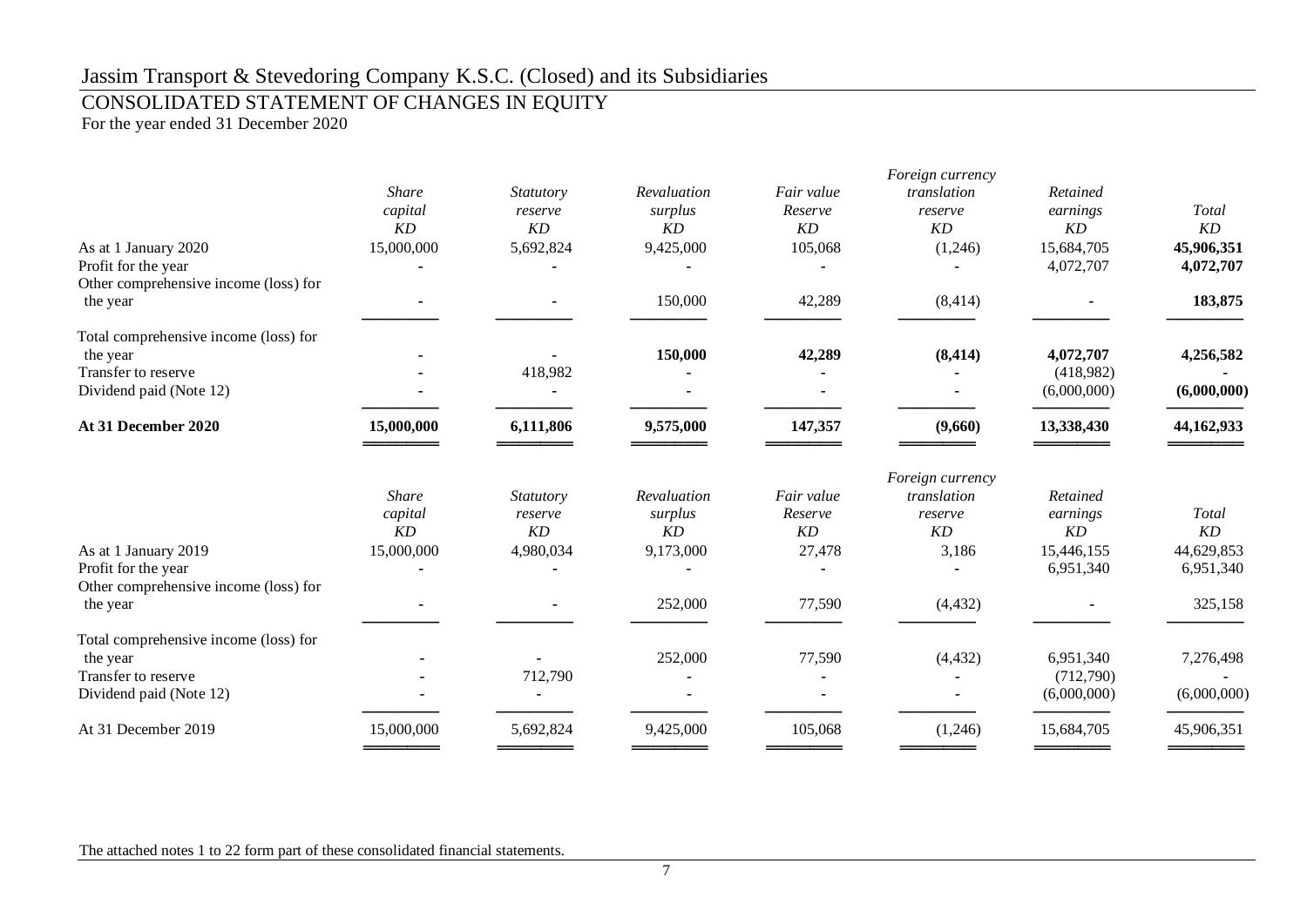## Jassim Transport & Stevedoring Company K.S.C. (Closed) and its Subsidiaries

# NOTES TO THE CONSOLIDATED FINANCIAL STATEMENTS

For the year ended 31 December 2019

|                                                                          |               | 2020          | 2019        |
|--------------------------------------------------------------------------|---------------|---------------|-------------|
|                                                                          | <b>Notes</b>  | <b>KD</b>     | KD          |
| <b>OPERATING ACTIVITIES</b>                                              |               |               |             |
| Profit for the year                                                      |               | 4,072,707     | 6,951,340   |
|                                                                          |               |               |             |
| Non-cash adjustments to reconcile profit for the year to net cash flows: |               |               |             |
| Gain on disposal of property, plant and equipment                        | 5             | (25, 400)     | (134, 410)  |
| Gain on termination of lease                                             | 5             | (42, 597)     |             |
| Property, plant and equipment written off during the year                |               | 1,014         |             |
| Depreciation                                                             | 7             | 4,064,108     | 4,028,392   |
| Amortization on right of use asset                                       | 8             | 574,864       | 605,538     |
| Provision for expected credit losses on trade receivables                | 9             | 210,583       | 217,830     |
| Provision for employees' end of service benefits                         | 13            | 159,764       | 214,790     |
| Interest income                                                          | $\mathfrak s$ | (52,962)      | (79, 284)   |
| Government grant                                                         | 5             | (262, 675)    |             |
| Finance costs                                                            |               | 117,647       | 128,916     |
|                                                                          |               | 8,817,053     | 11,933,112  |
| Working capital changes:                                                 |               |               |             |
| Inventories                                                              |               | (74, 367)     | 9,897       |
| Trade receivables and prepayments                                        |               | (968, 186)    | (671, 301)  |
| Trade payables and accruals                                              |               | 1,503,007     | (1,415,796) |
|                                                                          |               | 9,277,507     | 9,855,912   |
| Cash flows from operations                                               |               |               |             |
| Government grant received                                                |               | 220,819       |             |
| Employees' end of service benefits paid                                  | 13            | (193, 973)    | (259, 422)  |
| Net cash flows from operating activities                                 |               | 9,304,353     | 9,596,490   |
| <b>INVESTING ACTIVITIES</b>                                              |               |               |             |
| Purchase of property, plant and equipment                                | 7             | (4,363,973)   | (2,692,294) |
| Proceeds from disposal of property, plant and equipment                  |               | 58,644        | 283,222     |
| Net movement in fixed deposits with original maturities more than        |               |               |             |
| three months                                                             | 10            | 500,000       | 1,300,000   |
| Interest income received                                                 | 5             | 52,962        | 79,284      |
|                                                                          |               |               |             |
| Net cash flows used in investing activities                              |               | (3,752,367)   | (1,029,788) |
| <b>FINANCING ACTIVITIES</b>                                              |               |               |             |
| Dividends paid                                                           | 12            | (6,000,000)   | (6,000,000) |
| Finance costs paid                                                       |               | (56, 540)     | (56, 811)   |
| Finance costs paid on lease liability                                    |               | (61, 107)     | (72, 105)   |
| Lease payments of principal amounts                                      |               | (543,061)     | (548, 444)  |
| Net cash flows used in financing activities                              |               | (6,660,708)   | (6,677,360) |
| NET (DECREASE) INCREASE IN CASH AND CASH EQUIVALENTS                     |               | (1,108,722)   | 1,889,342   |
|                                                                          |               |               |             |
| Effect of foreign currency translation                                   |               | (6,177)       | (36,039)    |
| Cash and cash equivalents at 1 January                                   |               | 4,541,676     | 2,688,373   |
| <b>CASH AND CASH EQUIVALENTS AT 31 DECEMBER</b>                          | 10            | 3,426,777     | 4,541,676   |
| <b>Non-cash transactions</b>                                             |               |               |             |
| Transitional adjustment to right of use asset on adoption of IFRS 16     |               |               | 1,740,136   |
| Transitional adjustment to lease liabilitites on adoption of IFRS 16     |               |               | (1,740,136) |
| Additions to right of use asset                                          |               | 1,288,193     |             |
| Additions to lease liabilities                                           |               | (1, 288, 193) |             |
|                                                                          |               |               |             |
|                                                                          |               |               |             |
|                                                                          |               |               |             |

The attached notes 1 to 22 form part of these consolidated financial statements.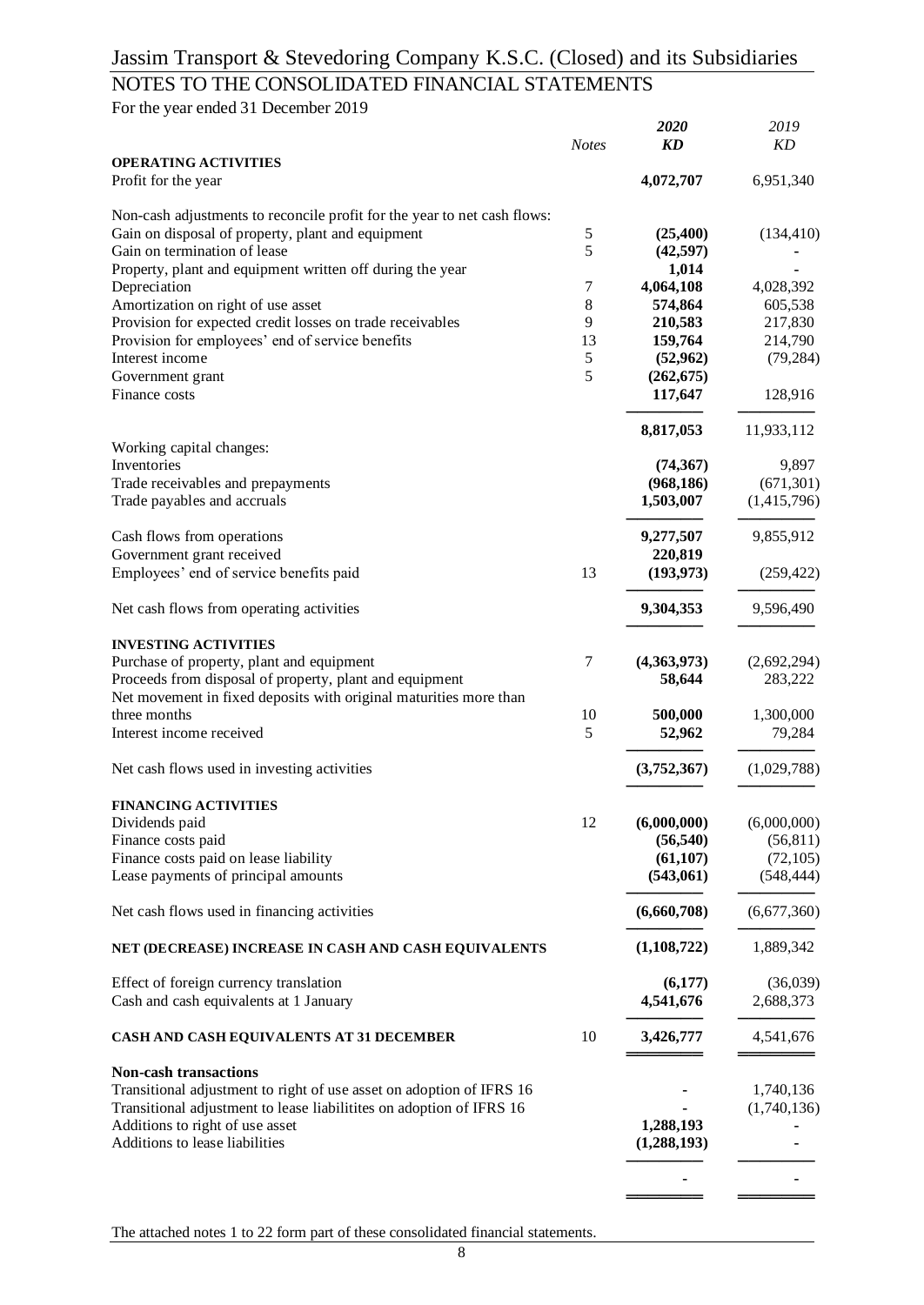For the year ended 31 December 2020

### **1 CORPORATE INFORMATION**

The consolidated financial statements of Jassim Transport & Stevedoring Company K.S.C. (Closed) (the "Parent Company") and its subsidiaries (collectively, the "Group"), for the year ended 31 December 2020 were authorised for issue in accordance with a resolution of the Parent Company's Board of Directors on 21 March 2021 and are subject to the approval of the shareholders of the Parent Company in the Annual General Meeting ("AGM"). The General Assembly of the Parent Company's shareholders has the power to amend these consolidated financial statements in the AGM of the Parent Company's shareholders.

The Parent Company is a closed Kuwaiti shareholding Company registered and incorporated in Kuwait on 25 May 1979. It's registered head office is at Mirqab, Area No 1, Building No 8, Saleh Sulaiman Al Jarah Real Estate Complex, Office 2, 5<sup>th</sup> floor, P.O. Box 22801, Safat 13089, Kuwait. The Parent Company is a subsidiary of Qurain Petrochemical Industries Company K.S.C.P., a Company listed on the Kuwait stock exchange.

The activities of the Parent Company as per the Articles of Association comprise of the following:

- 1. Carry out all road transport operations outside the State of Kuwait and in particular operations related to carrying passengers by any mean of land transportation.
- 2. Buy, sell, rent, hire and import all kinds of trucks, vehicles, equipment and machinery, light and heavy, and any necessary mean for stevedoring, land , sea materials transportation inside and outside Kuwait.
- 3. Develop any private road transport industry or related to it (after getting the approval of the Public Authority for Industry).
- 4. Clearance, shipping and stevedoring operations for imported and issued goods and packaging goods of all kinds.
- 5. Participate in the management, operation and maintenance and the establishment of maritime and land ports and container terminals related to this activity.
- 6. Practicing all e-commerce activities, according to the Group's activity.
- 7. Build and rent the necessary buildings for services and crafts related to stevedoring and land and maritime transport.
- 8. Shipping and services of all kinds of vessels and supply ships and ships agents for companies.
- 9. Provide all transportation and airport management services, which include ground support services for passengers, aircraft and aviation-related goods.
- 10. Owns moveable property and real estate to conduct its operations in the permissible limits according to the law.
- 11. Using the available funds of the Parent Company by investing them in financial portfolios managed by specialized authorities and companies.
- 12. Stevedoring services, loading and unloading ships and maritime transport.
- 13. Perform all road transport operations, transporting goods and various materials inside and outside the State of Kuwait. Especially, operations related to the transport of general cargo and bulk fuel, water and precious chemical materials by any mean of transportation.
- 14. Owns stocks and bonds for the Parent Company account only (Parent Company may have an interest or participate in any way with bodies engaged in similar activities or which may assist in achieving its objectives in Kuwait or abroad and it may arise or participates or buy these bodies or join them in their equity).The Parent Company may perform the aforementioned activities within or outside the State of Kuwait as a legal entity or as an agent.

The Parent Company may perform other similar, complementary or connected activities to its main activities.

The consolidated financial statements for the year ended 31 December 2019 have been approved by the shareholders of the Parent Company on 23 April 2020.

#### **2.1 BASIS OF PREPARATION**

The consolidated financial statements have been prepared in accordance with International Financial Reporting Standards ("IFRS") as issued by International Accounting Standards Board ("IASB").

The consolidated financial statements have been prepared on a historical cost basis, except leasehold land and financial assets at fair value through other comprehensive income, that has been measured at fair value.

The consolidated financial statements are presented in Kuwaiti Dinars ("KD"), which is the functional and presentation currency of the Parent Company.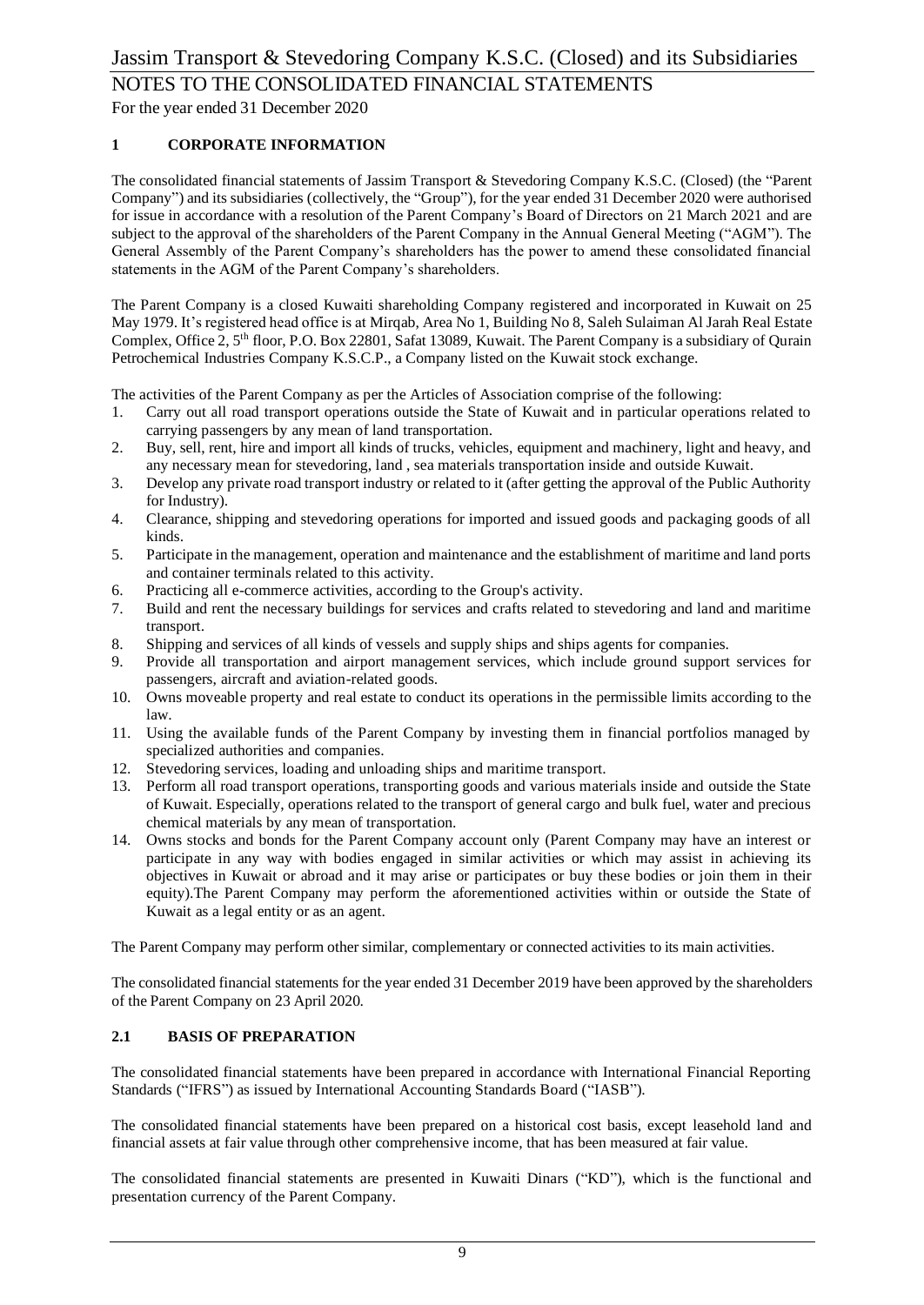For the year ended 31 December 2020

### **2.2 CHANGES IN ACCOUNTING POLICY AND DISCLOSURES**

#### **New and amended standards and interpretations**

The Group applied, for the first time, certain standards and amendments, which are effective for annual periods beginning on or after 1 January 2020. The nature and effect of the changes as a result of adoption of these new accounting standards are described below.

Several other amendments and interpretations apply for the first time in 2020, but do not have an impact on the consolidated financial statements of the Group. The Group has not early adopted any standards, interpretations or amendments that have been issued, but are not yet effective.

The nature and the impact of each new standard and amendment is described below:

#### **Amendments to IFRS 3: Definition of a Business**

The amendment to IFRS 3 Business Combinations clarifies that to be considered a business, an integrated set of activities and assets must include, at a minimum, an input and a substantive process that, together, significantly contribute to the ability to create output. Furthermore, it clarifies that a business can exist without including all of the inputs and processes needed to create outputs. These amendments had no impact on the consolidated financial statements of the Group but may impact future periods should the Group enter into any business combinations.

#### **Amendments to IFRS 7, IFRS 9 and IAS 39 Interest Rate Benchmark Reform**

The amendments to IFRS 9 and IAS 39 Financial Instruments: Recognition and Measurement provide a number of reliefs, which apply to all hedging relationships that are directly affected by interest rate benchmark reform. A hedging relationship is affected if the reform gives rise to uncertainty about the timing and/or amount of benchmark-based cash flows of the hedged item or the hedging instrument. These amendments have no impact on the consolidated financial statements of the Group as it does not have any interest rate hedge relationships.

#### **Amendments to IAS 1 and IAS 8 Definition of Material**

The amendments provide a new definition of material that states, "information is material if omitting, misstating or obscuring it could reasonably be expected to influence decisions that the primary users of general purpose financial statements make on the basis of those financial statements, which provide financial information about a specific reporting entity." The amendments clarify that materiality will depend on the nature or magnitude of information, either individually or in combination with other information, in the context of the financial statements. A misstatement of information is material if it could reasonably be expected to influence decisions made by the primary users. These amendments had no impact on the consolidated financial statements of, nor is there expected to be any future impact to, the Group.

#### **Conceptual Framework for Financial Reporting issued on 29 March 2018**

The Conceptual Framework is not a standard, and none of the concepts contained therein override the concepts or requirements in any standard. The purpose of the Conceptual Framework is to assist the IASB in developing standards, to help preparers develop consistent accounting policies where there is no applicable standard in place and to assist all parties to understand and interpret the standards. This will affect those entities which developed their accounting policies based on the Conceptual Framework. The revised Conceptual Framework includes some new concepts, updated definitions and recognition criteria for assets and liabilities and clarifies some important concepts. These amendments had no impact on the consolidated financial statements of the Group.

#### **Amendments to IFRS 16 Covid-19 Related Rent Concessions**

On 28 May 2020, the IASB issued Covid-19-Related Rent Concessions - amendment to IFRS 16 Leases. The amendments provide relief to lessees from applying IFRS 16 guidance on lease modification accounting for rent concessions arising as a direct consequence of the Covid-19 pandemic. As a practical expedient, a lessee may elect not to assess whether a Covid-19 related rent concession from a lessor is a lease modification. The amendment applies to annual reporting periods beginning on or after 1 June 2020. Earlier application is permitted. This amendment had no impact on the consolidated financial statements of the Group.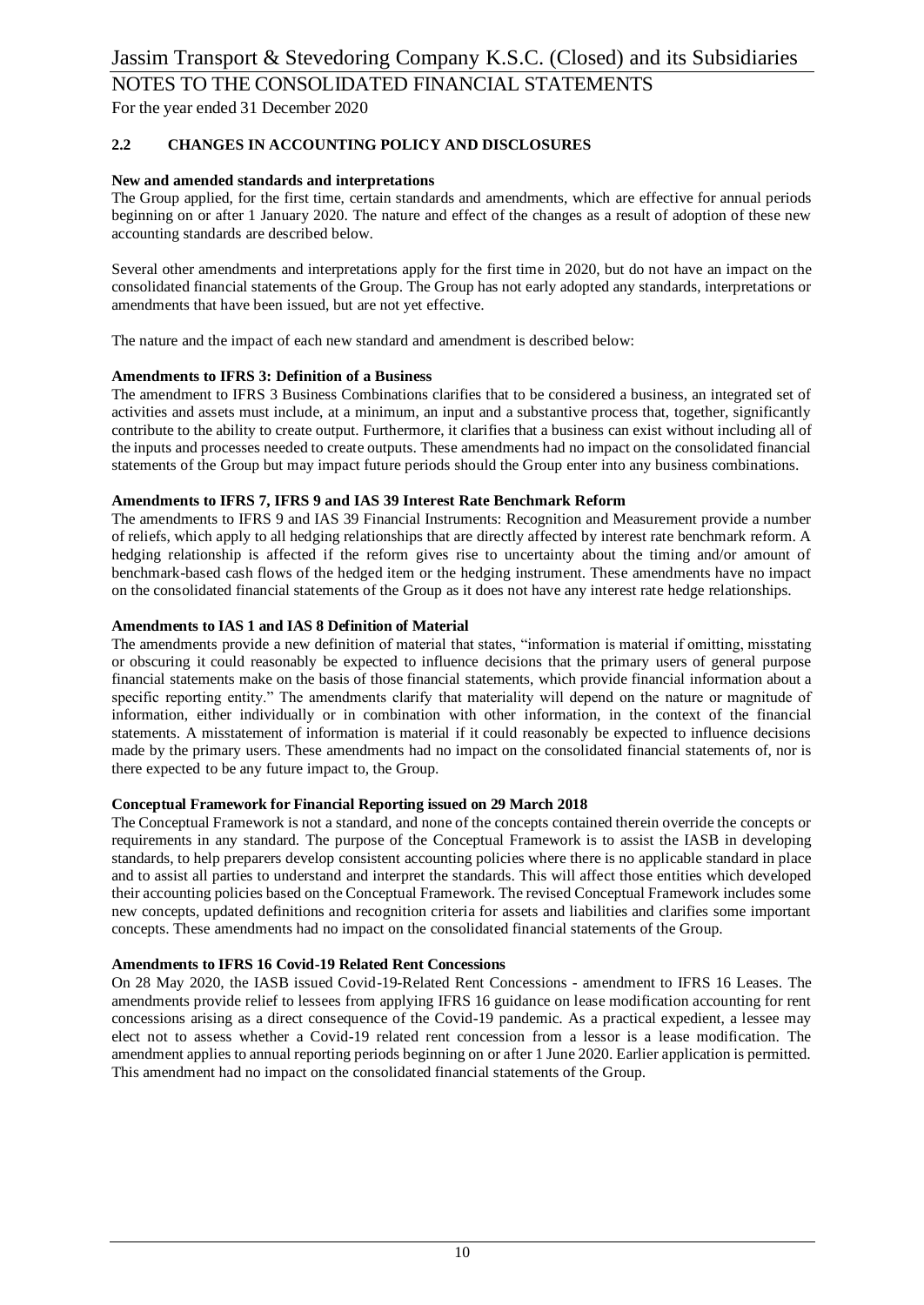For the year ended 31 December 2020

#### **2.3 STANDARDS ISSUED BUT NOT YET EFFECTIVE**

The standards and interpretations that are issued, but not yet effective, up to the date of issuance of the Group's consolidated financial statements are disclosed below. The Group intends to adopt these standards, if applicable, when they become effective.

#### **IFRS 17 Insurance Contracts**

In May 2017, the IASB issued IFRS 17 Insurance Contracts (IFRS 17), a comprehensive new accounting standard for insurance contracts covering recognition and measurement, presentation and disclosure. Once effective, IFRS 17 will replace IFRS 4 Insurance Contracts (IFRS 4) which was issued in 2005. IFRS 17 applies to all types of insurance contracts (i.e., life, non-life, direct insurance and re-insurance), regardless of the type of entities that issue them, as well as to certain guarantees and financial instruments with discretionary participation features. A few scope exceptions will apply. The overall objective of IFRS 17 is to provide an accounting model for insurance contracts that is more useful and consistent for insurers. In contrast to the requirements in IFRS 4, which are largely based on grandfathering previous local accounting policies, IFRS 17 provides a comprehensive model for insurance contracts, covering all relevant accounting aspects. The core of IFRS 17 is the general model, supplemented by:

- $\blacktriangleright$  A specific adaptation for contracts with direct participation features (the variable fee approach)
- $\blacktriangleright$  A simplified approach (the premium allocation approach) mainly for short-duration contracts

IFRS 17 is effective for reporting periods beginning on or after 1 January 2023, with comparative figures required. Early application is permitted, provided the entity also applies IFRS 9 and IFRS 15 on or before the date it first applies IFRS 17. This standard is not applicable to the Group.

#### **Amendments to IAS 1: Classification of Liabilities as Current or Non-current**

In January 2020, the IASB issued amendments to paragraphs 69 to 76 of IAS 1 to specify the requirements for classifying liabilities as current or non-current. The amendments clarify:

- $\blacktriangleright$  What is meant by a right to defer settlement
- $\blacktriangleright$  That a right to defer must exist at the end of the reporting period
- $\blacktriangleright$  That classification is unaffected by the likelihood that an entity will exercise its deferral right
- $\blacktriangleright$  That only if an embedded derivative in a convertible liability is itself an equity instrument would the terms of a liability not impact its classification.

The amendments are effective for annual reporting periods beginning on or after 1 January 2023 and must be applied retrospectively. The Group is currently assessing the impact the amendments will have on current practice and whether existing loan agreements may require renegotiation.

#### **Property, Plant and Equipment: Proceeds before Intended Use – Amendments to IAS 16**

In May 2020, the IASB issued Property, Plant and Equipment — Proceeds before Intended Use, which prohibits entities from deducting from the cost of an item of property, plant and equipment, any proceeds from selling items produced while bringing that asset to the location and condition necessary for it to be capable of operating in the manner intended by management. Instead, an entity recognises the proceeds from selling such items, and the costs of producing those items, in profit or loss.

The amendment is effective for annual reporting periods beginning on or after 1 January 2022 and must be applied retrospectively to items of property, plant and equipment made available for use on or after the beginning of the earliest period presented when the group first applies the amendment.

The amendments are not expected to have a material impact on the group.

#### **2.4 BASIS OF CONSOLIDATION**

The consolidated financial statements comprise the financial statements of the Group and its subsidiaries as at 31 December 2020. Control is achieved when the Group is exposed, or has rights, to variable returns from its involvement with the investee and has the ability to affect those returns through its power over the investee.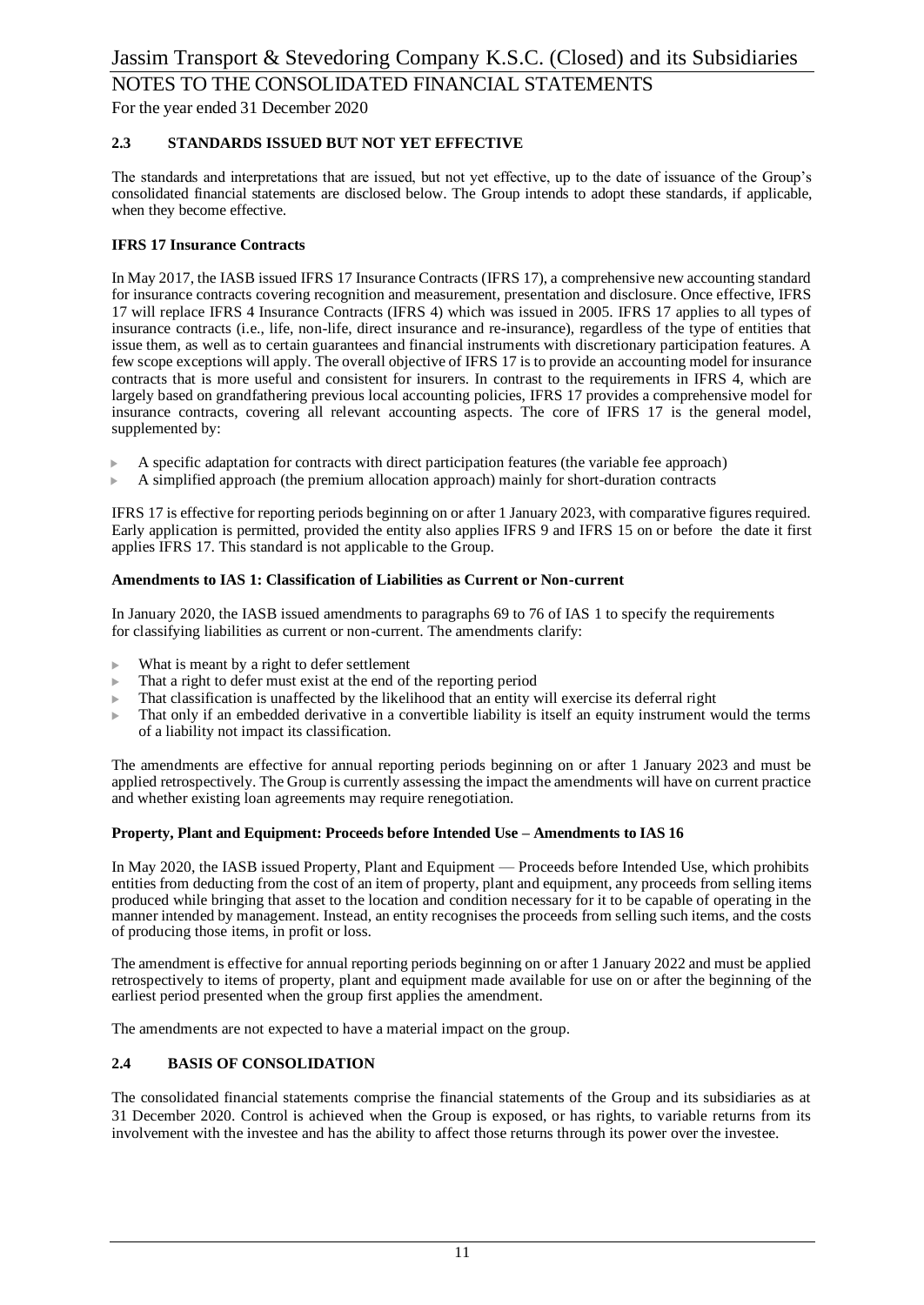For the year ended 31 December 2020

#### **2.4 BASIS OF CONSOLIDATION (continued)**

Specifically, the Group controls an investee if and only if the Group has:

- Power over the investee (i.e. existing rights that give it the current ability to direct the relevant activities of the investee)
- Exposure, or rights, to variable returns from its involvement with the investee, and
- The ability to use its power over the investee to affect its returns

Generally, there is a presumption that a majority of voting rights result in control. To support this presumption and when the Group has less than a majority of the voting or similar rights of an investee, the Group considers all relevant facts and circumstances in assessing whether it has power over an investee, including:

- $\blacktriangleright$  The contractual arrangement with the other vote holders of the investee
- Rights arising from other contractual arrangements
- **The Group's voting rights and potential voting rights**

The Group re-assesses whether or not it controls an investee if facts and circumstances indicate that there are changes to one or more of the three elements of control. Consolidation of a subsidiary begins when the Group obtains control over the subsidiary and ceases when the Group loses control of the subsidiary. Assets, liabilities, income and expenses of a subsidiary acquired or disposed of during the year are included in the consolidated statement of income from the date the Group gains control until the date the Group ceases to control the subsidiary.

Profit or loss and each component of other comprehensive income are attributed to the equity holders of the Group and to the non-controlling interests, even if this results in the non-controlling interests having a deficit balance. When necessary, adjustments are made to the financial statements of subsidiaries to bring their accounting policies into line with the Group's accounting policies. All intra-group assets and liabilities, equity, income, expenses and cash flows relating to transactions between members of the Group are eliminated in full on consolidation.

A change in the ownership interest of a subsidiary, without a loss of control, is accounted for as an equity transaction.

If the Group loses control over a subsidiary, it derecognises the related assets (including goodwill), liabilities, non-controlling interest and other components of equity while any resultant gain or loss is recognised in consolidated statement of income. Any investment retained is recognised at fair value.

The subsidiaries of the Group are as follows:

|                                                                                                 | Country of                 | Interest in equity % |      |                                                                                                        |  |
|-------------------------------------------------------------------------------------------------|----------------------------|----------------------|------|--------------------------------------------------------------------------------------------------------|--|
| Name of the company                                                                             | incorporation              | 2020                 | 2019 | <b>Principal activities</b>                                                                            |  |
| JTC Fuel Transport Company W.L.L. ("JTCF")                                                      | Kuwait                     | 100%                 | 100% | Carriage of goods                                                                                      |  |
| JTC Heavy and Light Equipment and Machinery<br>Leasing Company W.L.L. ("JTCE")                  | Kuwait                     | 100%                 | 100% | Leasing vehicles and<br>equipment rental                                                               |  |
| Held through JTCF                                                                               |                            |                      |      |                                                                                                        |  |
| Al Mushtari Public Transport, Equiment Leasing,<br>Marine Services & Warehousing Company W.L.L. | Iraq                       | 100%                 | 100% | Public transport, equipment<br>leasing, marine services and<br>warehousing.                            |  |
| JTC Logistics Company L.L.C.<br>Held through JTCE                                               | Kingdom of<br>Saudi Arabia | 100%                 | 100% | Carriage of cargo and<br>passengers, storage services<br>and leasing of heavy and light<br>equipments. |  |
| Road Junction Transport and Equipment Company<br>$W.L.L.*$                                      | Qatar                      | 100%                 | 100% | Leasing of heavy and light<br>equipment including cranes<br>and forklifts and power<br>generators.     |  |

\* The Parent Company has 51% beneficial ownership in Road Junction Transport and Equipment Company W.L.L. as of 31 December 2020 (31 December 2019: 51%). The Group based on advise from its legal counsel has assesessed that it effectivley owns 100% of the subsidiary.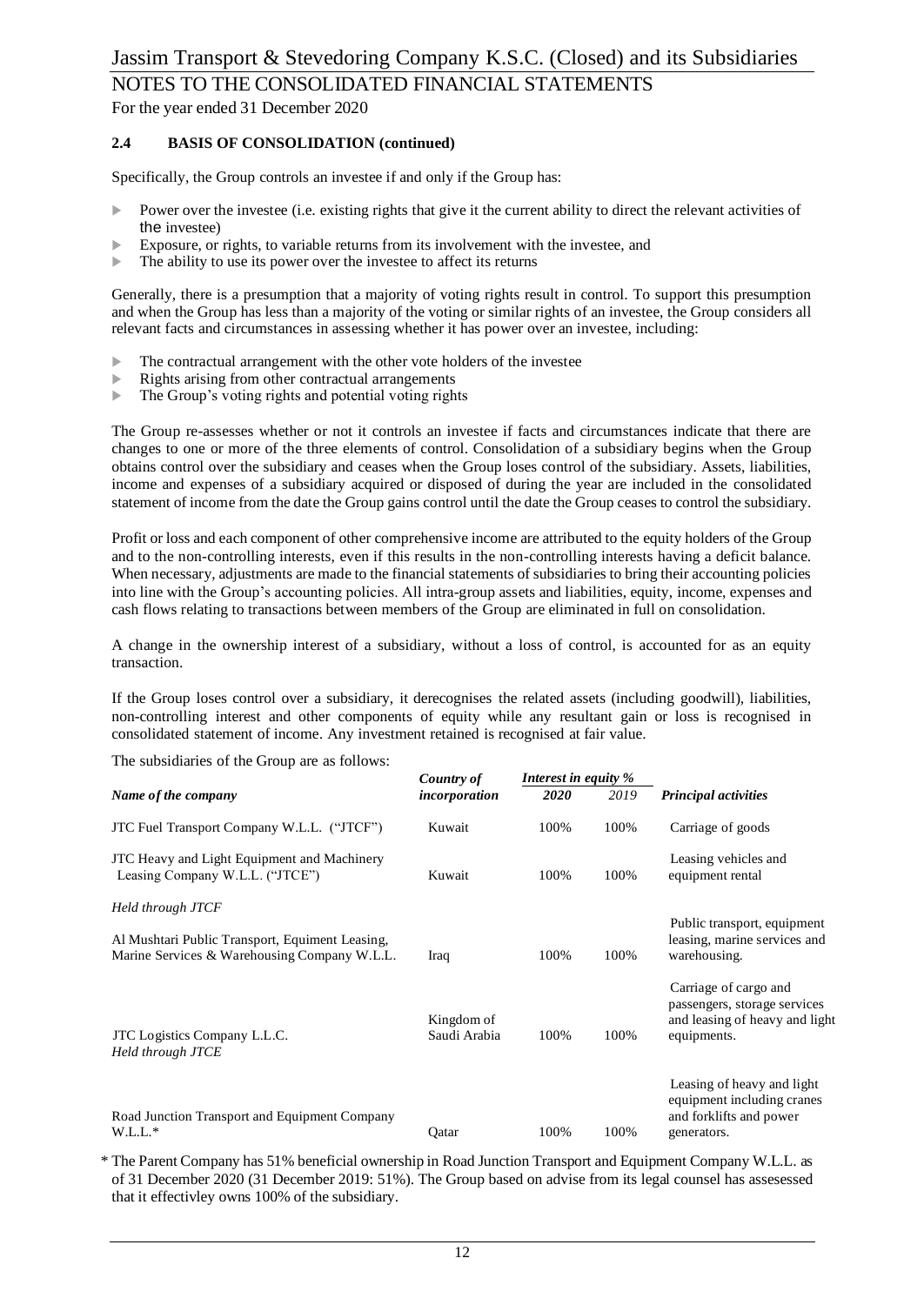For the year ended 31 December 2020

### **2.5 SUMMARY OF SIGNIFICANT ACCOUNTING POLICES**

#### **Revenue recognition**

Revenue from contracts with customers is recognised when control of the goods or services are transferred to the customer at an amount that reflects the consideration to which the Group expects to be entitled in exchange for those goods or services. The Group has concluded that it is the principal in all of its revenue arrangements since it typically controls the goods or services before transferring them to the customer.

The specific recognition criteria described below must also be met before revenue is recognised.

#### *Service revenue*

Service revenue primarily comprises of stevedoring, haulage, inventory management, transportation and warehousing services. Service revenue are recognised over a period of time when the services are rendered to the customer.

#### *Interest income*

Interest income is recognised as interest accrues using the effective interest rate method ("EIR") that is the rate that exactly discounts estimated future cash receipts through the expected life of the financial instrument to the net carrying amount of the financial asset.

#### **Government grants**

Government grants are recognised where there is reasonable assurance that the grant will be received, and all attached conditions will be complied with. When the grant relates to an expense item, it is recognised as income on a systematic basis over the periods that the related costs, for which it is intended to compensate, are expensed. When the grant relates to an asset, it is recognised as income in equal amounts over the expected useful life of the related asset.

When the Group receives grants of non-monetary assets, the asset and the grant are recorded at nominal amounts and released to profit or loss over the expected useful life of the asset, based on the pattern of consumption of the benefits of the underlying asset by equal annual instalments.

#### **Kuwait Foundation for the Advancement of Sciences (KFAS)**

The Group calculates the contribution to KFAS at 1% of profit for the year in accordance with the modified calculation based on the Foundation's Board of Directors resolution, which states that the transfer to statutory reserve and accumulated losses brought forward should be excluded from profit for the year when determining the contribution.

#### **Zakat**

Contribution to Zakat is calculated at 1% of the profit of the Group in accordance with the Ministry of Finance resolution No. 58/2007 effective from 10 December 2007.

#### **Leases**

The Group assesses at contract inception whether a contract is, or contains, a lease. That is, if the contract conveys the right to control the use of an identified asset for a period of time in exchange for consideration.

#### *Group as a lessee*

The Group applies a single recognition and measurement approach for all leases, except for short-term leases, leases with indefinite life and leases of low-value assets. The Group recognizes lease liabilities to make lease payments and right-of-use assets representing the right to use the underlying assets.

#### *i) Right-of-use assets*

The Group recognises right-of-use assets at the commencement date of the lease (i.e., the date the underlying asset is available for use). Right-of-use assets are measured at cost, less any accumulated depreciation and impairment losses, and adjusted for any remeasurement of lease liabilities. The cost of right-of-use assets includes the amount of lease liabilities recognised, initial direct costs incurred, and lease payments made at or before the commencement date less any lease incentives received. Right-of-use assets are depreciated on a straight-line basis over the shorter of the lease term and the estimated useful lives of the assets, as follows:

| Land             | 3 years |
|------------------|---------|
| <b>Buildings</b> | 3 years |

The right-of-use assets are also subject to impairment.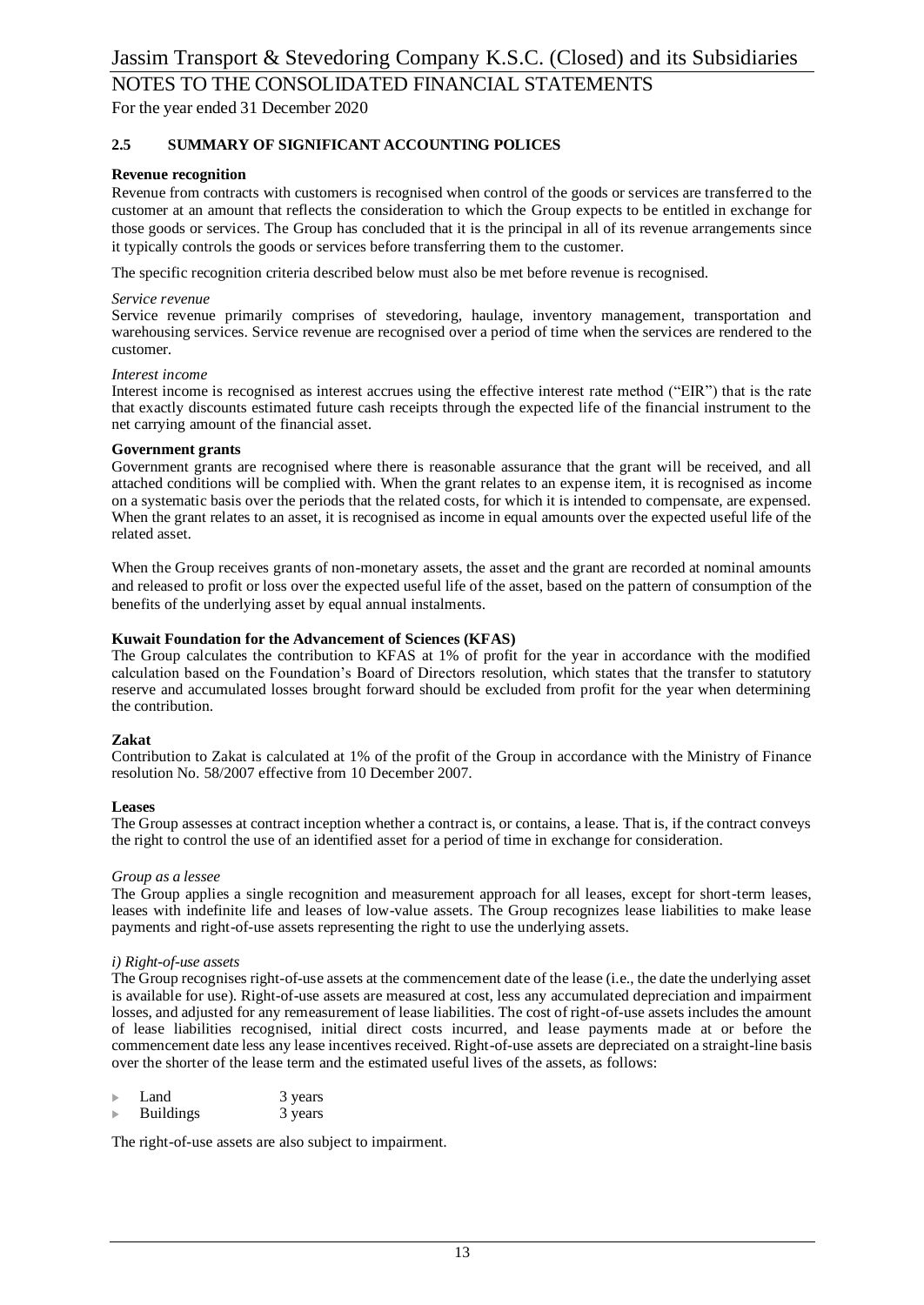For the year ended 31 December 2020

#### **2.5 SUMMARY OF SIGNIFICANT ACCOUNTING POLICES (continued)**

#### **Leases (continued)**

#### *ii) Lease liabilities*

At the commencement date of the lease, the Group recognizes lease liabilities measured at the present value of lease payments to be made over the lease term. The lease payments include fixed payments (including in-substance fixed payments) less any lease incentives receivable, variable lease payments that depend on an index or a rate, and amounts expected to be paid under residual value guarantees. The lease payments also include the exercise price of a purchase option reasonably certain to be exercised by the Group and payments of penalties for terminating the lease, if the lease term reflects the Group exercising the option to terminate. Variable lease payments that do not depend on an index or a rate are recognised as expenses in the period in which the event or condition that triggers the payment occurs.

In calculating the present value of lease payments, the Group uses its incremental borrowing rate at the lease commencement date because the interest rate implicit in the lease is not readily determinable. After the commencement date, the amount of lease liabilities is increased to reflect the accretion of interest and reduced for the lease payments made. In addition, the carrying amount of lease liabilities is remeasured if there is a modification, a change in the lease term, a change in the lease payments (e.g., changes to future payments resulting from a change in an index or rate used to determine such lease payments) or a change in the assessment of an option to purchase the underlying asset.

#### **Short-term leases and leases of low-value assets**

The Group applies the short-term lease recognition exemption to its short-term leases (i.e., those leases that have a lease term of 12 months or less from the commencement date and do not contain a purchase option). It also applies the lease of low-value assets recognition exemption to leases that are considered of low value. Lease payments on short-term leases and leases of low-value assets are recognised as expense on a straight-line basis over the lease term.

#### **Group as a lessor**

Leases in which the Group does not transfer substantially all the risks and rewards incidental to ownership of an asset are classified as operating leases. Rental income arising is accounted for on a straight-line basis over the lease terms and is included in revenue in the statement of profit or loss due to its operating nature. Initial direct costs incurred in negotiating and arranging an operating lease are added to the carrying amount of the leased asset and recognised over the lease term on the same basis as rental income. Contingent rents are recognised as revenue in the period in which they are earned.

#### **Property, plant and equipment**

Except for leasehold land which is measured at revaluaed amount, property, plant and equipment is stated at cost, net of accumulated depreciation and/or accumulated impairment losses, if any. Such cost includes the cost of replacing part of the property, plant and equipment and borrowing costs for long term construction projects if the recognition criteria are met. When significant parts of property, plant and equipment are required to be replaced in intervals, the Group recognises such parts as individual assets with specific useful lives and depreciates them accordingly. Likewise, when a major inspection is performed, its cost is recognised in the carrying amount of the plant and equipment as a replacement if the recognition criteria are satisfied. All other repair and maintenance costs are recognised in the consolidated statement of income as incurred.

Depreciation is calculated on a straight-line basis over the following estimated useful lives of assets after deduction of residual value as follows: **Useful life**

|                                | Userul life    |
|--------------------------------|----------------|
| Motor vehicles and equipment   | $3 - 15$ years |
| Improvements on leasehold land | 10 years       |
| Prefabricated buildings        | $5 - 10$ years |
| Furniture and fixtures         | $3 - 5$ years  |
| Tools and machinery            | 5 years        |

An item of property, plant and equipment and any significant part initially recognised is derecognised upon disposal or when no future economic benefits are expected from its use or disposal. Any gain or loss arising on derecognition of the asset (calculated as the difference between the net disposal proceeds and the carrying amount of the asset) is included in the consolidated statement of income when the asset is derecognised.

The assets' residual values, useful lives and methods of depreciation are reviewed at each financial year end and adjusted prospectively, if appropriate.

Capital work in progress is stated at cost. Following completion, work in progress is transferred into the relevant class of property and equipment.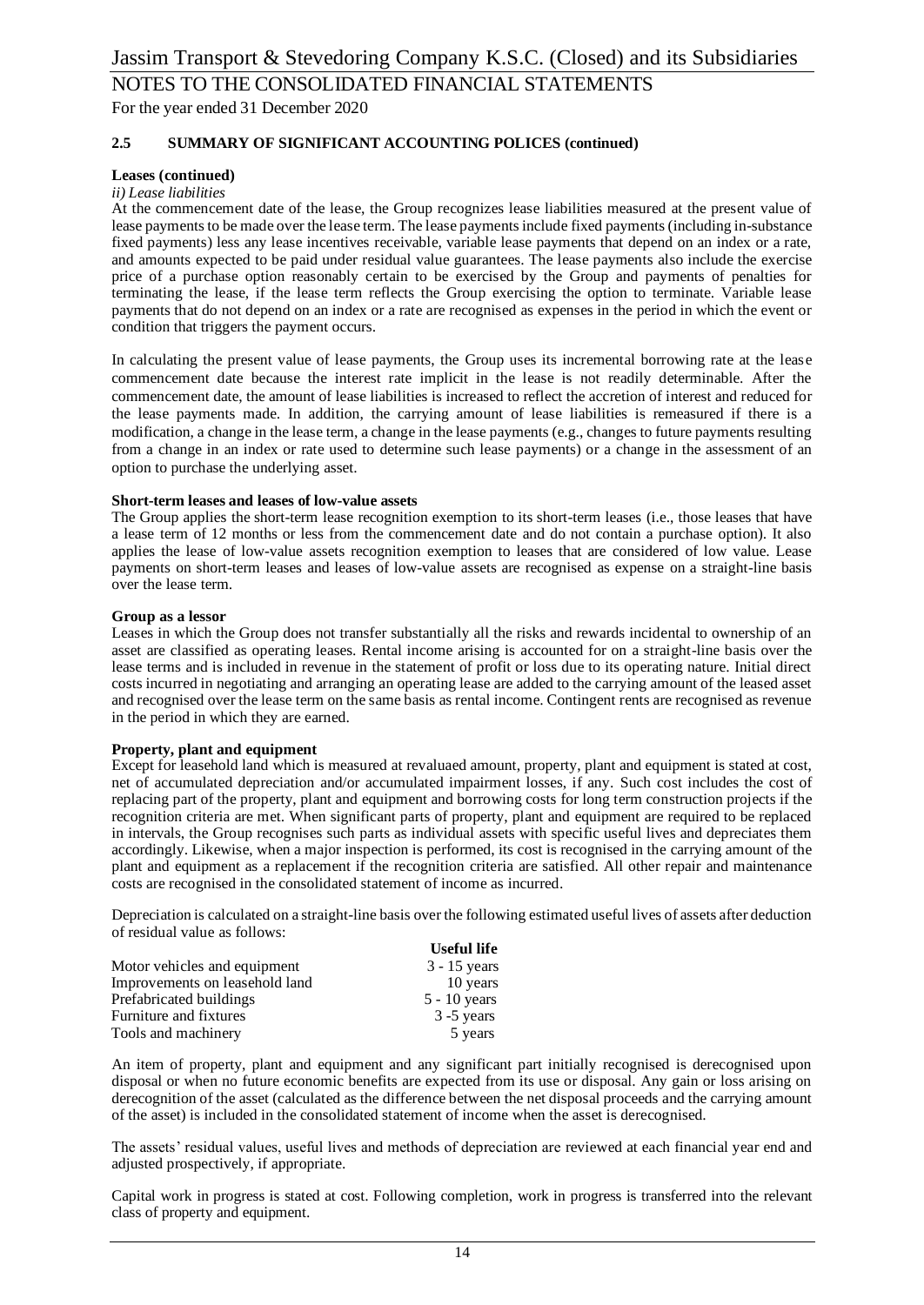For the year ended 31 December 2020

#### **2.5 SUMMARY OF SIGNIFICANT ACCOUNTING POLICES (continued)**

#### **Property, plant and equipment (continued)**

Leasehold land is measured at revalued amount. Valuation is performed at regular intervals of every three years to ensure that the fair value of a revalued asset does not differ materially from its carrying amount. Any revaluation changes are credited to the revaluation surplus in equity, except to the extent that it reverses a revaluation decrease of the same asset previously recognised in the consolidated statement of income, in which case the increase is recognised in the consolidated statement of income. A revaluation deficit is recognised in the consolidated statement of income, except to the extent that it offsets an existing surplus on the same asset recognised in the revaluation surplus.

#### **Inventories**

Inventories are valued at the lower of cost and net realisable value after making allowances for any slow moving obsolete or damaged items. Cost of inventories is based on weighted average principle, and includes expenditure incurred in bringing the inventories to their present location and condition such as purchase price, shipping costs and other incidental expesnes.

Net realisable value is based on estimated selling price less any costs of completion and estimated costs necessary to make sale.

#### **Impairment of non-financial assets**

The Group assesses, at each reporting date, whether there is an indication that an asset may be impaired. If any indication exists, or when annual impairment testing for an asset is required, the Group estimates the asset's recoverable amount. An asset's recoverable amount is the higher of an asset's or CGU's fair value less costs to sell and its value in use. Recoverable amount is determined for an individual asset, unless the asset does not generate cash inflows that are largely independent of those from other assets or Groups of assets. When the carrying amount of an asset or CGU exceeds its recoverable amount, the asset is considered impaired and is written down to its recoverable amount.

In assessing value in use, the estimated future cash flows are discounted to their present value using a discount rate that reflects current market assessments of the time value of money and the risks specific to the asset. In determining fair value less costs to sell, an appropriate valuation model is used. These calculations are corroborated by available fair value indicators. Impairment losses are recognised in the consolidated statement of income.

Impairment losses of continuing operations are recognised in the consolidated income statement in those expense categories consistent with the function of the impaired asset, except for property previously revalued where the revaluation was taken to other comprehensive income. In this case the impairment is also recognised in other comprehensive income up to the amount of any previous revaluation.

For assets excluding goodwill, an assessment is made at each reporting date as to whether there is any indication that previously recognised impairment losses may no longer exist or may have decreased. If such indication exists, the Group estimates the assets or CGUs recoverable amount. A previously recognised impairment loss is reversed only if there has been a change in the assumptions used to determine the asset's recoverable amount since the last impairment loss was recognised. The reversal is limited so that the carrying amount of the assets does not exceed its recoverable amount, nor exceed the carrying amount that would have been determined, net of depreciation, had no impairment loss been recognised for the asset in prior years. Such reversal is recognised in the consolidated statement of income unless the asset is carried at revalued amount, in which case the reversal is treated as a revaluation increase in other comprehensive income.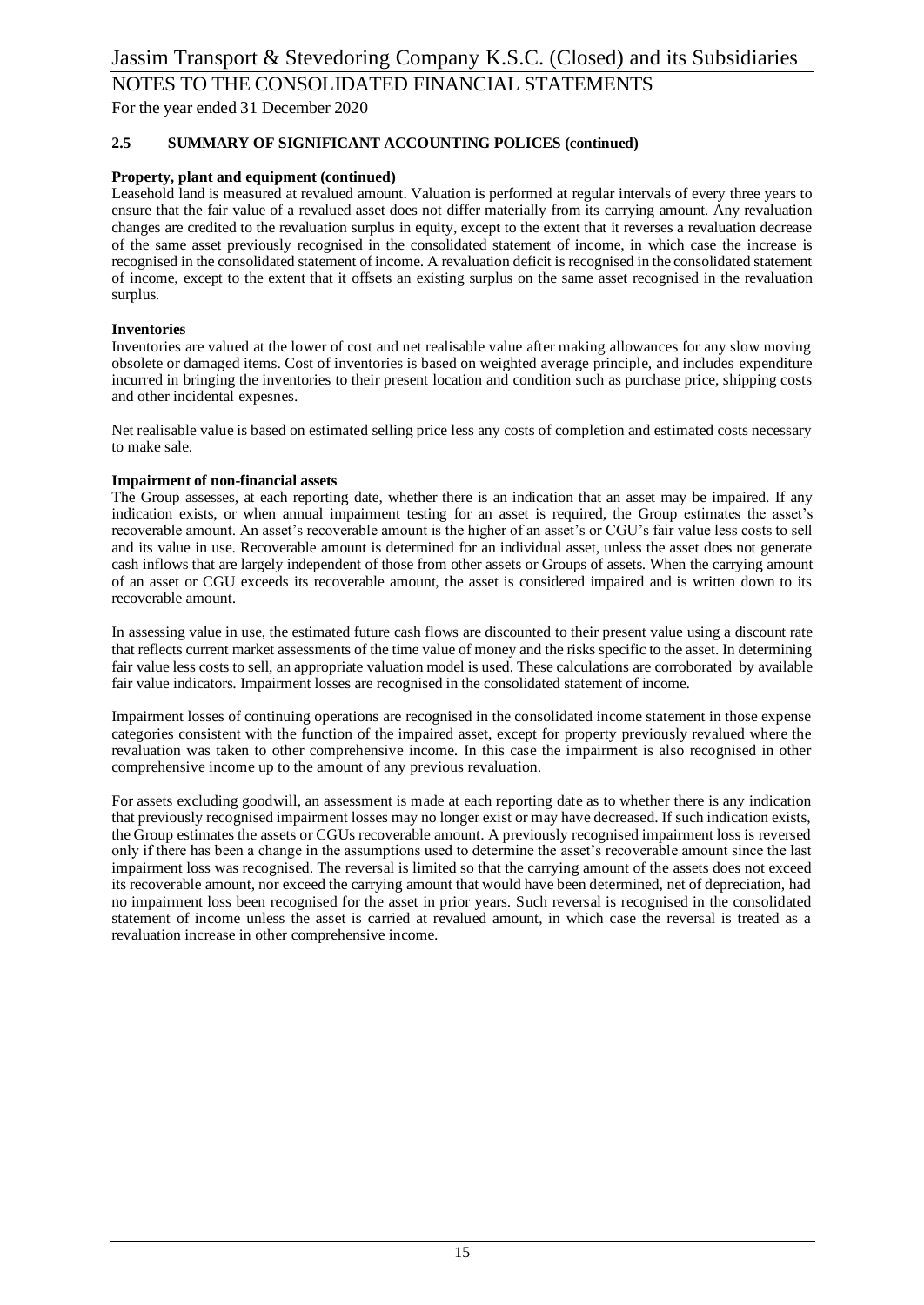For the year ended 31 December 2020

#### **2.5 SUMMARY OF SIGNIFICANT ACCOUNTING POLICES (continued)**

#### **Financial instruments**

#### **Financial assets**

#### *Initial recognition and measurement*

The Group determines the classification of financial assets based on the business model it uses to manage the financial assets and the contractual cashflow characteristics of the financial assets.

#### *Business model assessment*

The Group determines its business model at the level that best reflects how it manages financial assets to achieve its business objective. The Group's business model is not assessed on an instrument by instrument basis but at a higher level of aggregated portfolios and is based on a number of observable factors. The information considered includes:

- The stated policies and objectives for the portfolio and the operation of those policies in practice;
- The risks that affect the performance of the business model (and the financial assets held within that business model) and how those risks are managed; and
- $\blacktriangleright$  The frequency, volume and timing of sales in prior periods, the reasons for such sales and its expectations about future sales activity.

The business model assessment is based on reasonably expected scenarios without taking 'worst case' or 'stress case' scenarios into account. If cash flows after initial recognition are realised in a way that is different from the Group's original expectations, the Group does not change the classification of the remaining financial assets held in that business model but incorporates such information when assessing newly originated or newly purchased financial assets going forward.

#### *Assessment of whether contractual cash flows are solely payments of principal and interest (SPPI test)*

The Group assesses the contractual terms of financial assets to identify whether they meet the SPPI test. 'Principal' for the purpose of this test is defined as the fair value of the financial asset at initial recognition and may change over the life of the financial asset. 'Interest' is defined as consideration for time value of money and for the credit risk associated with the principal and for other basic lending risks and costs as well as a profit margin. In assessing whether the contractual cash flows are solely payments of principal and interest, the Group considers whether the financial asset contains a contractual term that could change the timing or amount of contractual cash flows such that it would not meet this condition. The Group considers:

- Contingent events that would change the amount and timing of cash flows;
- Leverage features;
- **Prepayment and extension terms;**
- Ferms that limit the Group's claim to cash flows from specified assets (e.g. non-recourse asset arrangements); and
- Features that modify consideration of the time value of money e.g. periodical reset of interest rates.

Contractual terms that introduce a more than de minimis exposure to risks or volatility in the contractual cashflows that are unrelated to a basic lending arrangement do not give rise to contractual cashflows that are solely payment of principal and interest. In such cases, the financial asset is measured at fair value through profit or loss.

The Group has determined the classification and measurement of its financial assets as follows:

#### *Financial assets at amortised cost*

This category is the most relevant to the Group. The Group measures financial assets at amortised cost if both of the following conditions are met:

- The financial asset is held within a business model with the objective to hold financial assets in order to collect contractual cash flows; and
- The contractual terms of the financial asset give rise on specified dates to cash flows that are solely payments of principal and interest on the principal amount outstanding

Financial assets at amortised cost are subsequently measured using the effective interest rate (EIR) method and are subject to impairment. Gains and losses are recognised in consolidated statement of income when the asset is derecognised, modified or impaired.

The Group's financial assets at amortised cost includes trade receivables and cash and cash equivalents.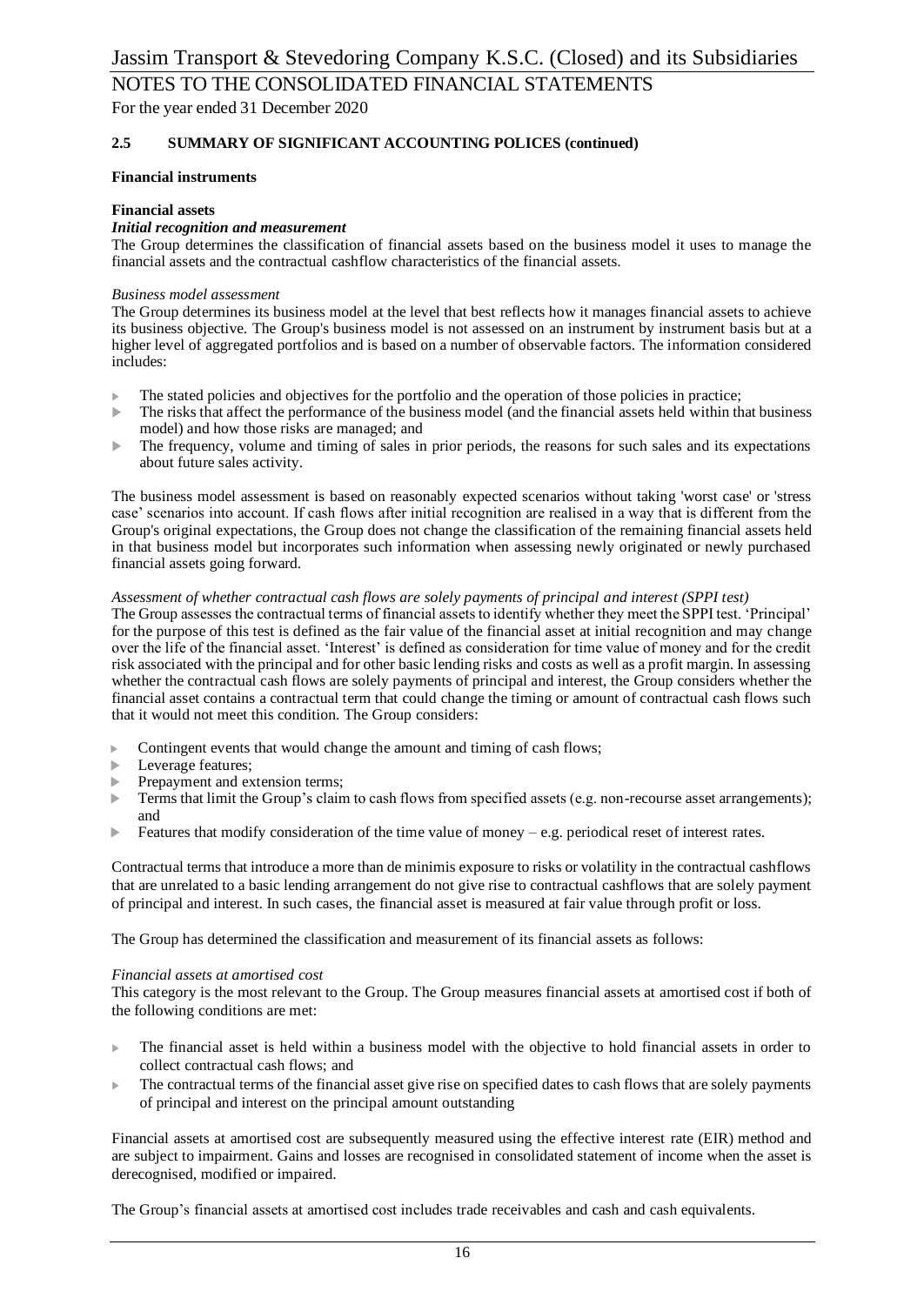For the year ended 31 December 2020

#### **2.5 SUMMARY OF SIGNIFICANT ACCOUNTING POLICES (continued)**

#### **Financial instruments (continued)**

#### **Financial assets (continued)** *Initial recognition and measurement* **(continued)**

#### *Financial assets at FVOCI*

Upon initial recognition, the Group can elect to classify irrevocably its equity investments as equity instruments designated at fair value through OCI when they meet the definition of equity under IAS 32 *Financial Instruments: Presentation* and are not held for trading. The classification is determined on an instrument-by-instrument basis.

Gains and losses on these financial assets are never recycled to profit or loss. Dividends are recognised as other income in the statement of profit or loss when the right of payment has been established, except when the Group benefits from such proceeds as a recovery of part of the cost of the financial asset, in which case, such gains are recorded in OCI. Equity instruments designated at fair value through OCI are not subject to impairment assessment.

The Group elected to classify irrevocably its equity investments under this category.

#### *Trade receivables*

Trade receivables are carried at undiscounted original invoiced amount less any expected credit losses.

#### *Cash and cash equivalents*

Cash and cash equivalents consists of cash and bank balances and fixed deposits and have maturity of 3 months or less. Cash and cash equivalents are carried at amortised cost using effective interest rate.

#### *Subsequent measurement*

The subsequent measurement of financial assets depends on their classification as follows:

#### *Trade receivables*

Trade receivables are stated at original amount less a provision for any uncollectible amounts. An estimate for doubtful debts is made when collection of the full amount is no longer probable. Bad debts are written off when there is no possibility of recovery.

#### *Cash and cash equivalents*

For the purpose of the statement of cash flows, cash and cash equivalents consist of cash and bank balances and fixed deposits and have maturity of 3 months or less.

#### *Financial assets at FVOCI*

Financial assets at FVOCI are subsequently measured at fair value. Changes in fair values including foreign exchange component are recognised in other comprehensive income and presented in the retained earnings as part of equity. Cumulative gains and losses previously recognised in other comprehensive income are transferred to retained earnings on derecognition and are not recognised in the consolidated statement of income. Dividend income on equity investments at FVOCI are recognised in the consolidated statement of income unless they clearly represent a recovery of part of the cost of the investment in which case they are recognised in other comprehensive income. Equity investments at FVOCI are not subject to impairment assessment.

#### *Derecognition*

A financial asset (or where applicable a part of a financial asset or a part of a Group of similar financial assets) is derecognised either when:

- $\blacktriangleright$  the rights to receive cash flows from the asset have expired; or
- $\triangleright$  the Group has transferred its rights to receive cash flows from the asset or has assumed an obligation to pay the received cash flows in full without material delay to a third party under a 'pass-through' arrangement; and either (a) the Group has transferred substantially all of the risks and rewards of the asset, or (b) the Group has neither transferred nor retained substantially all the risks and rewards of the asset, but has transferred control of the asset.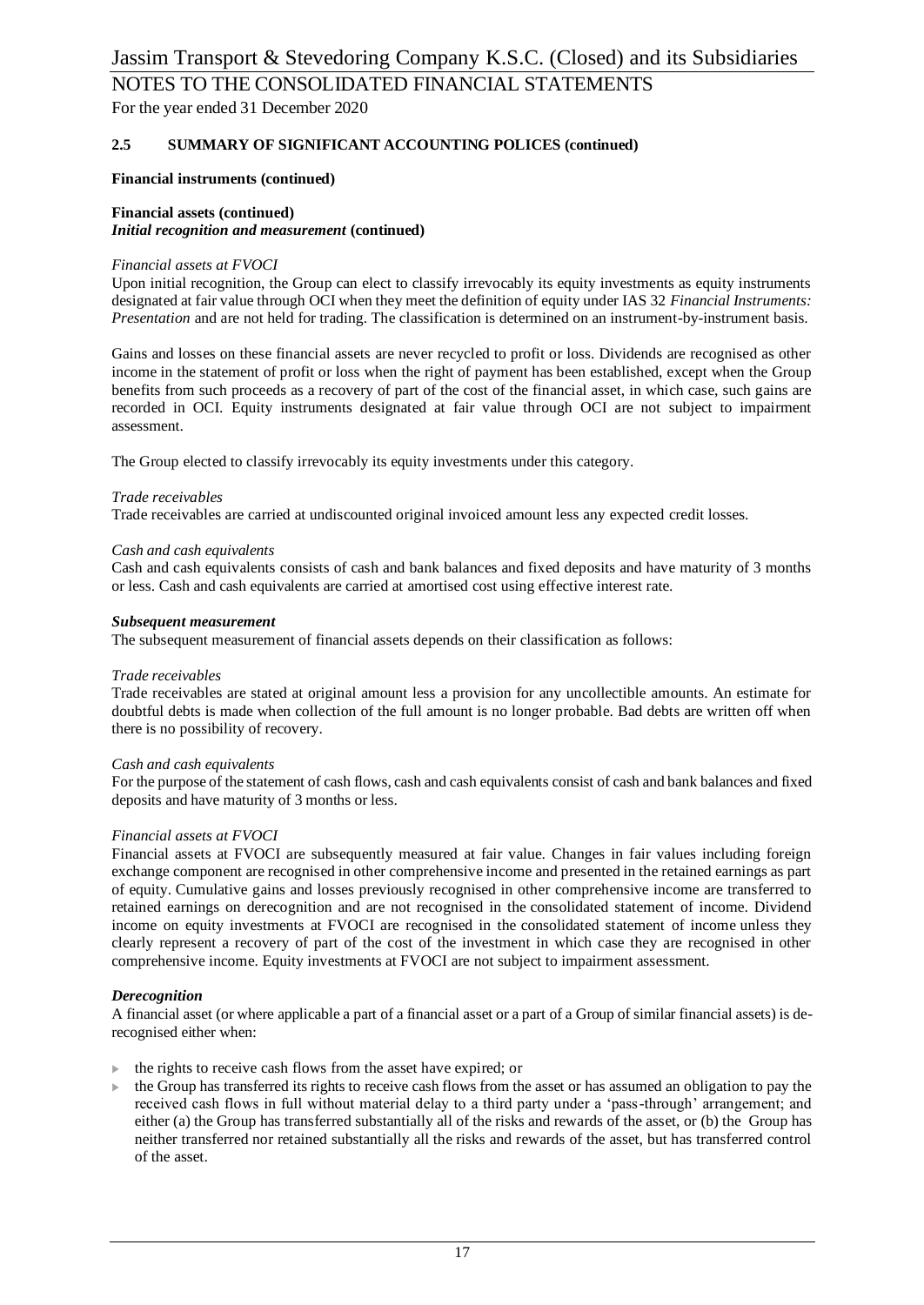For the year ended 31 December 2020

#### **2.5 SUMMARY OF SIGNIFICANT ACCOUNTING POLICES (continued)**

#### **Financial instruments (continued) Financial assets (continued)**

#### *Derecognition (continued)*

When the Group has transferred its rights to receive cash flows from an asset or has entered into a pass-through arrangement, it evaluates if and to what extent it has retained the risks and rewards of ownership. When it has neither transferred nor retained substantially all of the risks and rewards of the asset, nor transferred control of the asset, the asset is recognised to the extent of the Group's continuing involvement in the asset. In that case, the Group also recognises an associated liability. The transferred asset and the associated liability are measured on a basis that reflects the rights and obligations that the Group has retained. Continuing involvement that takes the form of a guarantee over the transferred asset is measured at the lower of the original carrying amount of the asset and the maximum amount of consideration that the Group could be required to repay.

#### *Impairment of financial assets*

The Group recognises an allowance for expected credit losses (ECLs) for all debt instruments not held at fair value through profit or loss. ECLs are based on the difference between the contractual cash flows due in accordance with the contract and all the cash flows that the Group expects to receive, discounted at an approximation of the original effective interest rate. The expected cash flows will include cash flows from the sale of collateral held or other credit enhancements that are integral to the contractual terms.

ECLs are recognised in two stages. For credit exposures for which there has not been a significant increase in credit risk since initial recognition, ECLs are provided for credit losses that result from default events that are possible within the next 12-months (a 12-month ECL). For those credit exposures for which there has been a significant increase in credit risk since initial recognition, a loss allowance is required for credit losses expected over the remaining life of the exposure, irrespective of the timing of the default (a lifetime ECL).

For trade receivables, the Group has applied the simplified approach and has calculated ECLs based on lifetime expected credit losses. The Group has established a provision matrix that is based on the Group's historical credit loss experience, adjusted for forward-looking factors specific to the balances and the Group's economic environment.

The management considers a financial asset in default when the contractual payments are 365 days past due. However, in certain cases, the management may also consider a financial asset to be in default when internal or external information indicates that the Group is unlikely to receive the outstanding contractual amounts in full.

#### **Financial liabilities**

#### *Initial recognition and measurement*

All financial assets are recognised initially at fair value, plus in the case of financial assets not at fair value through profit or loss, directly attributable transaction costs.

The Group's financial liabilities include trade payables and accruals.

#### *Subsequent measurement*

The subsequent measurement of financial liabilities depends on their classification as follows:

#### *Trade payables and accruals*

Liabilities are recognised for amounts to be paid in the future for goods or services received, whether billed by the supplier or not.

#### *Derecognition*

A financial liability is derecognised when the obligation under the liability is discharged or cancelled or expires.

Where an existing financial liability is replaced by another from the same lender on substantially different terms, or the terms of an existing liability are substantially modified, such an exchange or modification is treated as a derecognition of the original liability and the recognition of a new liability. The difference in the respective carrying amounts is recognised in the consolidated statement of income.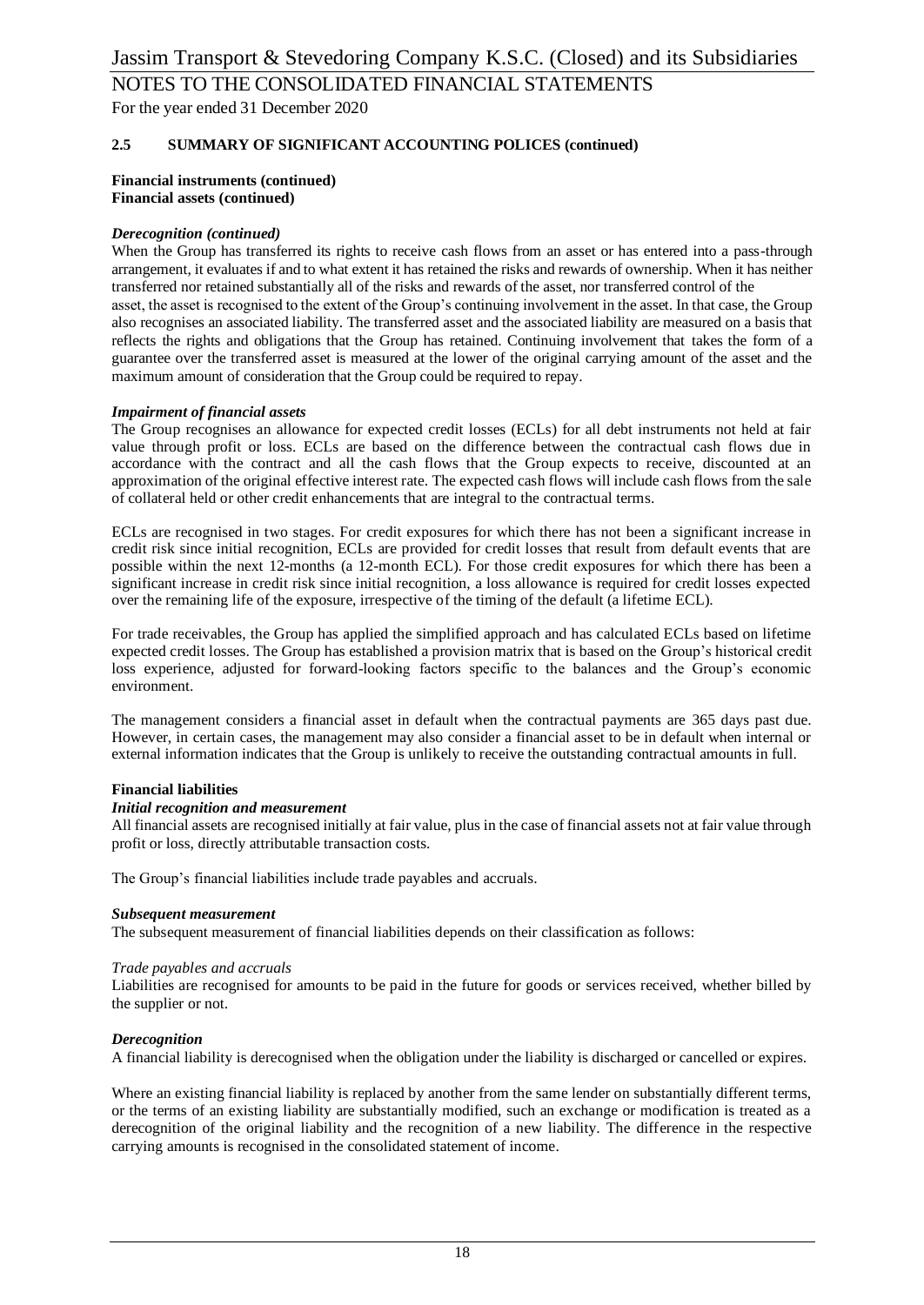For the year ended 31 December 2020

#### **2.5 SUMMARY OF SIGNIFICANT ACCOUNTING POLICES (continued)**

#### **Financial instruments (continued) Financial assets (continued)**

#### **Fair value measurement**

Fair value is the price that would be received to sell an asset or paid to transfer a liability in an orderly transaction between market participants at the measurement date. The fair value measurement is based on the presumption that the transaction to sell the asset or transfer the liability takes place either:

- $\blacktriangleright$  In the principal market for the asset or liability, or
- In the absence of a principal market, in the most advantageous market for the asset or liability

The principal or the most advantageous market must be accessible to by the Group.

The fair value of an asset or a liability is measured using the assumptions that market participants would use when pricing the asset or liability, assuming that market participants act in their economic best interest.

A fair value measurement of a non-financial asset takes into account a market participant's ability to generate economic benefits by using the asset in its highest and best use or by selling it to another market participant that would use the asset in its highest and best use.

The Group uses valuation techniques that are appropriate in the circumstances and for which sufficient data are available to measure fair value, maximising the use of relevant observable inputs and minimising the use of unobservable inputs.

All assets and liabilities for which fair value is measured or disclosed in the financial statements are categorised within the fair value hierarchy, described as follows, based on the lowest level input that is significant to the fair value measurement as a whole:

- Level 1 Quoted (unadjusted) market prices in active markets for identical assets or liabilities
- Level 2 Valuation techniques for which the lowest level input that is significant to the fair value measurement is directly or indirectly observable
- Level 3 Valuation techniques for which the lowest level input that is significant to the fair value measurement is unobservable

For assets and liabilities that are recognised in the financial statements on a recurring basis, the Group determines whether transfers have occurred between levels in the hierarchy by re-assessing categorisation (based on the lowest level input that is significant to the fair value measurement as a whole) at the end of each reporting period.

For the purpose of fair value disclosures, the Group has determined classes of assets and liabilities on the basis of the nature, characteristics and risks of the asset or liability and the level of the fair value hierarchy as explained above.

#### **Offsetting of financial instruments**

Financial assets and financial liabilities are only offset and the net amount reported in the consolidated statement of financial position if there is a currently enforceable legal right to offset the recognised amounts and the Group intends to settle on a net basis to realise the asset and settle the liablities simultenusly.

#### **Employees' end of service benefits**

#### *Local*

The Group provides end of service benefits to all its local Kuwaiti and expat employees. The entitlement to these benefits is based upon the employees' final salary and length of service. The expected costs of these benefits are accrued over the period of employment. The Group's obligations are limited to these contributions which are expensed when due.

Further, with respect to its national employees, the Group also makes contributions to public institution for social security calculated as a percentage of the employees' salaries. The Group's obligation are limited to these contributions, which are expensed when due.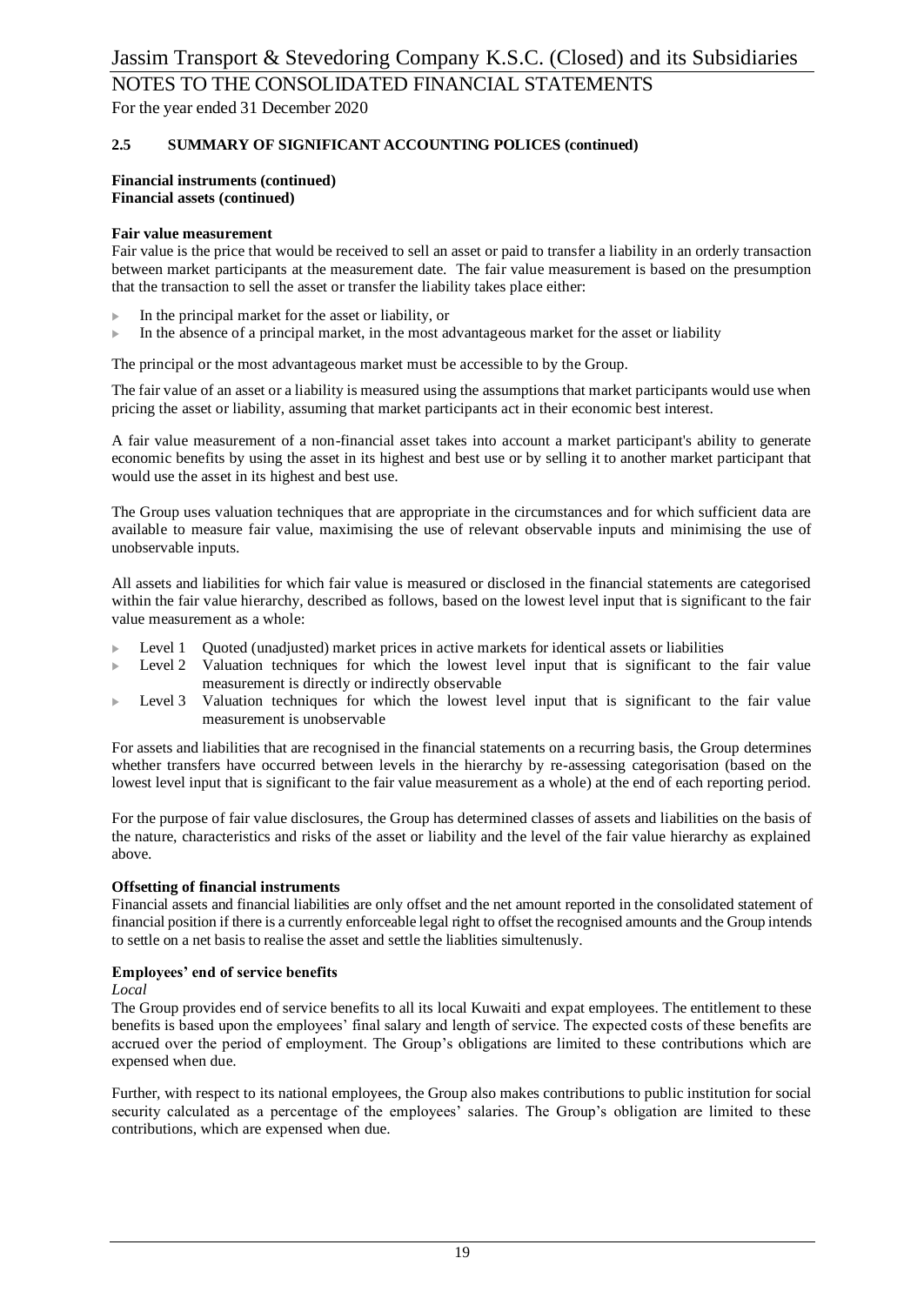For the year ended 31 December 2020

### **2.5 SUMMARY OF SIGNIFICANT ACCOUNTING POLICES (continued)**

#### **Employees' end of service benefits (continued)**

#### *International*

The Group provides end of service benefits to all its international employees. The entitlement to these benefits is based upon the employees' final salary and length of service. The expected costs of these benefits are accrued over the period of employment. The Group's obligations are limited to these contributions which are expensed when due.

#### **Provisions**

Provisions are recognised when the Group has a present obligation (legal or constructive) as a result of a past event, it is probable that an outflow of resources embodying economic benefits will be required to settle the obligation and a reliable estimate can be made of the amount of the obligation.

#### **Contingencies**

Contingent liabilities are not recognised in the consolidated statement of financial position, but are not disclosed unless the possibility of an outflow of resources embodying economic benefits is remote.

#### **Foreign currencies**

The Group's consolidated financial statements are presented in KD, which is also the Parent Company's functional currency. For each entity the Group determines the functional currency and items included in the consolidated financial statements of each entity are measured using that functional currency.

#### *Transactions and balances*

Transactions in foreign currencies are initially recorded by the Group entities at their respective functional currency spot rates at the date the transaction first qualifies for recognition.

Monetary assets and liabilities denominated in foreign currencies are retranslated at the functional currency spot rate of exchange at the reporting date. Differences arising on settlement or translation of monetary items are recognised in the consolidated statement of income.

Non-monetary items that are measured in terms of historical cost in a foreign currency are translated using the exchange rates at the dates of the initial transactions. Non-monetary items measured at fair value in a foreign currency are translated using the exchange rates at the date when the fair value is determined. The gain or loss arising on translation of non-monetary items measured at fair value is treated in line with the recognition of the gain or loss on the change in fair value of the item (i.e., translation differences on items whose fair value gain or loss is recognised in other comprehensive income or consolidated statement of income are also recognised in other comprehensive income or consolidated statement of income, respectively).

#### *Group companies*

On consolidation, the assets and liabilities of foreign operations are translated into KD at the rate of exchange prevailing at the reporting date and their income statements are translated at the average rates of exchange for the year. The exchange differences arising on the translation for consolidation are recognised in other comprehensive income. On disposal of a foreign operation, the component of other comprehensive income relating to that particular foreign operation is recognised in the consolidated statement of income.

#### **2.6 SIGNIFICANT ACCOUNTING JUDGEMENT, ESTIMATES AND ASSUMPTIONS**

The preparation of the Group's consolidated financial statements requires management to make judgements, estimates and assumptions that affect the reported amounts of revenues, expenses, assets and liabilities, and the accompanying disclosures, and the disclosure of contingent liabilities. Uncertainty about these assumptions and estimates could result in outcomes that require a material adjustment to the carrying amount of assets or liabilities affected in future periods.

The key assumptions concerning the future and other key sources of estimation uncertainty at the reporting date, that have a significant risk of causing a material adjustment to the carrying amounts of assets and liabilities within the next financial year, are described below. The Group based its assumptions and estimates on parameters available when the consolidated financial statements were prepared. Existing circumstances and assumptions about future developments, however, may change due to market changes or circumstances arising beyond the control of the Group. Such changes are reflected in the assumptions when they occur.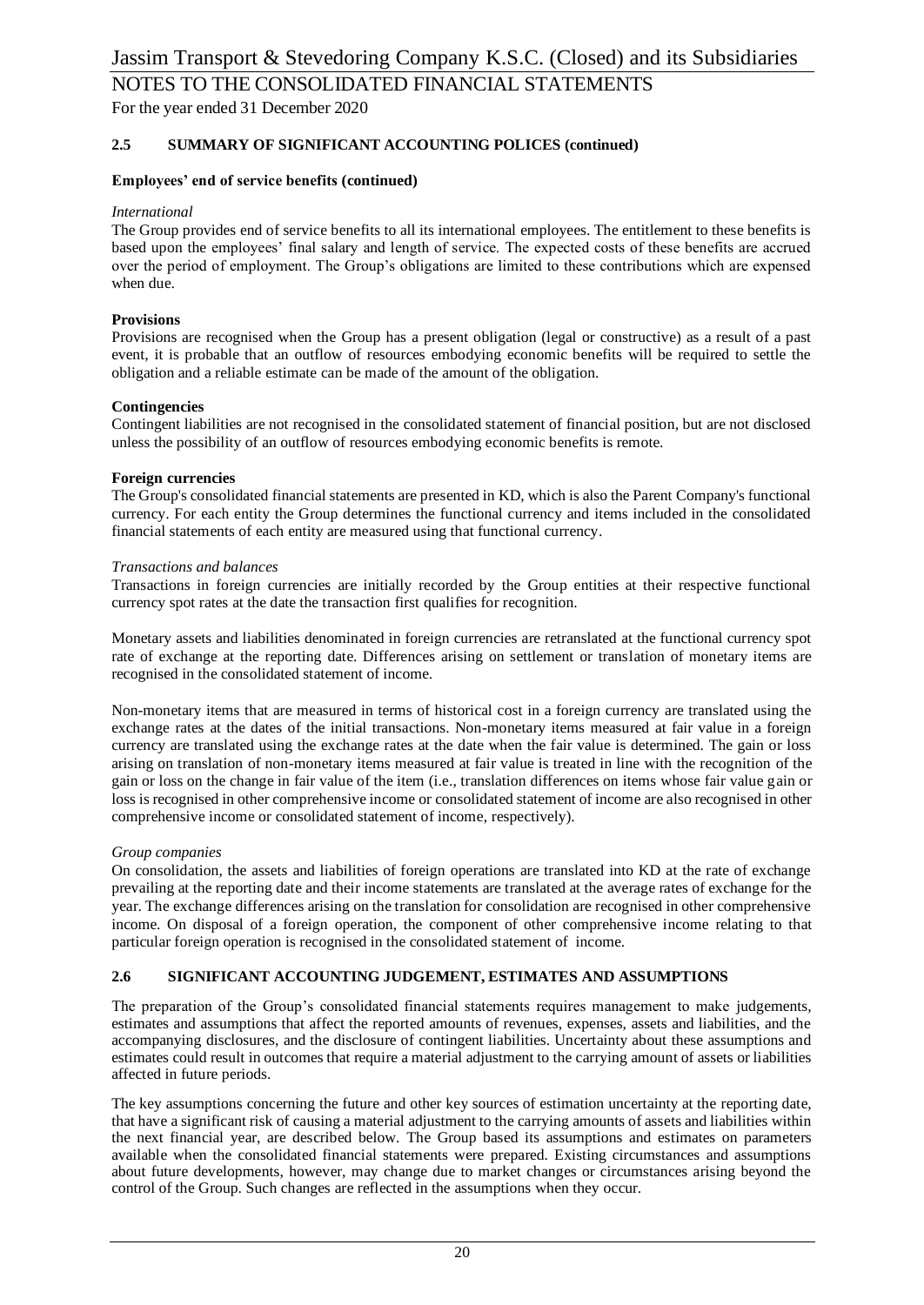For the year ended 31 December 2020

#### **2.6 SIGNIFICANT ACCOUNTING JUDGEMENT, ESTIMATES AND ASSUMPTIONS (continued)**

#### *Allowance for expected credit losses on trade receivables*

The Group assesses on a forward-looking basis the expected credit losses (ECL) associated with its debt instruments carried at amortised cost. For trade receivables, the Group applies a simplified approach in calculating ECL. Therefore, the Group does not track changes in credit risk, but instead recognises a loss allowance based on lifetime ECL at each reporting date. The Group has established a provision matrix that is based on its historical credit loss experience, adjusted for forward-looking factors specific to the debtors and the economic environment. Actual results may differ from these estimates.

#### *Useful lives, residual values and related depreciation charges of property, plant and equipment*

The Group's management determines the estimated useful lives, residual values and related depreciation charges of its property, plant and equipment. These estimates are determined after considering the expected usage of the asset, physical wear and tear, technical or commercial obsolescence. Management reviews the residual value and useful lives annually and future depreciation charge would be adjusted where management believes the useful lives differ from previous estimates.

#### *Impairment of property, plant and equipment*

Management assesses the impairment of property, plant and equipment whenever events or changes in circumstances indicate that the carrying value may not be recoverable.

Factors that are considered important which could trigger an impairment review include the following:

- significant decline in the market value beyond that which would be expected from the passage of time or normal use,
- significant changes in the technology and regulatory environments,
- evidence from internal reporting which indicates that the economic performance of the asset is, or will be, worse than expected.

#### *Determining the lease term of contracts with renewal and termination options – Group as lessee*

The Group determines the lease term as the non-cancellable term of the lease, together with any periods covered by an option to extend the lease if it is reasonably certain to be exercised, or any periods covered by an option to terminate the lease, if it is reasonably certain not to be exercised.

The Group applies judgement in evaluating whether it is reasonably certain whether or not to exercise the option to renew or terminate the lease. That is, it considers all relevant factors that create an economic incentive for it to exercise either the renewal or termination. After the commencement date, the Group reassesses the lease term if there is a significant event or change in circumstances that is within its control and affects its ability to exercise or not to exercise the option to renew or to terminate (e.g., construction of significant leasehold improvements).

#### *Leases - Estimating the incremental borrowing rate*

The Group cannot readily determine the interest rate implicit in the lease, therefore, it uses its incremental borrowing rate (IBR) to measure lease liabilities. The IBR is the rate of interest that the Group would have to pay to borrow over a similar term, and with a similar security, the funds necessary to obtain an asset of a similar value to the right-of-use asset in a similar economic environment. The IBR therefore reflects what the Group 'would have to pay', which requires estimation when no observable rates are available or when they need to be adjusted to reflect the terms and conditions of the lease. The Group estimates the IBR using observable inputs when available and is required to make certain entity-specific estimates.

#### *Revaluation of leasehold land*

The Group measures leasehold land at revalued amount with changes in fair value being recognised in other comprehensive income. The Group engaged an independent valuation specialist to assess fair value at the reporting date. Leasehold land was valued by reference to market based evidence, using comparable prices adjusted for specific market factors such as nature, location and condition of the property.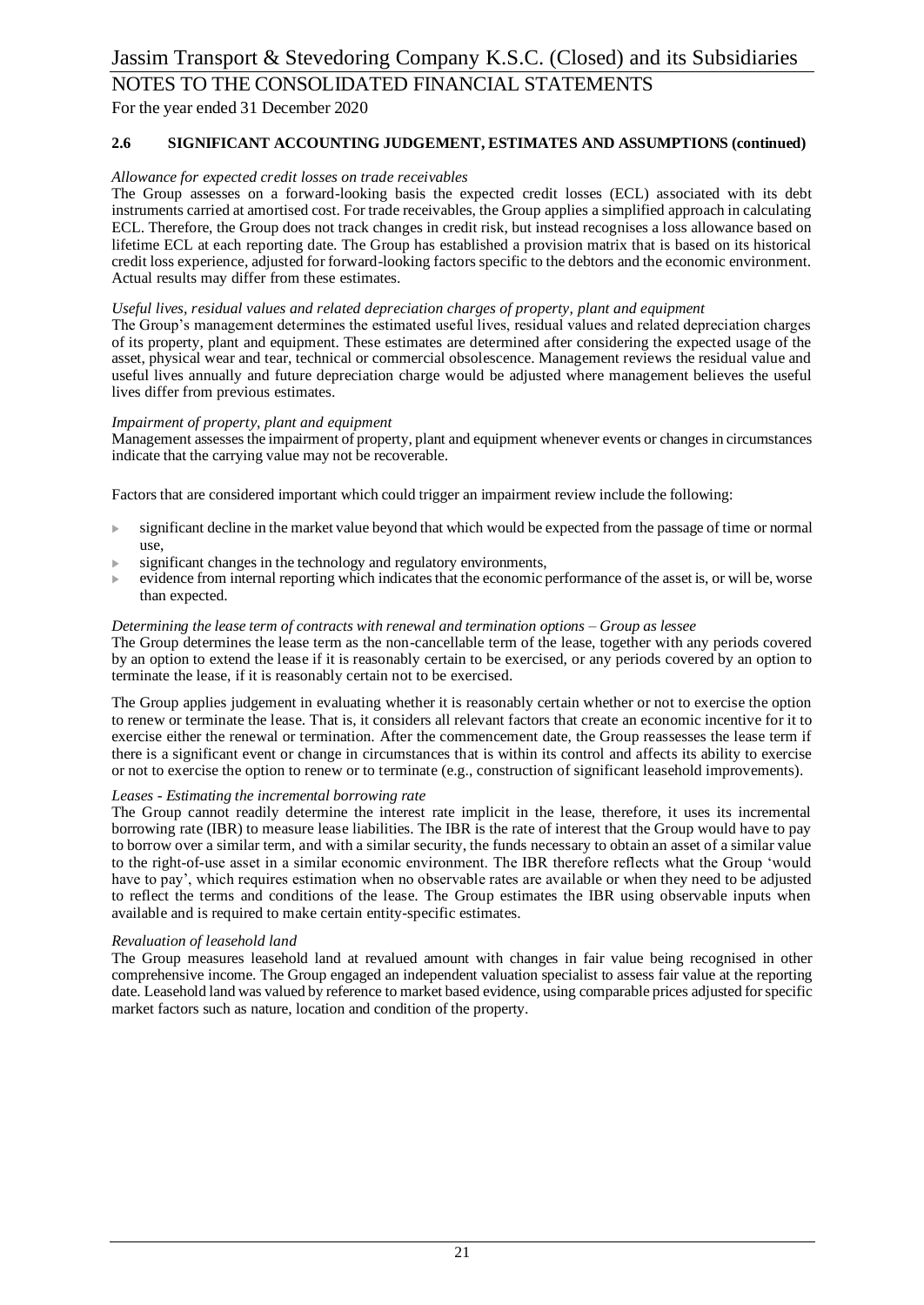For the year ended 31 December 2020

#### **3 REVENUE**

Set out below is the disaggregation of the Group's revenue from contracts with customers based on type of services and equipments:

|                                                      | 2020<br><b>KD</b> | 2019<br>KD |
|------------------------------------------------------|-------------------|------------|
| Transportation                                       | 2,291,341         | 2,591,314  |
| Stevedoring                                          | 8,387,535         | 9,248,414  |
| Leasing equipment                                    | 9,659,716         | 11,287,766 |
| Warehousing                                          | 834,335           | 877,469    |
|                                                      | 21,172,927        | 24,004,963 |
| Timing of revenue recognition                        |                   |            |
| Goods and services transferred at a point in time    | 11,348,106        | 12,640,717 |
| Goods and services transferred over time             | 9,824,821         | 11,364,246 |
| <b>Total revenue from contracts with customers</b>   | 21,172,927        | 24,004,963 |
| <b>Geographical markets</b>                          |                   |            |
| Kuwait                                               | 19,203,811        | 22,326,620 |
| Qatar                                                | 1,378,688         | 1,147,144  |
| Saudi                                                | 590,428           | 531,199    |
| <b>Total revenue from contracts with customers</b>   | 21,172,927        | 24,004,963 |
| <b>OPERATING EXPENSES</b><br>$\overline{\mathbf{4}}$ |                   |            |
|                                                      | 2020              | 2019       |

|                                           | KD         | KD         |
|-------------------------------------------|------------|------------|
| Staff costs                               | 4,851,035  | 5,363,966  |
| Depreciation (Note 7)                     | 3,835,935  | 3,808,662  |
| Motor vehicle consumables and maintenance | 2,518,124  | 1,982,273  |
| Subcontract costs                         | 350,460    | 416,012    |
| Stevedoring incentive and commission      | 1,220,682  | 1,279,240  |
| Amortization of right of use asset        | 574,864    | 605,538    |
| Others                                    | 1,260,913  | 1,115,986  |
|                                           | 14,612,013 | 14,571,677 |
|                                           |            |            |

Operating expenses includes inventories recognised as expenses amounting to KD 1,554,764 (2019: KD 1,614,769). Operating expenses include provisions no longer required written back amounting to NIL (2019: KD 140,857).

#### **5 OTHER INCOME**

|                                                   | 2020<br>KD | 2019<br>KD |
|---------------------------------------------------|------------|------------|
| Interest income                                   | 52,962     | 79,284     |
| Foreign exchange gain (net)                       | 17,250     | 116,625    |
| Gain on disposal of property, plant and equipment | 25,400     | 134,410    |
| Gain on termination of leases (note 8)            | 42,597     |            |
| Government grant*                                 | 262,675    |            |
| Others                                            | 43,813     | 80,745     |
|                                                   | 444,697    | 411,064    |
|                                                   |            |            |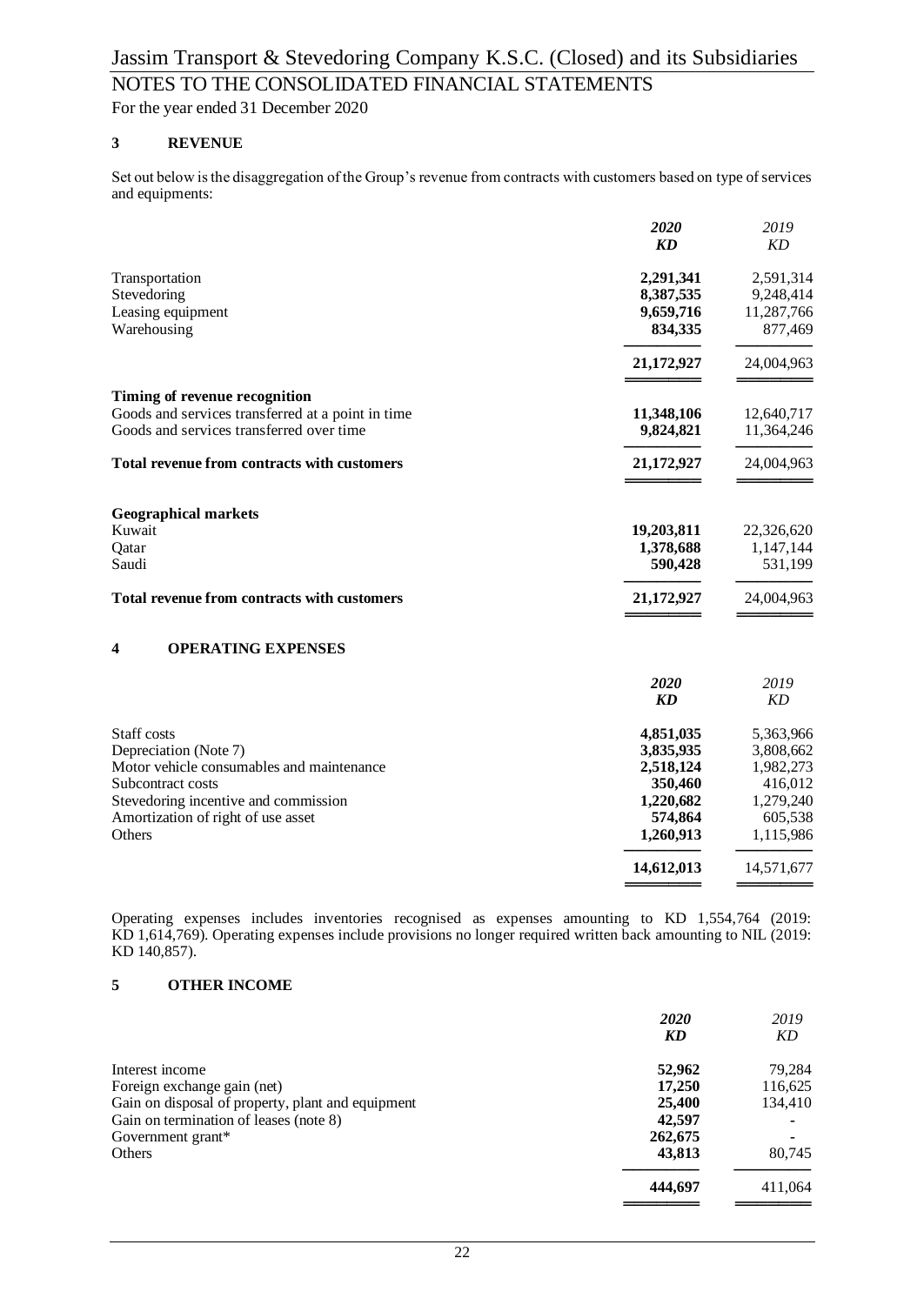For the year ended 31 December 2020

## **5 OTHER INCOME (continued)**

\*In an attempt to mitigate the impact of the Covid-19 pandemic, the Government of Kuwait has introduced measures to aid private entities in response to the pandemic. These measures include government assistance made towards national workforce in the private sector for a period of up to six months effective from April 2020.

The financial support amounting to KD 262,675 is accounted for in accordance with IAS 20 'Accounting for Government Grants and Disclosures of Government Assistance' and recognised in profit or loss as 'other income' on a systematic basis over the periods in which the Parent Company recognises expenses for the related staff costs.

#### **6 ADMINISTRATIVE EXPENSES**

|                                                                | <b>2020</b><br><b>KD</b> | 2019<br>KD |
|----------------------------------------------------------------|--------------------------|------------|
| Staff costs                                                    | 1,204,951                | 1,383,324  |
| Communication, consultancy and repair and maintenance expenses | 236,588                  | 415,469    |
| Depreciation (Note 7)                                          | 228,173                  | 219,730    |
| Expected credit losses on trade receivables (Note 9)           | 210,583                  | 217,830    |
| Others                                                         | 827,846                  | 351,183    |
|                                                                | 2,708,141                | 2,587,536  |
|                                                                |                          |            |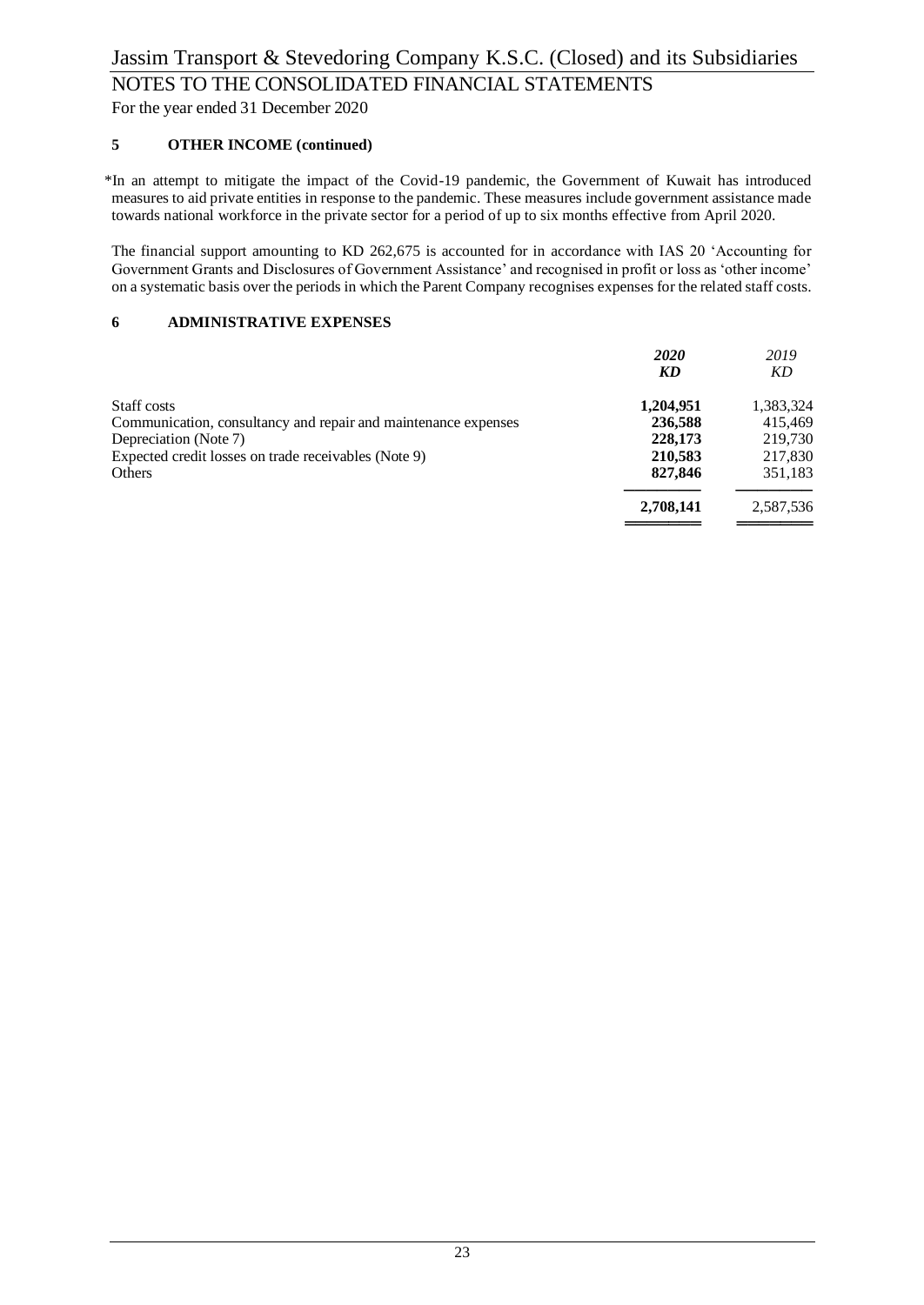For the year ended 31 December 2020

### **7 PROPERTY, PLANT AND EQUIPMENT**

|                              | <b>Motor</b><br>vehicles and | Leasehold  | Leasehold<br>land | Prefabricated   | Furniture<br>And | Tools<br>And    | Capital<br>work-in- |             |
|------------------------------|------------------------------|------------|-------------------|-----------------|------------------|-----------------|---------------------|-------------|
|                              | equipment<br>KD              | land<br>KD | improvement<br>KD | buildings<br>KD | Fixtuers<br>KD   | machinery<br>KD | progress<br>KD      | Total<br>KD |
| Cost or revaluation:         |                              |            |                   |                 |                  |                 |                     |             |
| At 1 January 2020            | 63,024,901                   | 10,156,150 | 1,174,190         | 1,242,942       | 1,183,360        | 174,734         | 232,504             | 77,188,781  |
| Additions                    | 4,122,770                    |            | 61,965            | 21,744          | 58,665           | 8,658           | 90,171              | 4,363,973   |
| Revaluation                  |                              | 150,000    |                   |                 |                  |                 |                     | 150,000     |
| Disposals                    | (686, 536)                   |            |                   |                 |                  |                 |                     | (686, 536)  |
| Write off                    | (7,968)                      |            |                   | (10,272)        | (147, 860)       | (19,978)        |                     | (186,078)   |
| Transfers                    | 232,504                      |            |                   |                 |                  |                 | (232, 504)          |             |
| Foreign currency translation |                              |            |                   |                 |                  |                 |                     |             |
| Adjustment                   | (5,140)                      | ٠          |                   | (3,650)         | (1)              | 3,629           |                     | (5,162)     |
| At 31 December 2020          | 66,680,531                   | 10,306,150 | 1,236,155         | 1,250,764       | 1,094,164        | 167,043         | 90,171              | 80,824,978  |
| Depreciation:                |                              |            |                   |                 |                  |                 |                     |             |
| At 1 January 2020            | 37,218,520                   |            | 600,271           | 994,884         | 1,026,225        | 140,496         |                     | 39,980,396  |
| Charge for the year          | 3,835,935                    |            | 116,126           | 40,425          | 57,931           | 13,691          |                     | 4,064,108   |
| Disposals                    | (653,292)                    |            |                   |                 |                  |                 |                     | (653, 292)  |
| Write off                    | (6,954)                      |            |                   | (10,272)        | (147, 860)       | (19,978)        |                     | (185,064)   |
| Foreign currency translation |                              |            |                   |                 |                  |                 |                     |             |
| Adjustment                   | (2,907)                      |            |                   | (3,643)         | (2)              | 3,629           |                     | (2,923)     |
| At 31 December 2020          | 40,391,302                   |            | 716,397           | 1,021,394       | 936,294          | 137,838         |                     | 43,203,225  |
| Net book value:              |                              |            |                   |                 |                  |                 |                     |             |
| At 31 December 2020          | 26,289,229                   | 10,306,150 | 519,758           | 229,370         | 157,870          | 29,205          | 90,171              | 37,621,753  |

Notwithstanding the contractual term of the leases, management considers that, the agreements of leasehold land are renewable indefinitely, at similar nominal rates of ground rent, and with no premium payable for renewal of the lease and, consequently, as is common practice in Kuwait, these leases have been accounted for as freehold land. The mangagemnet does a revaluation of the leasehold land on cyclical basis at a regular interval of every three years.

During the current year, the fair valuation was conducted by two independent appraisers with a recognised and relevant professional qualification and recent experience of the location and category of leasehold land being valued. The change in fair value was calculated based on the lower of the two values. Fair value of the leasehold land is arrived at by reference to industry acknowledged methods of valuations that depend on market data including recent sales value of comparable properties. The fair value was determined based on sales comparison method and is measured under the Level 2 fair value hierarchy. The revaluation gain amounting to KD 150,000 (2019: KD 252,000) was included in other comprehensive income and credited directly to equity as revaluation surplus. The significant assumption used in the determination of fair value was the market price (per sqm). A decrease of 5% (2019: 5%) in the estimated market price (per sqm) will reduce the value by KD 515,308. (2019: 447,808.)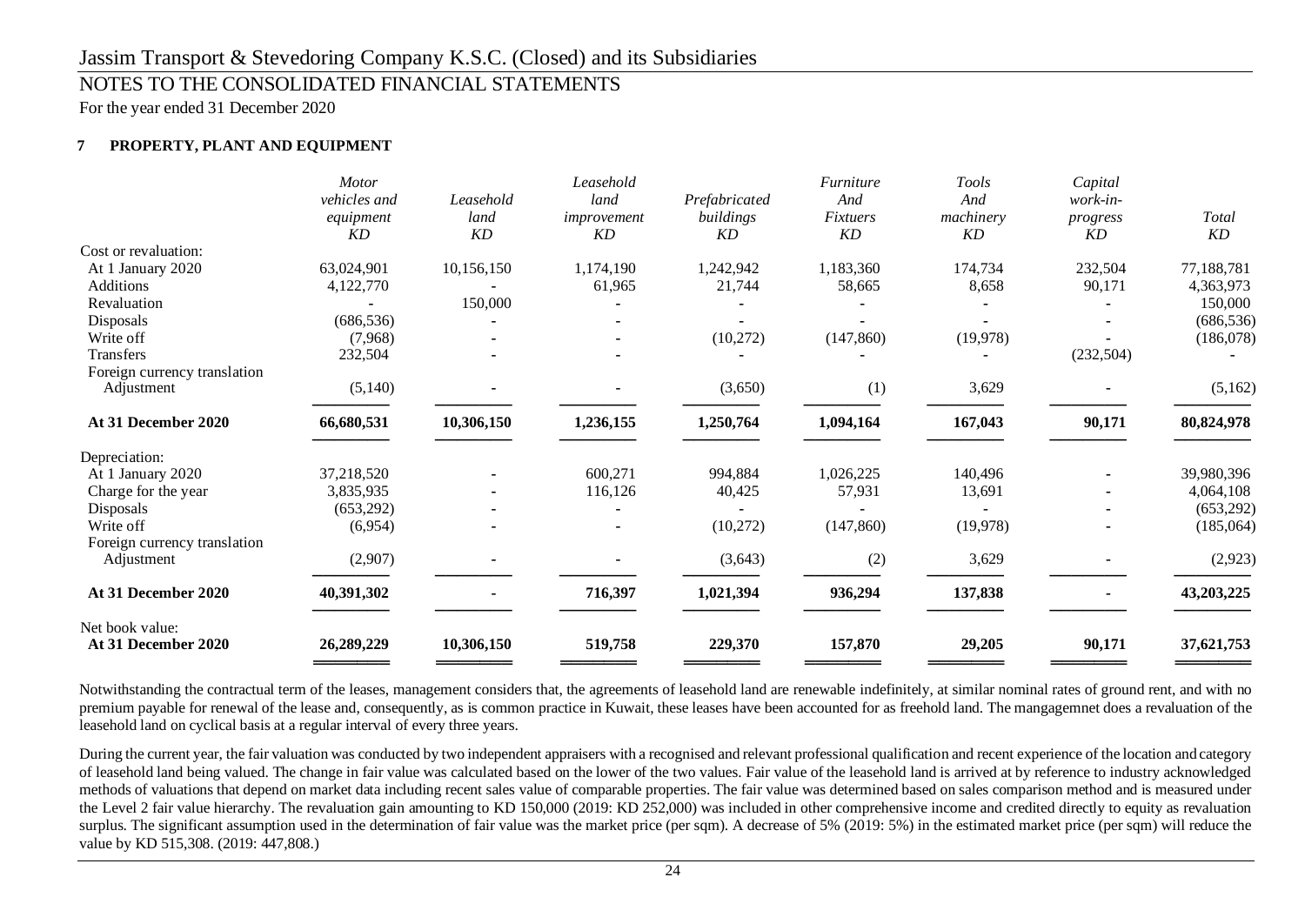For the year ended 31 December 2020

## **7 PROPERTY, PLANT AND EQUIPMENT (continued)**

|                              | Motor         |            | Leasehold   |               | Furniture | Tools     | Capital    |               |
|------------------------------|---------------|------------|-------------|---------------|-----------|-----------|------------|---------------|
|                              | vehicles and  | Leasehold  | land        | Prefabricated | And       | and       | work-in-   |               |
|                              | equipment     | Land       | improvement | buildings     | Fixtuers  | machinery | progress   | Total         |
|                              | KD            | KD         | KD          | KD            | KD        | KD        | KD         | KD            |
| Cost or revaluation:         |               |            |             |               |           |           |            |               |
| At 1 January 2019            | 61,982,738    | 9,904,150  | 1,169,905   | 1,053,149     | 1,126,849 | 186,364   | 385,992    | 75,809,147    |
| Additions                    | 2,323,201     |            | 4,285       | 81,582        | 48,966    | 19,964    | 214,296    | 2,692,294     |
| Revaluation                  |               | 252,000    |             |               |           |           |            | 252,000       |
| Disposals                    | (1,263,989)   |            |             |               |           | (30,986)  |            | (1,294,975)   |
| Write off                    | (266, 059)    |            |             |               |           |           |            | (266, 059)    |
| Transfers                    | 251,516       |            |             | 108,211       | 7,510     | 547       | (367, 784) |               |
| Foreign currency translation |               |            |             |               |           |           |            |               |
| Adjustment                   | (2,506)       |            |             |               | 35        | (1,155)   |            | (3,626)       |
| At 31 December 2019          | 63,024,901    | 10,156,150 | 1,174,190   | 1,242,942     | 1,183,360 | 174,734   | 232,504    | 77,188,781    |
| Depreciation:                |               |            |             |               |           |           |            |               |
| At 1 January 2019            | 34,703,355    |            | 490,575     | 954,595       | 969,606   | 155,685   |            | 37,273,816    |
| Charge for the year          | 3,808,662     |            | 109,696     | 40,300        | 56,647    | 13,087    |            | 4,028,392     |
| Disposals                    | (1, 118, 818) |            |             |               |           | (27, 345) |            | (1, 146, 163) |
| Write off                    | (137, 864)    |            |             |               |           |           |            | (137, 864)    |
| Foreign currency translation |               |            |             |               |           |           |            |               |
| Adjustment                   | (36, 815)     |            |             | (11)          | (28)      | (931)     |            | (37, 785)     |
| At 31 December 2019          | 37,218,520    |            | 600,271     | 994,884       | 1,026,225 | 140,496   |            | 39,980,396    |
| Net book value:              |               |            |             |               |           |           |            |               |
| At 31 December 2019          | 25,806,381    | 10,156,150 | 573,919     | 248,058       | 157,135   | 34,238    | 232,504    | 37,208,385    |
|                              |               |            |             |               |           |           |            |               |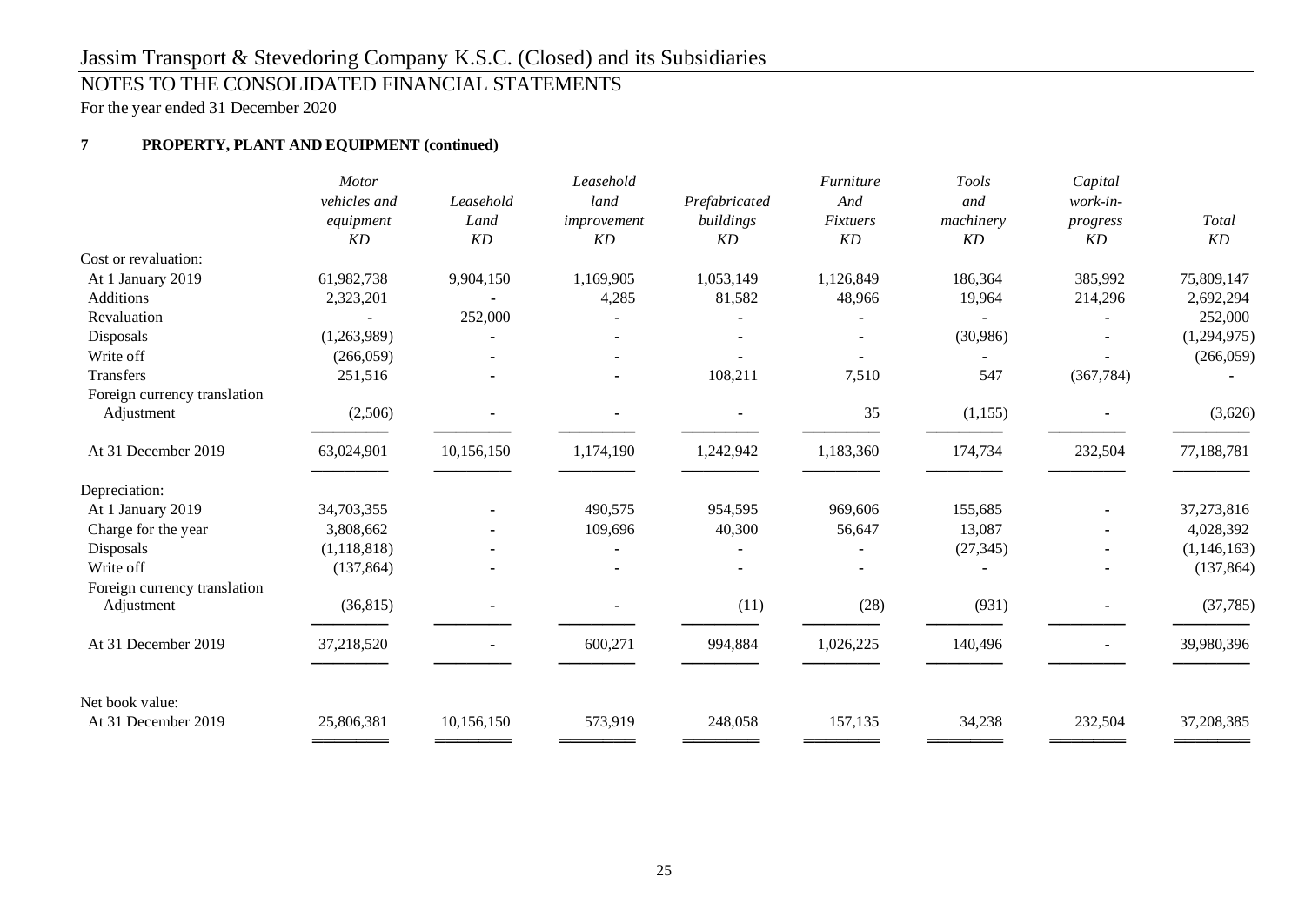For the year ended 31 December 2020

#### **7 PROPERTY, PLANT AND EQUIPMENT (continued)**

The depreciation charge has been allocated in the consolidated statement of income as follows:

|                                  | <b>2020</b> | 2019      |
|----------------------------------|-------------|-----------|
|                                  | KD          | KD        |
| Operating expenses (Note 4)      | 3,835,935   | 3,808,662 |
| Administrative expenses (Note 6) | 228,173     | 219,730   |
|                                  | 4,064,108   | 4,028,392 |
|                                  |             |           |

#### **8 LEASES**

#### **Group as a lessee**

The Group has lease contracts for various items of property used in its operations. Leases of land and buildings generally have lease term of 3 years. The Group's obligations under its leases are secured by the lessor's title to the leased assets. Generally, the Group is restricted from assigning and subleasing the leased assets.

The Group also has certain leases of equipment with lease terms of 12 months or less and leases of office equipment with low value. The Group applies the 'short-term lease' and 'lease of low-value assets' recognition exemptions for these leases.

Set out below are the carrying amounts of right-of-use assets recognised and the movements during the period:

|                                            | Lands<br><b>KD</b> | <b>Buildings</b><br>KD | <b>Total</b><br><b>KD</b> |
|--------------------------------------------|--------------------|------------------------|---------------------------|
| As at 1 January 2019                       |                    |                        |                           |
| Effect of adopting IFRS 16                 | 191,625            | 1,548,511              | 1,740,136                 |
| As at 1 January 2019 (restated)            | 191,625            | 1,548,511              | 1,740,136                 |
| Amortization                               | (67,087)           | (538, 451)             | (605, 538)                |
| Foreign exchange difference                | (434)              | (303)                  | (737)                     |
| Right-of-use assets as at 31 December 2019 | 124,104            | 1,009,757              | 1,133,861                 |
| Additions to right of use assets           |                    | 1,288,193              | 1,288,193                 |
| Amortization                               | (12,748)           | (562, 116)             | (574, 864)                |
| Derecognition of right of use assets       | (99, 376)          | (707, 596)             | (806, 972)                |
| Foreign exchange difference                |                    | (45)                   | (45)                      |
| Right-of-use assets as at 31 December 2020 | 11,980             | 1,028,193              | 1,040,173                 |
|                                            |                    |                        |                           |

Set out below are the carrying amounts of lease liabilities and the movements during the year:

|                                     | 2020<br>KD | 2019<br>KD |
|-------------------------------------|------------|------------|
| As at 1 January                     | 1,193,507  |            |
| Effect of adopting IFRS 16          |            | 1,740,136  |
| Additions to leasehold liabilities  | 1,288,193  |            |
| Interest on lease liabilities       | 61,107     | 72,105     |
| Payments                            | (604, 168) | (620, 549) |
| Derecognition of lease liabilities  | (849, 569) |            |
| Foreign exchange difference         | (2,339)    | 1,815      |
| Lease liabilities as at 31 December | 1,086,731  | 1,193,507  |
|                                     |            |            |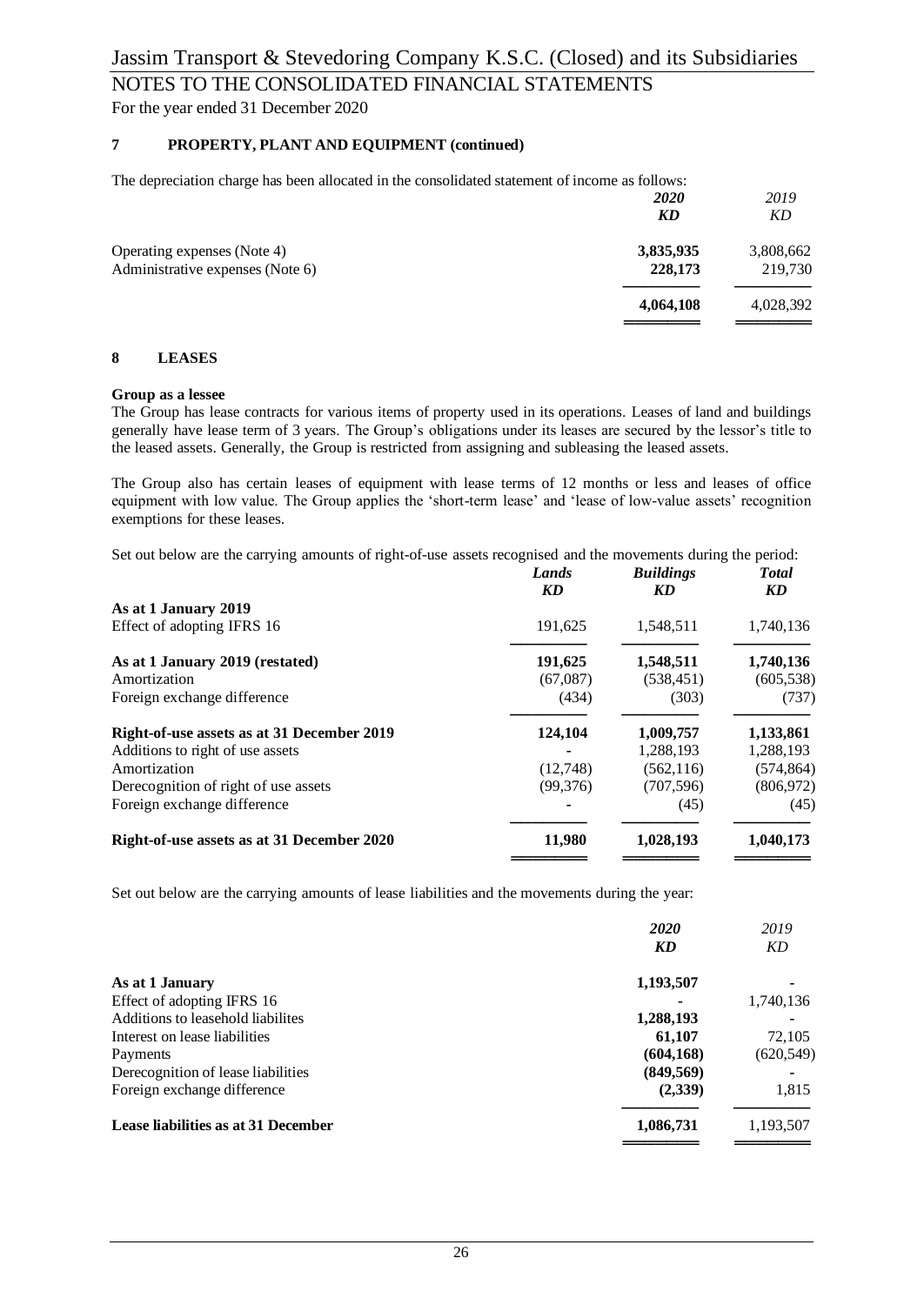## Jassim Transport & Stevedoring Company K.S.C. (Closed) and its Subsidiaries

# NOTES TO THE CONSOLIDATED FINANCIAL STATEMENTS

For the year ended 31 December 2020

#### **8 LEASES (continued)**

|             | <b>2020</b><br>KD | 2019<br>KD |
|-------------|-------------------|------------|
| Current     | 581,493           | 575,143    |
| Non-current | 505,238           | 618,364    |
|             | 1,086,731         | 1,193,507  |
|             |                   |            |

The weighted average incremental borrowing rate applied to lease liabilities recognised in the consolidated statement of financial position is 5%.

The maturity analysis of lease liabilities is disclosed in note 18.

The following are the amounts recognised in consolidated statement of income:

|                                                             | <b>2020</b> | 2019           |
|-------------------------------------------------------------|-------------|----------------|
|                                                             | KD          | KD             |
| Amortization of right-of-use assets                         | 574,864     | 605,538        |
| Interest expense on lease liabilities                       | 61,107      | 72,105         |
| Foreign exchange difference                                 | (2,294)     | 2,552          |
| Gain on termination of leases                               | (42, 597)   | $\blacksquare$ |
| Total amount recognised in consolidated statement of income | 591,080     | 680.195        |
|                                                             |             |                |

#### **9 TRADE RECEIVABLES AND PREPAYMENTS**

|                                          | 2020        | 2019        |
|------------------------------------------|-------------|-------------|
|                                          | <b>KD</b>   | KD          |
| Trade receivables (gross)                | 6,654,743   | 5,874,719   |
| Less: Provision for expected credit loss | (1,901,227) | (1,690,906) |
| Trade receivables (net)                  | 4,753,516   | 4,183,813   |
| Accrued income                           | 739,188     | 1,711,957   |
| Prepayments and deposits                 | 455,640     | 489.649     |
| Advance to suppliers                     | 1,417,705   | 466,171     |
| Government grants receivable             | 41,856      |             |
| Due from shareholder (note 15)           | 61,151      |             |
| Other receivables                        | 447,695     | 265,441     |
|                                          | 7,916,751   | 7.117.031   |

| Movement in the provision for expected credit losses (ECL) on trade receivables were as follows: |             |           |
|--------------------------------------------------------------------------------------------------|-------------|-----------|
|                                                                                                  | <b>2020</b> | 2019      |
|                                                                                                  | KD          | KD        |
| At 1 January                                                                                     | 1,690,906   | 1,474,984 |
| Expected credit losses for the year (net of reversal KD NIL (2019: KD 82,858))                   | 210,583     | 217,830   |
| Write-off                                                                                        | ٠           | (1,440)   |
| Foreign exchange difference                                                                      | (261)       | (468)     |
|                                                                                                  | 1,901,227   | 1,690,906 |
|                                                                                                  |             |           |

══════════<br>══════════════

As at 31 December 2020, remaining trade receivables that are neither past due nor impaired are receivable within less than 30 days. Unimpaired receivables are expected, to be fully recoverable. The Group does not obtain collateral against receivables.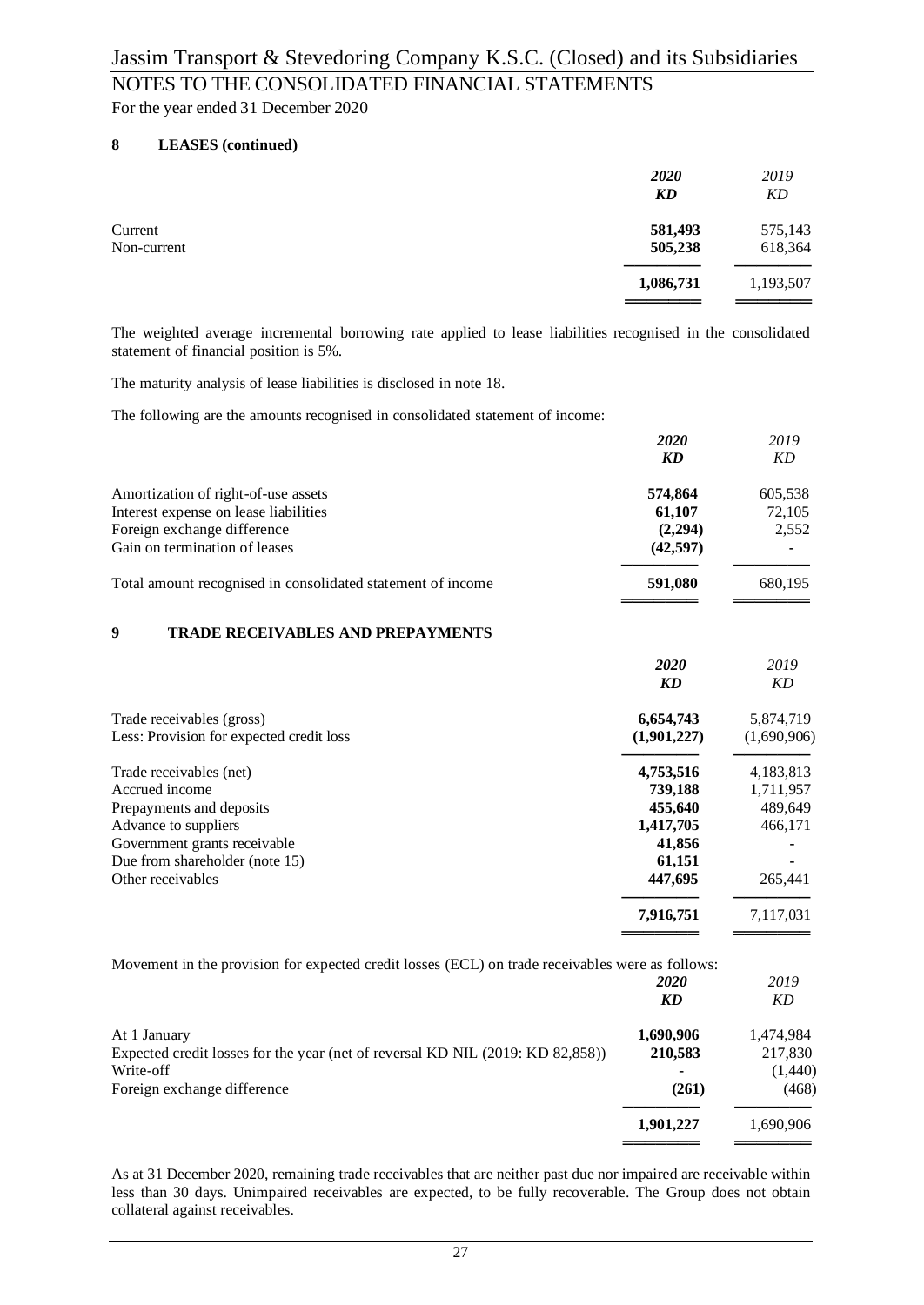For the year ended 31 December 2020

#### **10 CASH AND CASH EQUIVALENTS**

Cash and cash equivalent comprise of the following at 31 December:

|                                                                                                                                                 | 2020<br>KD             | 2019<br>KD               |
|-------------------------------------------------------------------------------------------------------------------------------------------------|------------------------|--------------------------|
| Bank balances and cash                                                                                                                          | 876,777                | 1,991,676                |
| Fixed deposits                                                                                                                                  | 3,050,000              | 3,550,000                |
| Cash and cash equivalents as per consolidated statement of financial position<br>Fixed deposits with original maturities more than three months | 3,926,777<br>(500,000) | 5.541.676<br>(1,000,000) |
| Cash and cash equivalents as per consolidated statement of cash flows                                                                           | 3,426,777              | 4,541,676                |

Fixed deposits yield an average effective interest rate (EIR) ranging between 1% to 3.5% (2019: 2.5 % to 3.5%) per annum. Fixed deposits, amounting to KD 50,000 (2019: KD 50,000) are held as collateral secuitiries against other credit facilites granted to the Group (Note 16).

#### **11 SHARE CAPITAL**

The Parent Company's authorised, issued and fully paid capital consists of 150,000,000 (2019: 150,000,000) shares of 100 fils (2019: 100 fils) each, which were fully paid in cash.

#### **12 RESERVES, SURPLUS AND DIVIDENDS**

#### *a) Statutory reserve*

In accordance with the Companies Law No. 1 of 2016, as amended and its Executive Regulations, as amended, and the Parent Company's Articles of Association, 10% of the profit for the year before KFAS and Zakat is transferred to statutory reserve until the reserve totals 50% of the paid up share capital, after which such transfers can be discontinued by a resolution of the shareholders in the Annual General Assembly meeting upon recommendation by the Board of Directors.

Distribution of the reserve is limited to the amount required to enable the payment of a dividend of 5% of paid up share capital to be made in years when retained earnings are not sufficient for the payment of a dividend of that amount. During the year, the Group has transferred 10% of the profit for the year before KFAS and Zakat to statutory reserve.

#### *b) Revaluation surplus*

The asset revaluation surplus is used to record increases in the fair value of land and decreases to the extent that such decrease relates to an increase on the same asset previously recognised in other comprehensive income.

#### *c) Fair value reserve*

Fair value reserve represent the accumulated changes in fair values of financial assets at fair value through other comprehensive income.

#### *d) Dividends*

On 23 June 2020, the Annual General Assembly meeting of the Parent Company's shareholders was held and approved the cash dividend of 40 fils per share (2019: 40 fils per share) amounting to KD 6,000,000 (2019: KD 6,000,000) for the year ended 31 December 2019, which was paid following the approval date.

#### *Proposed dividends*

Subject to requisite consent of the relevant authorities and approval of the general assembly of the shareholders, the Board of Directors have recommended distribution of cash dividend of 20 fils per share amounting to KD 3,000,000 for the year ended 31 December 2020.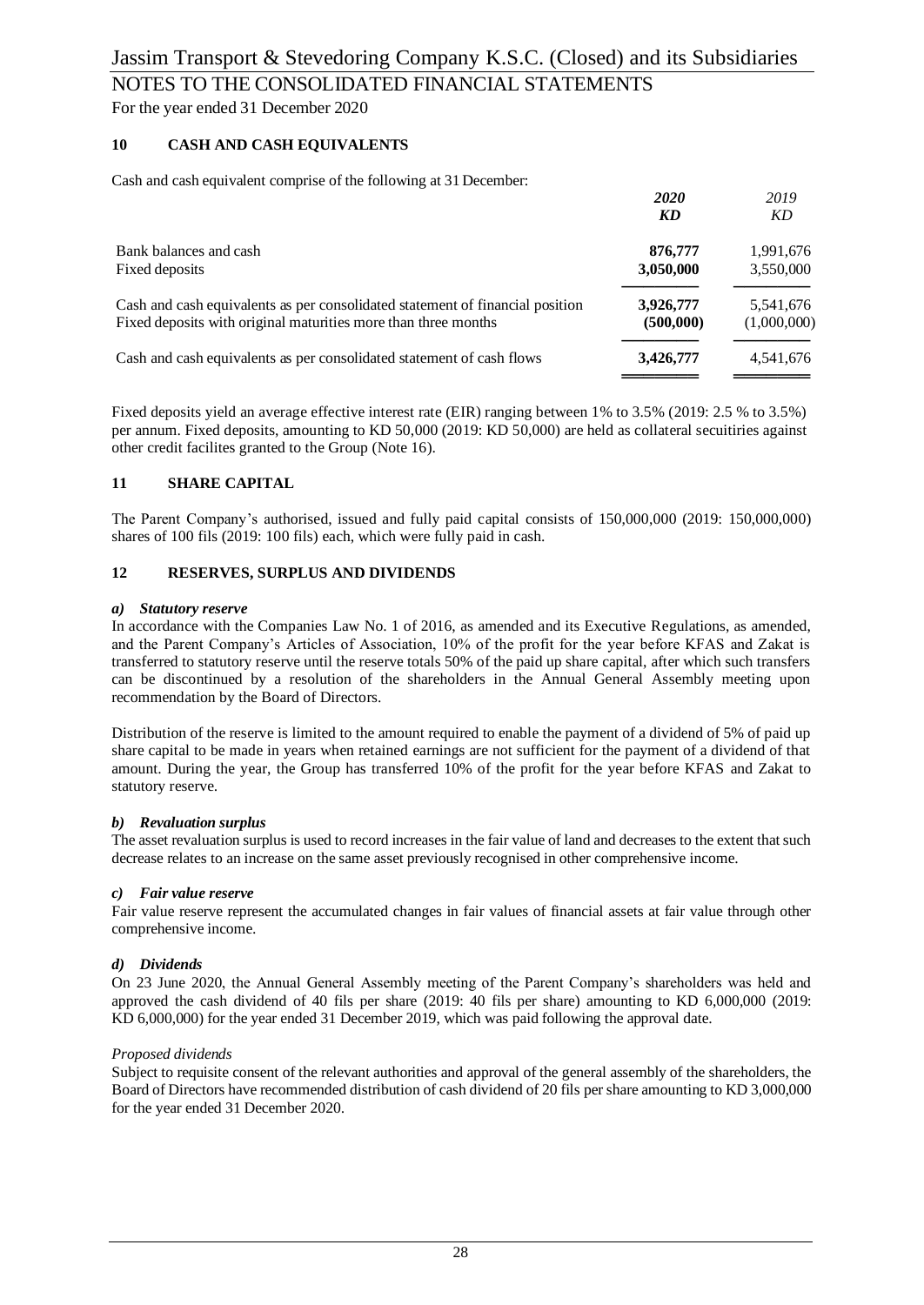For the year ended 31 December 2020

### **13 EMPLOYEES' END OF SERVICE BENEFITS**

|                                          | 2020       | 2019       |
|------------------------------------------|------------|------------|
|                                          | <b>KD</b>  | KD         |
| At 1 January                             | 1,540,567  | 1,585,199  |
| Charge for the year                      | 159,764    | 214,790    |
| Paid during the year                     | (193, 973) | (259, 422) |
| At 31 December                           | 1,506,358  | 1,540,567  |
| 14<br><b>TRADE PAYABLES AND ACCRUALS</b> |            |            |
|                                          | 2020       | 2019       |
|                                          | <b>KD</b>  | KD         |
| Trade payables                           | 1,661,255  | 921,575    |
| Accruals and provisions                  | 2,449,859  | 1,934,998  |
| Advances from customers                  | 408,191    | 157,233    |
| Other payables                           | 92,957     | 92,896     |
|                                          | 4,612,262  | 3,106,702  |
|                                          |            |            |

During the year the Group has written back provisions no longer required amounting to KD Nil (2019: KD140,857) (Note 4). Further, during the year ended, the parent company received certain claim from Kuwait port authorities amounting to KD 365,000, for usage of port land not assigned for Company operations. The management of the Parent company has recognised a provision of KD 364,607. The Board of Directors on its meeting dated 1 December 2020 have reviewed and approved appropriateness of such management assessment.

#### **15 RELATED PARTY TRANSACTIONS**

Related parties represent shareholders, key management personnel of the Parent Company and entities controlled, jointly controlled or significantly influenced by such parties. Pricing policies and terms of these transactions are approved by the Parent Company's management.

Transactions with related parties in the consolidated financial statement are as follows:

|                                               |                     | <b>T</b> otal | Total     |
|-----------------------------------------------|---------------------|---------------|-----------|
|                                               | <b>Shareholders</b> | 2020          | 2019      |
|                                               | KD                  | KD            | KD        |
| <b>Consolidated statement of income:</b>      |                     |               |           |
| Revenue – haulage                             | 261,028             | 261,028       | 26,717    |
| Reimbursement of expenses                     | (61, 151)           | (61,151)      | (32,891)  |
| Tickets charges                               | (1,174)             | (1,174)       |           |
| Other charges                                 | (37,200)            | (37,200)      | (36,000)  |
| Consolidated statement of financial position: |                     |               |           |
| Due from shareholder                          | 61,151              | 61,151        |           |
| Purchase of spares and equipments             | (185, 881)          | (185, 881)    | (34, 629) |

Amounts due from shareholder disclosed in Note 15 represents expenses incurred on behalf of shareholder, amount due from shareholder is interest free and receivable on demand.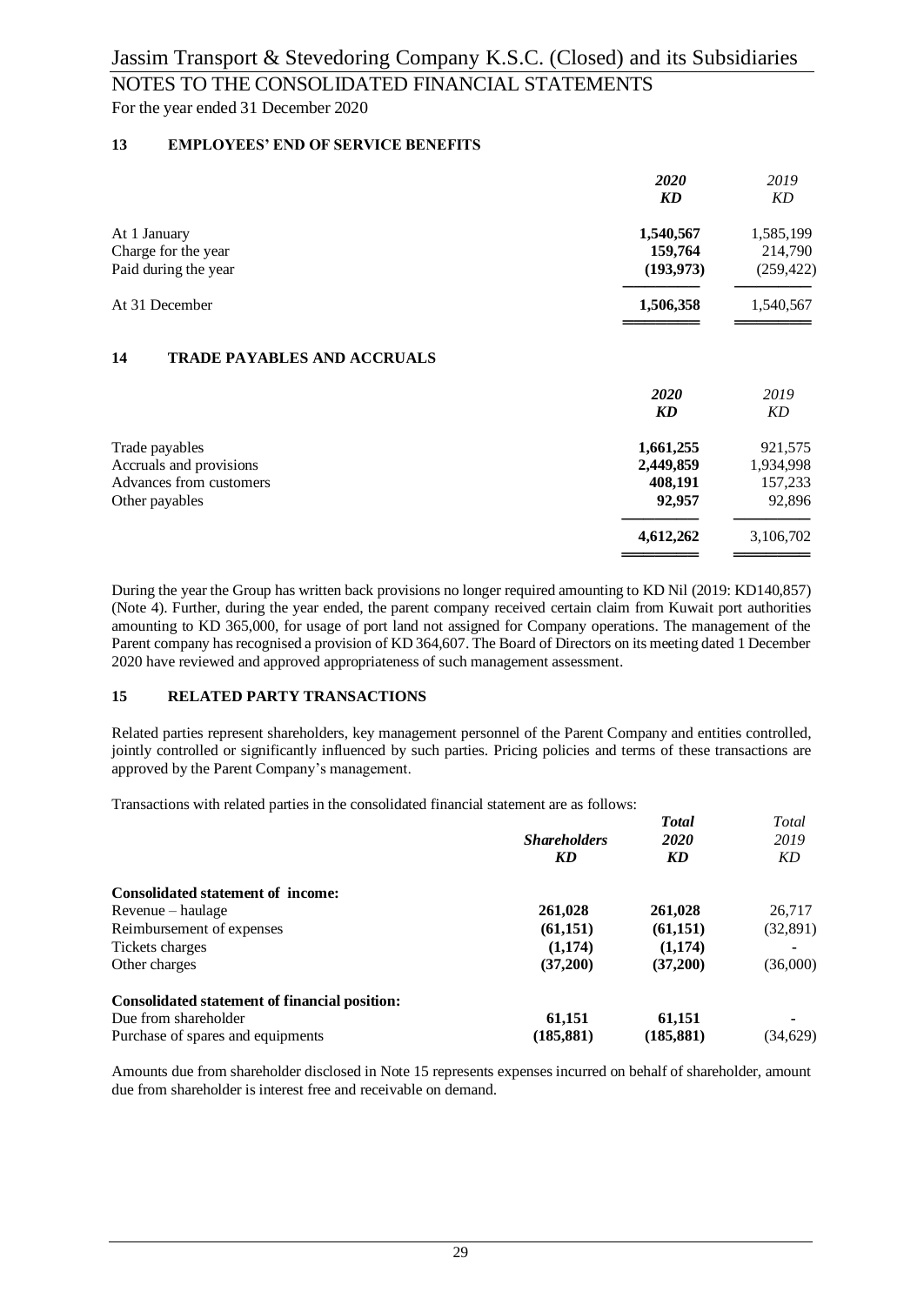For the year ended 31 December 2020

#### **15 RELATED PARTY TRANSACTIONS (continued)**

#### **Compensation of key management personnel**

The remuneration of members of key management personnel of the Group during the year was as follows:

|                                                                 | 2020      | 2019    |
|-----------------------------------------------------------------|-----------|---------|
|                                                                 | <b>KD</b> | KD      |
| Salaries and other short term benefits                          | 319,610   | 282,410 |
| Directors' remuneration                                         | 24,000    | 34,000  |
| Employees' end of service benefits                              | 87,725    | 65,450  |
|                                                                 | 431,335   | 381,860 |
| <b>COMMITMENTS AND CONTINGENCIES</b><br>16                      |           |         |
| The Group has following commitments and contingent liabilities: |           |         |
|                                                                 | 2020      | 2019    |
|                                                                 | T/T       | T/T     |

|                                              | ----<br>KD | KD        |
|----------------------------------------------|------------|-----------|
| <b>Commitments</b><br>Letters of credit      | 5,101,401  | 5,714,433 |
| <b>Contingencies</b><br>Letters of guarantee | 1,888,153  | 1,340,685 |

Certain fixed deposits are held as collateral security against letter of guarantee issued (Note 10).

#### **17 EARNINGS PER SHARE (EPS)**

Basic EPS amounts are calculated by dividing the profit for the year attributable to ordinary equity holders of the Parent Company by the weighted average number of ordinary shares outstanding during the year. Diluted EPS is calculated by dividing the (loss) profit attributable to ordinary equity holders of the Parent Company by the weighted average number of ordinary shares outstanding during the year plus the weighted average number of ordinary shares that would be issued on conversion of all the dilutive potential ordinary shares into ordinary shares. There is no impact from dilutive instruments outstanding, basic and diluted EPS are identical.

|                                                                  | <b>2020</b> | 2019        |
|------------------------------------------------------------------|-------------|-------------|
| Profit for the year (KD)                                         | 4,072,707   | 6,951,340   |
| Weighted average number of shares<br>outstanding during the year | 150,000,000 | 150,000,000 |
| Basic and diluted earnings per share (fils)                      | 27          | 46          |
|                                                                  |             |             |

There have been no transactions involving ordinary shares between the reporting date and the date of authorisation of this consolidated financial statement which would require the restatement of EPS.

#### **18 FINANCIAL RISK MANAGEMENT OBJECTIVES AND POLICES**

Risk is inherent in the Group's activities but it is managed through a process of ongoing identification, measurement and monitoring, subject to risk limits and other controls. This process of risk management is critical to the Group's continuing profitability and each individual within the Group is accountable for the risk exposures relating to his or her responsibilities.

The Group is exposed to credit risk, liquidity risk and exposure to market risk limited to foreign currency risk and equity price risk as the Group does not have floating interest bearing assets and liabilities.

The Parent Company is ultimately responsible for the overall risk management approach and for approving the risk strategies and principles. No changes were made in the risk management objectives and policies during the years ended 31 December 2020 and 31 December 2019. The management of the Group reviews and agrees policies for managing each of these risks which are summarised below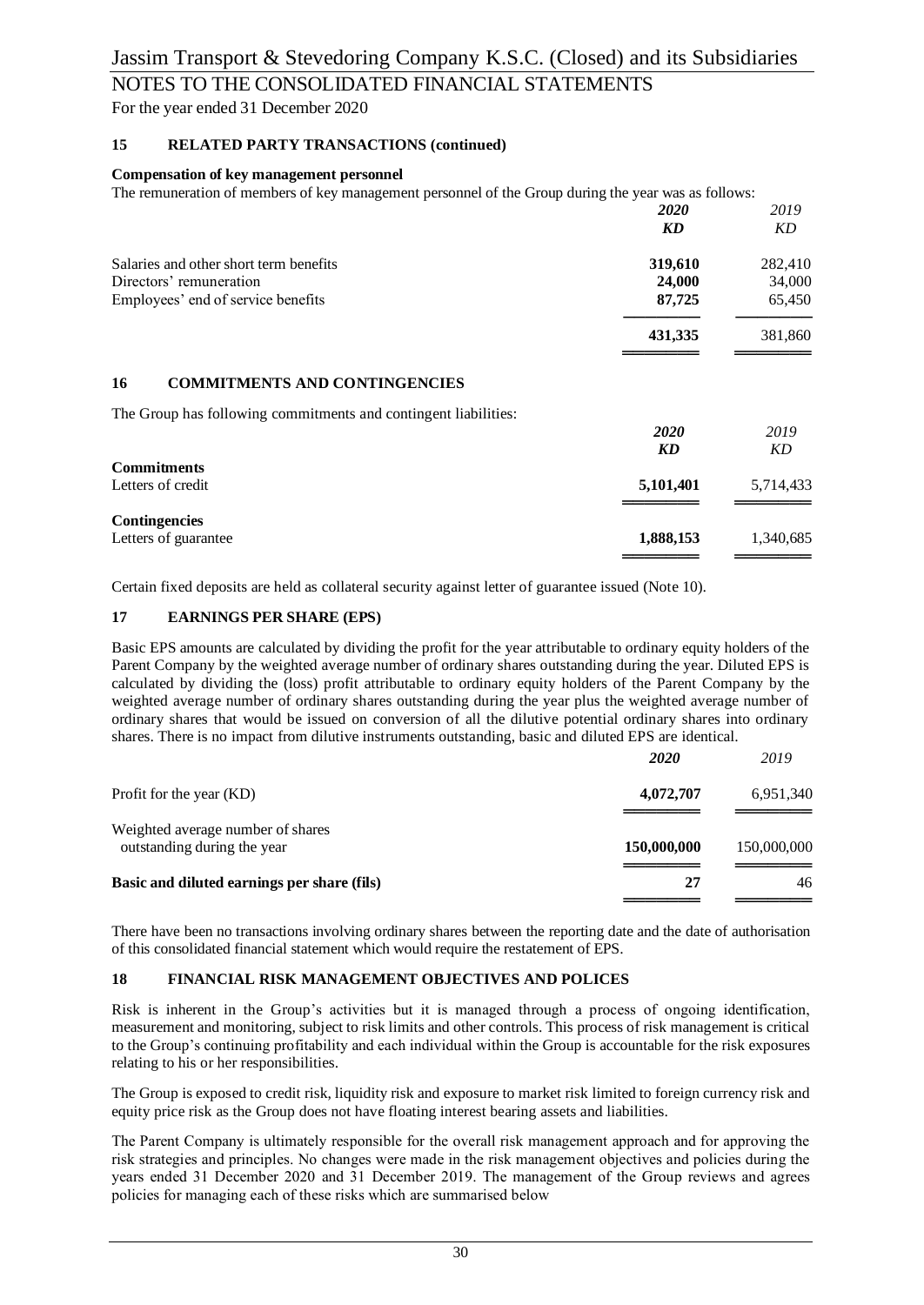For the year ended 31 December 2020

#### **18 FINANCIAL RISK MANAGEMENT OBJECTIVES AND POLICES (continued)**

#### **18.1 Credit risk**

Credit risk is the risk that a counter party will not meet its obligations under a financial instrument or customer contract, leading to a financial loss. Financial assets subject to credit risk consist principally of bank balances, fixed deposits and trade receivables.

The Group has policies and procedures in place to limit the amount of credit exposure to any counter party and to monitor the collection of receivables on an ongoing basis. The Group limits its credit risk with regard to bank balances and fixed deposits by only dealing with reputable banks. In addition, receivable balances are monitored on an ongoing basis with the result that the Group's exposure to bad debts is limited to the extent possible.

The Group's exposure to credit risk from bank balances, fixed deposits and trade receivables. arises from default of the counterparty, with a maximum exposure equal to the carrying amount of these instruments.

#### *Trade receivables*

The Group's exposure to credit risk is influenced mainly by the individual characteristics of each customer. The demographics of the Group's customer base, including the default risk of the industry and country, in which customers operate, has less of an influence on credit risk.

Customer credit risk is managed by each business unit subject to the Group's established policy, procedures and control relating to customer credit risk management. Credit quality of a customer is assessed based on an extensive credit rating scorecard and individual credit limits are defined in accordance with this assessment. Outstanding customer receivables are regularly monitored and any shipments to major customers are generally covered by letters of credit or other forms of credit insurance obtained from reputable banks and other financial institutions.

An impairment analysis is performed at each reporting date using a provision matrix to measure expected credit losses. The provision rates are based on days past due for groupings of various customer segments with similar loss patterns (i.e., by geographical region, product type, customer type and rating, and coverage by letters of credit or other forms of credit insurance). The calculation reflects the probability-weighted outcome, the time value of money and reasonable and supportable information that is available at the reporting date about past events, current conditions and forecasts of future economic conditions. Generally, trade receivables are provided for if past due for more than one year and are not subject to enforcement activity.

The table below shows the maximum exposure to credit risk for the components of the consolidated statement of financial position, without taking account of any collateral and other credit enhancements:

|                                                                    | <b>2020</b><br>KD | 2019<br>KD |
|--------------------------------------------------------------------|-------------------|------------|
| Bank balances and fixed deposits (excluding cash)                  | 3,904,582         | 5,514,087  |
| Trade receivables (excluding prepayments and advance to suppliers) | 6,043,406         | 6,161,211  |
|                                                                    | 9,947,988         | 11,675,298 |
|                                                                    |                   |            |

The table below provides information about the credit risk exposure on the Group's trade receivables using a provision matrix:

| Trade receivables |              |                     |
|-------------------|--------------|---------------------|
| Days past due     |              |                     |
| $<$ 360 days      | $>$ 360 days |                     |
| <b>KD</b>         | KD           | <b>T</b> otal<br>KD |
| 5,143,014         | 1,511,729    | 6,654,743           |
| 389,498           | 1,511,729    | 1,901,227           |
| $7.57\%$          | 100%         | 28.57%              |
|                   |              |                     |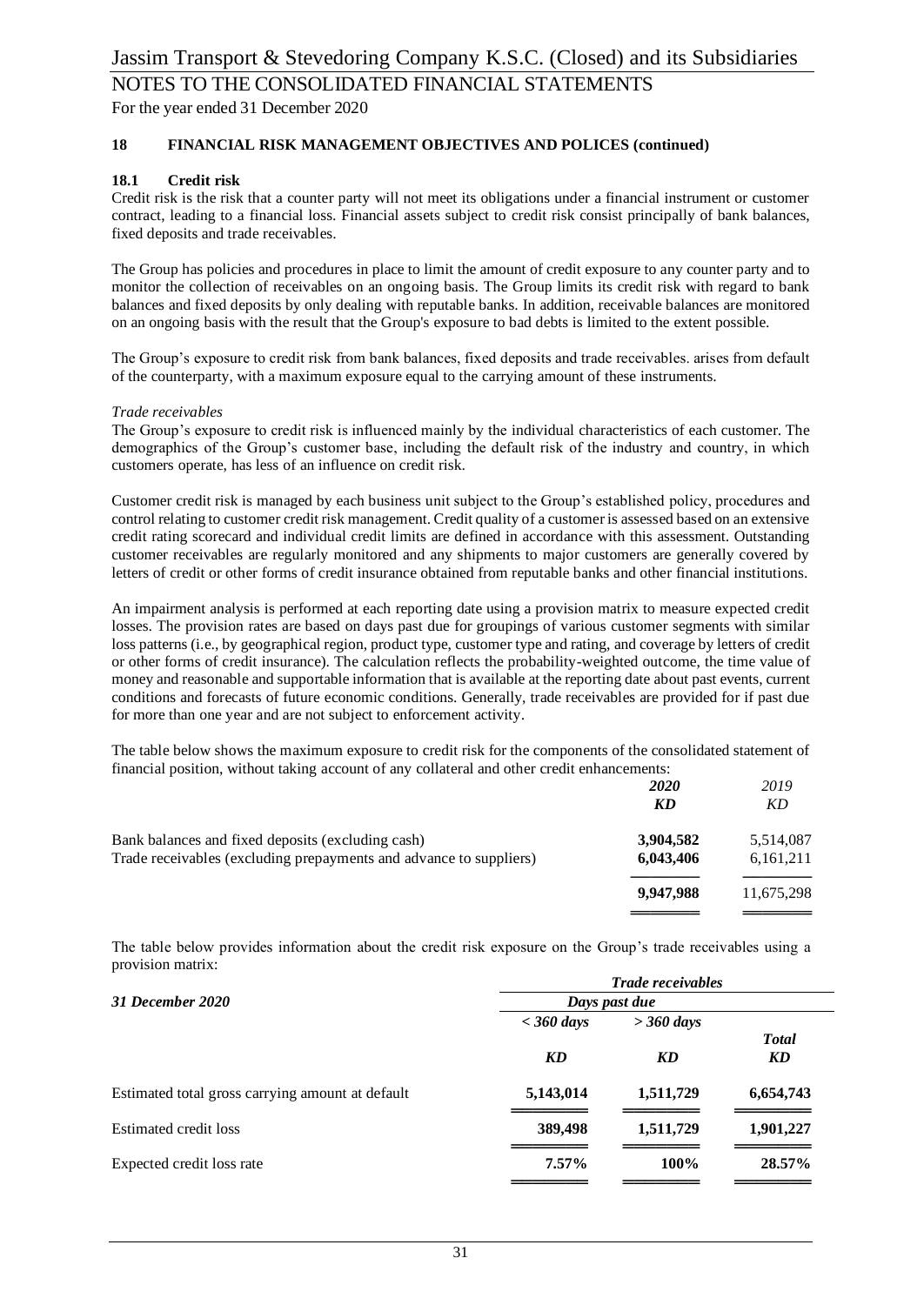For the year ended 31 December 2020

#### **18 FINANCIAL RISK MANAGEMENT OBJECTIVES AND POLICES (continued)**

|                                                  | <i>Trade receivables</i> |              |             |
|--------------------------------------------------|--------------------------|--------------|-------------|
| 31 December 2019                                 | Days past due            |              |             |
|                                                  | $<$ 360 days             | $>$ 360 days |             |
|                                                  | KD                       | KD           | Total<br>KD |
| Estimated total gross carrying amount at default | 4,658,444                | 1,216,275    | 5,874,719   |
| Estimated credit loss                            | 474,631                  | 1,216,275    | 1,690,906   |
| Expected credit loss rate                        | 10.19%                   | 100.00%      | 28.78%      |

#### *Risk concentration of maximum exposure to credit risk*

Concentrations arise when a number of counterparties are engaged in similar business activities, or activities in the same geographic region, or have similar economic features that would cause their ability to meet contractual obligations to be similarly affected by changes in economic, political or other conditions. Concentrations indicate the relative sensitivity of the Group's performance to developments affecting a particular industry or geographic location. The Group's financial assets subject to credit risk, before taking into account any collateral held or credit enhancements, can be analysed by the following geographic regions:

|                         | <b>2020</b> | 2019       |
|-------------------------|-------------|------------|
|                         | KD          | KD         |
| Geographic region:      |             |            |
| Kuwait                  | 8,816,070   | 10,450,840 |
| GCC and other countries | 1,131,918   | 1,224,458  |
|                         | 9,947,988   | 11,675,298 |
|                         |             |            |

#### **18.2 Liquidity risk**

Liquidity risk is the risk that the Group will encounter difficulty in raising funds to meet commitments associated with financial instruments. Liquidity risk may result from an inability to sell a financial asset quickly at close to its fair value. The Group manages liquidity risk by monitoring on a regular basis that sufficient funds are available to meet liabilities as they fall due.

The table below summarises the maturity profile of the Group's financial liabilities based on contractual undiscounted repayment obligations and management expectations:

|                                                         | Within<br>3 months<br>KD | 3 to 12<br>months<br>KD | More than 12<br>months<br><b>KD</b> | <b>Total</b><br><b>KD</b> |
|---------------------------------------------------------|--------------------------|-------------------------|-------------------------------------|---------------------------|
| 2020<br>Trade payables and accruals*<br>Lease liability | 1,661,255<br>155,894     | 2,542,816<br>467,681    | 524,393                             | 4,204,072<br>1,147,968    |
|                                                         | 1,817,149                | 3,010,497               | 524,393                             | 5,352,040                 |
|                                                         | Within<br>3 months<br>KD | 3 to 12<br>months<br>KD | More than 12<br>months<br>KD        | Total<br>KD               |
| 2019<br>Trade payables and accruals*<br>Lease liability | 921,575<br>144,645       | 2,027,894<br>466,101    | 631,464                             | 2,949,469<br>1,242,210    |
|                                                         | 1,066,220                | 2,493,995               | 631,464                             | 4,191,679                 |

\* Excluding advances from customers.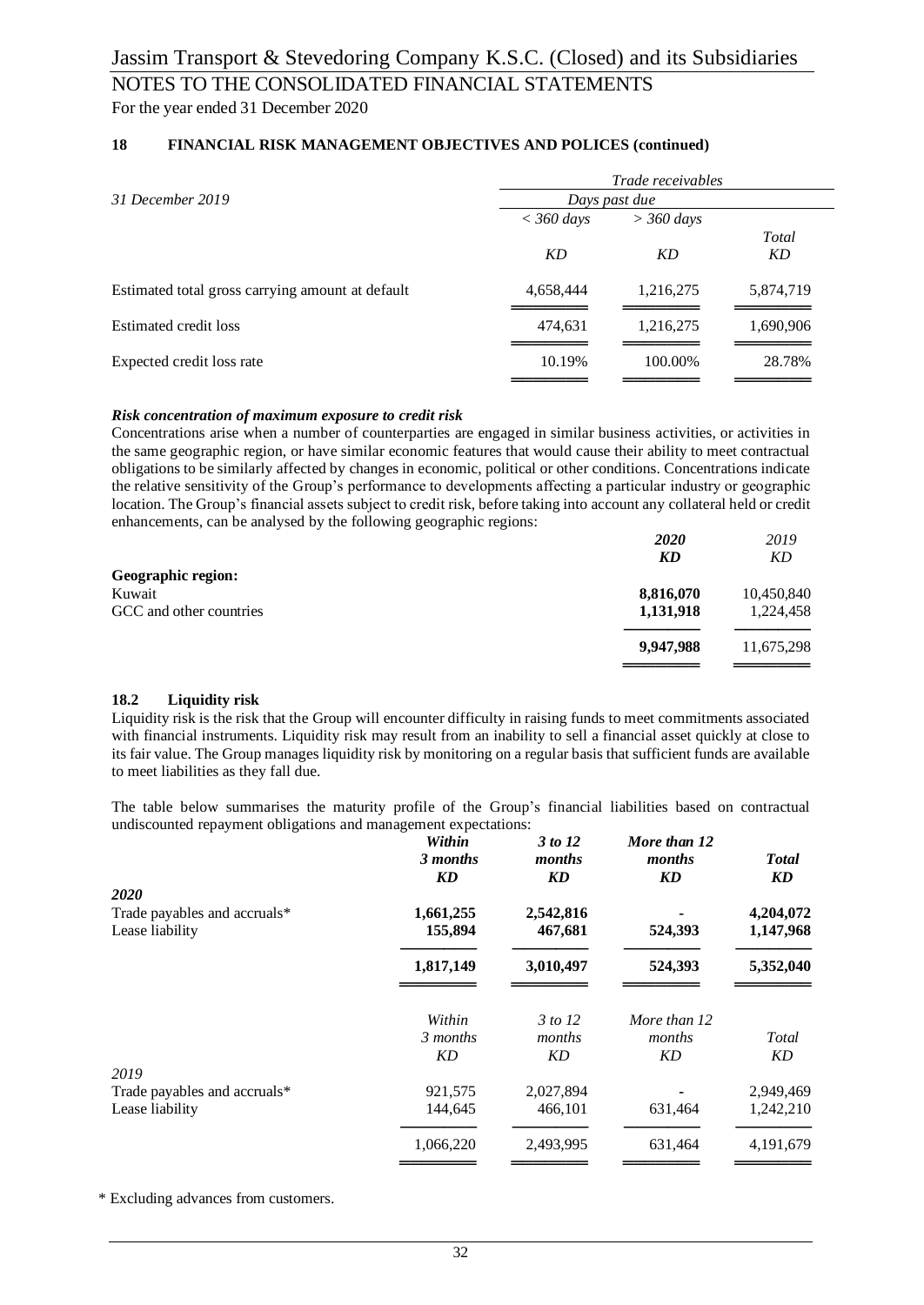For the year ended 31 December 2020

#### **18 FINANCIAL RISK MANAGEMENT OBJECTIVES AND POLICES (continued)**

#### **18.3 Market risk**

Market risk is the risk that the fair value or future cash flows of a financial instrument will fluctuate because of changes in market prices. Market risk comprise of: interest rate risk, foreign currency risk, and equity price risk.

Market risk is managed on the basis of continuous appraisal of market conditions and trends.

#### **18.3.1 Foreign currency risk**

Foreign currency risk is the risk that the fair value or future cash flows of a financial instrument will fluctuate because of changes in foreign exchange rates. The Group manages its currency risk by regularly assessing current and expected foreign currency exchange rate movements.

The effect on consolidated statement of income (due to changes in fair value of monetary assets and liabilities) as a result of change in the currency rate, with all other variables held consistent is shown below:

|              |             | Foreign currency denominated<br>balances |             | Change in currency rate by 5%<br>effect on profit for the year |
|--------------|-------------|------------------------------------------|-------------|----------------------------------------------------------------|
|              | <b>2020</b> | 2019                                     | <b>2020</b> | 2019                                                           |
|              | KD          | ΚD                                       | KD          | KD                                                             |
| US Dollar    | 460.359     | 964.249                                  | ± 23.018    | ± 48.212                                                       |
| Qatari Riyal | 277,849     | 673,126                                  | ± 13,892    | ± 33,656                                                       |
| Saudi Riyal  | 193,332     | 128,543                                  | ± 9,667     | ± 6,427                                                        |

#### **18.3.2 Equity price risk**

Equity price risk is the risk that the fair values of equities will fluctuate as a result of changes in the level of equity indices or the value of individual share prices. Equity price risk arises from the change in fair values of equity investments. The effect of equity price risk on other comprehensive income as a result of a change in the fair value of equity instruments at FVOCI, at the reporting date due to an assumed 5% change in market indices with all other variable held constant, is as follows:

|                        | % change<br>in equity<br>price | Effect on other<br>comprehensive<br>income<br><b>2020</b><br>KD |
|------------------------|--------------------------------|-----------------------------------------------------------------|
| Price of equity shares | $+5%$                          | 12,702                                                          |
| Price of equity shares | $-5%$                          | (12,702)                                                        |

#### **19 CAPITAL MANAGEMENT**

The primary objective of the Group's capital management is to ensure that it maintains healthy capital ratios in order to support its business and shareholders' value.

The Group manages its capital structure and makes adjustments to it in light of changes in business conditions. To maintain or adjust the capital structure, the Group may adjust the dividend payment to shareholders, return capital to shareholders or issue new shares. No changes were made in the objectives, policies or processes during the years ended 31 December 2020 and 2019. Capital comprises share capital, revaluation surplus, foreign currency translation reserve, fair value reserve and retained earnings and is measured at KD 38,051,127 as at 31 December 2020 (2019: KD 40,213,527).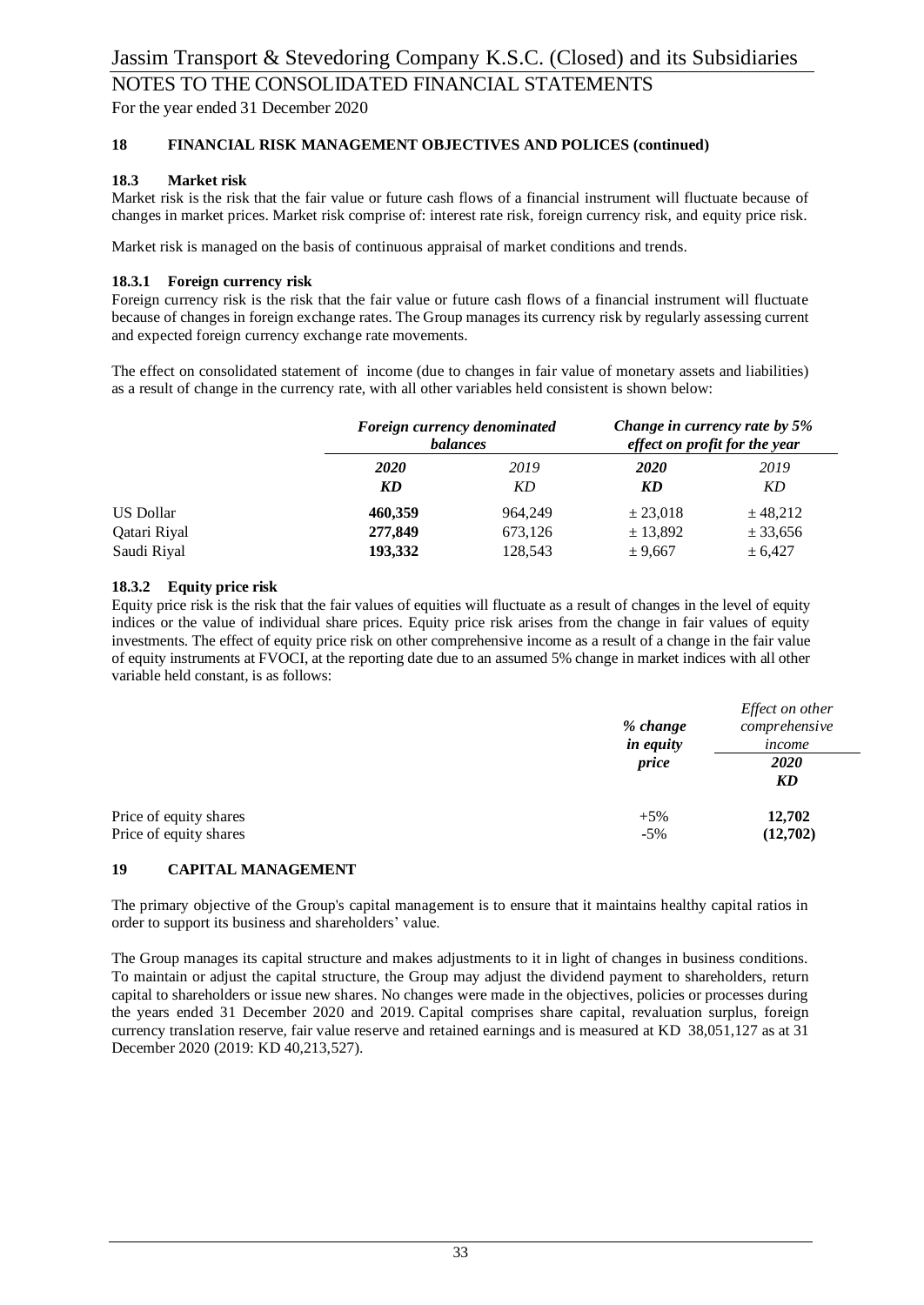For the year ended 31 December 2020

#### **20 FAIR VALUES OF FINANCIAL INSTRUMENTS**

The following table provides the fair value measurement hierarchy of the Group's assets and liabilities.

| 31 December 2020                                                                                       | Level 1<br>KD |
|--------------------------------------------------------------------------------------------------------|---------------|
| Financial assets measured at fair value through other comprehensive income<br>Quoted equity securities | 254,037       |
| 31 December 2019                                                                                       | Level 1<br>KD |
| Financial assets measured at fair value through other comprehensive income<br>Quoted equity securities | 211,748       |

For financial instruments quoted in an active market, fair value is determined by reference to quoted market prices. Bid prices are used for assets and offer prices are used for liabilities. The Group has irrevocably designated the quoted equity securities as financial assets measured at fair value through other comprehensive income as these are not held for trading.

The fair values of financial instruments are not materially different from their carrying values. For financial assets and financial liabilities that are liquid or having a short term maturity (less than twelve months) it is assumed that the carrying amounts approximate to their fair value.

#### **21 SEGMENT INFORMATION**

Management has determined the operating segments based on the information reviewed by the board of directors represented by the chief operating decision maker for the purpose of allocating resourcres and assesing performance. The chief operating decision maker organises the entity based on different geographical areas, inside and outside Kuwait. The following table presents the geographical analysis of the Group's assets, liabilities, revenue, expenses, and profit for the year ended 31 December 2020 and 31 December 2019.

#### **Geographical information**

In presenting the geographic information, segment revenue, results and assets have been based on the geographic location from which income is derived and segment assets were based on the geographic location of the assets.

|                                    | 2020       | 2019       |
|------------------------------------|------------|------------|
|                                    | <b>KD</b>  | KD         |
| <b>Revenue</b>                     |            |            |
| Kuwait                             | 19,203,811 | 22,326,620 |
| Rest of GCC                        | 1,969,116  | 1,678,343  |
|                                    | 21,172,927 | 24,004,963 |
| Results-profit (loss) for the year |            |            |
| Kuwait                             | 4,312,018  | 7,352,227  |
| Rest of GCC                        | (239,311)  | (400, 887) |
|                                    | 4,072,707  | 6,951,340  |
|                                    |            |            |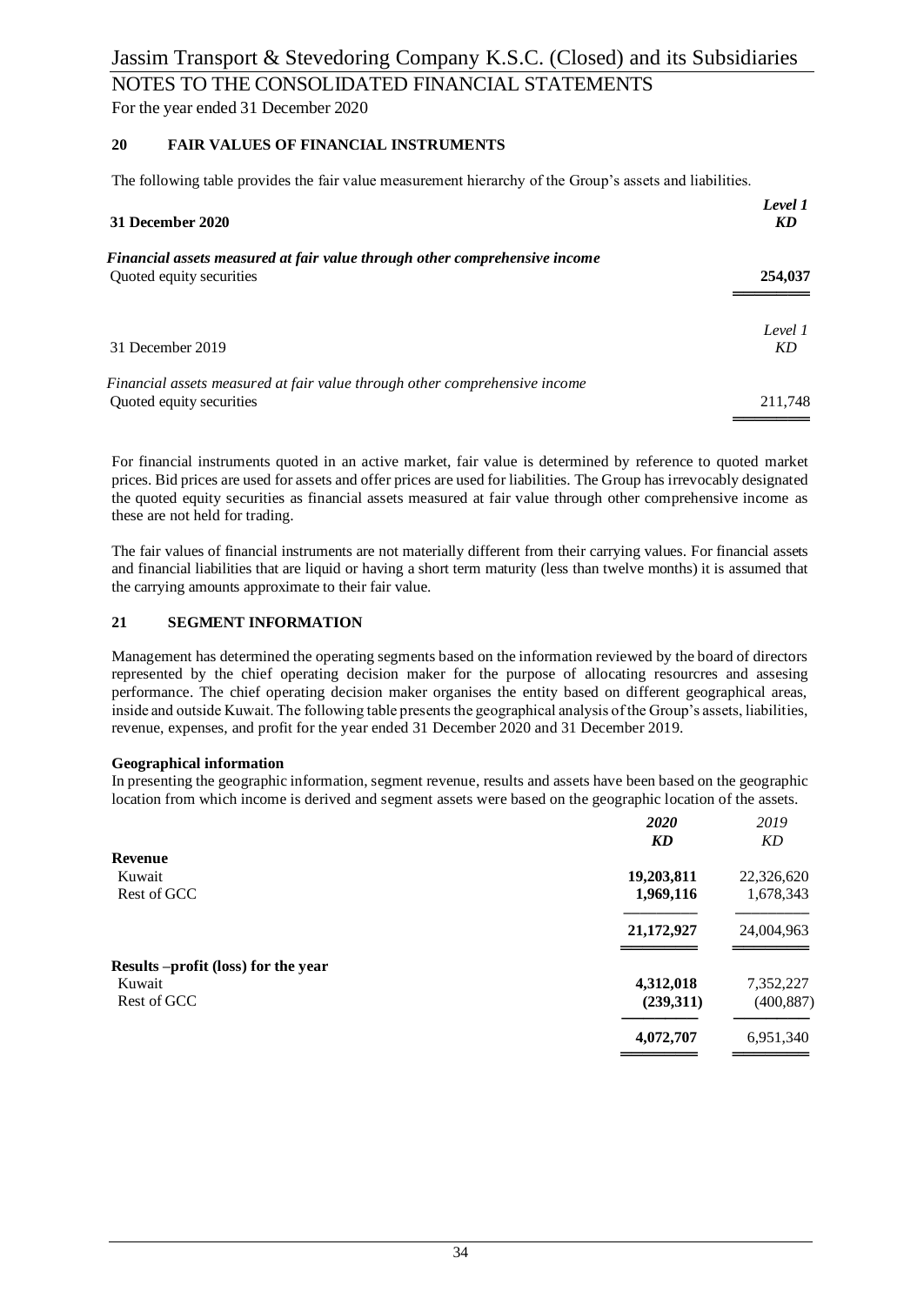For the year ended 31 December 2020

#### **21 SEGMENT INFORMATION (continued)**

| <b>Geographical information (continued)</b> |            |            |
|---------------------------------------------|------------|------------|
|                                             | 2020       | 2019       |
|                                             | KD         | KD         |
| <b>Segment assets</b>                       |            |            |
| Kuwait                                      | 41,269,614 | 42,415,496 |
| Rest of GCC                                 | 10,098,670 | 9,331,631  |
|                                             | 51,368,284 | 51,747,127 |
| <b>Segment liabilities</b>                  |            |            |
| Kuwait                                      | 6,142,760  | 5,216,651  |
| Rest of GCC                                 | 1,062,591  | 624,125    |
|                                             | 7,205,351  | 5,840,776  |
|                                             |            |            |

#### **22 COVID-19**

The COVID-19 outbreak was first reported near the end of 2019. At that time, a cluster of cases displaying the symptoms of a 'pneumonia of unknown cause' were identified in Wuhan, the capital of China's Hubei province. On 31 December 2019, China alerted the World Health Organisation (WHO) of this new virus. On 30 January 2020, the International Health Regulations Emergency Committee of the WHO declared the outbreak a 'Public Health Emergency of International Concern'. Since then, the virus has spread worldwide. On 11 March 2020, the WHO declared the COVID-19 outbreak to be a pandemic.

The COVID-19 outbreak has developed rapidly in 2020, with a significant number of infections. Measures taken by various governments to contain the virus have affected economic activity and the Group's business in various significant ways. In addition to the already known effects of the COVID-19 outbreak and resulting government measures, the macroeconomic uncertainty causes disruption to economic activity, and it is unknown what the longer term impact on the Group's business may be.

The currently known impact of COVID-19 on the Group are:

- $\blacktriangleright$  Allowances for expected credit losses on trade receivables amounting to KD 210,583 charged during the year ended 31 December 2020. (Note 9)
- $\triangleright$  Equipment leasing revenue down by 14% year-over-year due to lower asset utilisation and lockdown measures imposed by the government to restrict the spread of COVID-19.

The measures to slow the spread of COVID-19 have had a significant impact on the global economy. Governments worldwide imposed travel bans and strict quarantine measures. Businesses are dealing with lost revenue and disrupted supply chains. While the country has started to ease the lockdown, the relaxation has been gradual. The COVID-19 pandemic has also resulted in significant volatility in financial markets and as a result, the government has announced measures to provide financial assistance to the private sector.

Entities should consider whether to disclose the measures they have taken, in line with the recommendations of the WHO and national health authorities, to preserve the health of their employees and support the prevention of contagion in their administrative and operational areas, such as working from home , reduced work shifts in operational areas to minimise the number of workers commuting, rigorous cleaning of workplaces, distribution of personal protective equipment, testing of suspected cases and measuring body temperature.

As a result, the Group considered the impact of COVID-19 in preparing its consolidated financial statements. While the specific areas of judgement may not change, the impact of COVID-19 resulted in the application of further judgement within those areas.

Given the evolving nature of COVID-19 and the limited recent experience of the economic and financial impacts of such a pandemic, changes to estimates may need to be made in the measurement of the Group's assets and liabilities may arise in the future.